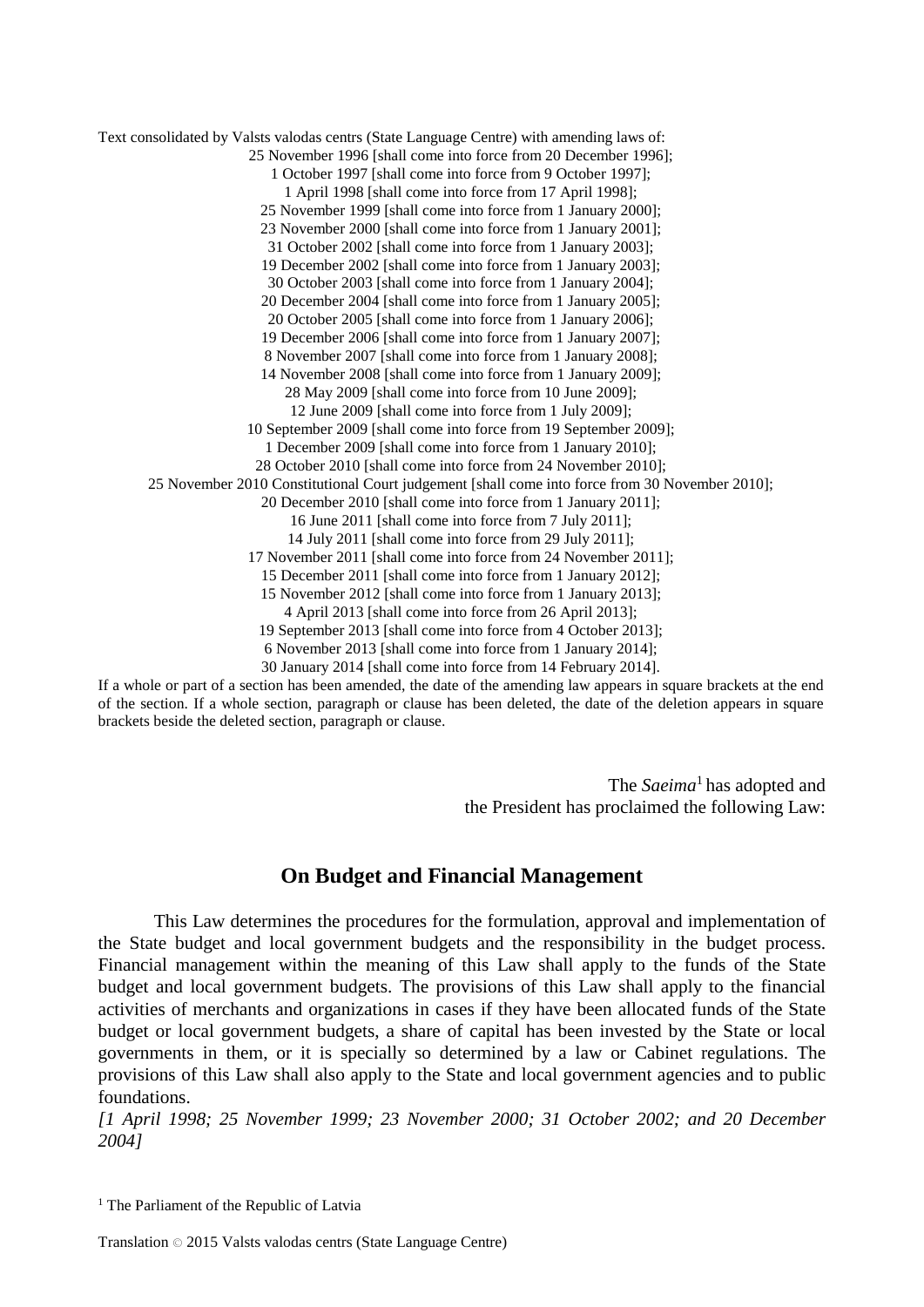## **I. Terms Used in this Law**

**Loans** – budgetary funds transferred to local governments and other legal persons with which these persons have the right to act and which they have an obligation to repay, as well as loans for fulfilling the obligations taken if the taker of the loan has remained in debt to the State or a local government.

**Repayments of loans** – loans repaid to the State or a local government.

**Appropriation** – an authorisation granted by the State Budget Law in a specific amount allowing the Treasury to assign and make payments for specific purposes from the revenues of the State budget, or a decision by a local government council to make payments for local government purposes from the local government budget revenues.

**Appropriation reserve** – a part of appropriation determined in the annual State Budget Law which the Cabinet allocates in conformity with the conditions included in the annual State Budget Law;

**Foreign financial assistance** – financial assistance received from the European Union, foreign governments, international organisations or other providers of foreign assistance.

**Assignation** – an authorisation to assume short-term liabilities or make payments for a specific purpose from the State budget funds on the basis of an appropriation.

**Delay in assignations** – granting of the assignations of the State budget funds for the next month in a partial amount without changing the total amount of assignations.

**Reduction in assignations** – a reduction in assignations of the State budget funds until the end of a financial year by changing the financial plans of the relevant months.

**Bodies financed from the budget** – budget institutions, derived public persons partially financed from the State budget, all merchants, associations or foundations financed fully or partially directly from the State budget.

**Institutions non-financed from the budge**t – institutions of direct State administration subordinated to a member of the Cabinet performing certain State administration functions or tasks and whose activities are fully, except the case provided for in this Law, financed from the revenues thereof for the paid services provided and other own revenues, gifts, donations and foreign financial assistance.

**Budget institution** – a State or local government institution, a derived public person fully financed from the State or local government budget, as well as a State or local government agency.

**Persons implementing the budget** – managers of the bodies financed from the budget authorised by an assignation to make budget expenditure or to assume short-term liabilities, or also entitled to assume long-term liabilities with respect to the budget.

**Package of budget bills** – a package of bills consisting of a Draft annual State Budget Law or a Draft Annual State Budget Amendment Law, and bills determining or amending the State budget.

**Budget programme** – an aggregate of mutually related measures or services oriented to a common purpose planned, implemented, recorded and controlled at the bodies financed from the budget in accordance with this Law and regarding whose implementation the persons implementing the budget are liable. The budget programme may be divided into subprograms.

**Budget unit** – a ministry, other central State institution or an individual aggregate of resources and expenditure separated from budgets of ministries or other State central institutions, for which budgetary funds are directly provided for in the annual State Budget Law in accordance with the appropriation procedure.

**Central State institution** – a State budget institution for which budgetary funds are directly provided for in the annual State Budget Law in accordance with the appropriation procedure.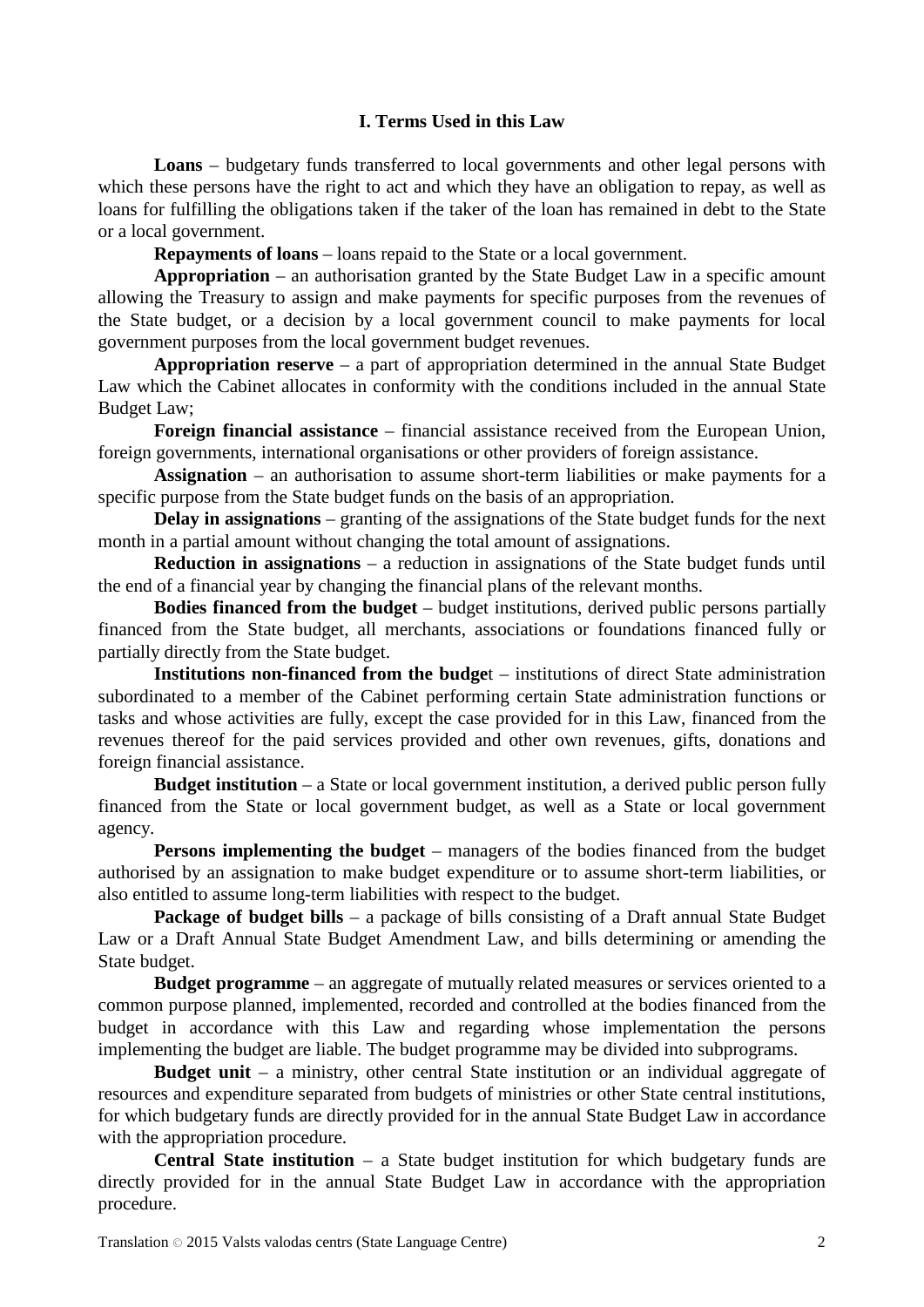**Dividends** – revenues from utilisation of the State capital, not counting interest payments.

**Grants** – budgetary funds allocated to other budgets, merchants, associations and foundations and other institutions according to the procedures laid down in laws and regulations in order to ensure the performance of the State or local government functions.

**Grants from general revenues** – funds the State budget authorities or local governments receive, with or without a designated (earmarked) purpose, from taxes, fees and other payments paid into the revenues of the State budget in accordance with centralised procedure.

**European Union own resources** – resources determined in the European Union legislation provided for ensuring the financing of the European Union budget.

**European Union policy instruments** – the European Union structural funds, the Cohesion fund, the financial resources of the Common Agricultural Policy and other financial resources of the European Union directed by the European Commission for implementation of its policies in a Member State to achieve the purposes determined in the Treaty on European Union.

**Financial accounts** – [15 December 2011]

**Financial plan** – a breakdown of expenditure and financing for the covering of the expenditure of the resources of a budget institution or a measure financed from the State budget allowing to receive an assignation from the Treasury.

**Revenues** – payments of the taxes, the State and local government fees and other payments collected or received into the budgets in accordance with tax laws, as well as the revenues of the budget institutions from the paid services provided thereof and other own revenues, the revenues ear-marked for specific purposes, the net revenues from realisation of assets, interest payments received and dividends, foreign financial assistance, donations and monetary gifts or gifts in kind (accounted for monetarily), as well as the revenues from the transfers received.

**Framework draft law package** – a package of draft laws, which consists of a Medium Term Budget Framework Draft Law or draft amendments to the Medium Term Budget Framework Law and draft laws affecting the State budget in medium term.

**Maximum permissible amount of the State budget long-term liabilities** – an authorisation granted to a ministry or other central State institution within the limits determined in the annual State Budget Law to enter into contracts for ensuring the fulfilment of the measures, projects or liabilities undertaken internationally of national importance paid in the subsequent financial years of the financial year.

**Investments** – investments whose purpose is to promote development of the national economy, the increase in the level of the welfare of the society, the improvement of the infrastructure and the arrangement of the surrounding environment.

**Investment project** – an aggregate of successive activities having a specific implementation schedule where measures for acquisition or creation of material and immaterial values are provided for and for which the organisational structure for the implementation of an investment project and the justification for the necessary resources have been determined.

**Short-term liabilities** – contracts entered into for ensuring the functions of the State or local governments, including contracts for the services received paid by the body financed from the budget within the financial year.

**Expenditure** – all payments from the budget, except the payments for repayment of the principal amount of the debts and the payments made in accordance with those financial transactions that are accounted in conformity with the classification of financing approved by the Cabinet.

**Consolidated general budget** – the total of the State basic budget, the State special budget, the local government basic budgets, the local government special budgets, the budgets of derived public persons partially financed from the State budget and the budgets of the institutions non-financed from the budget from which transfers have been deducted.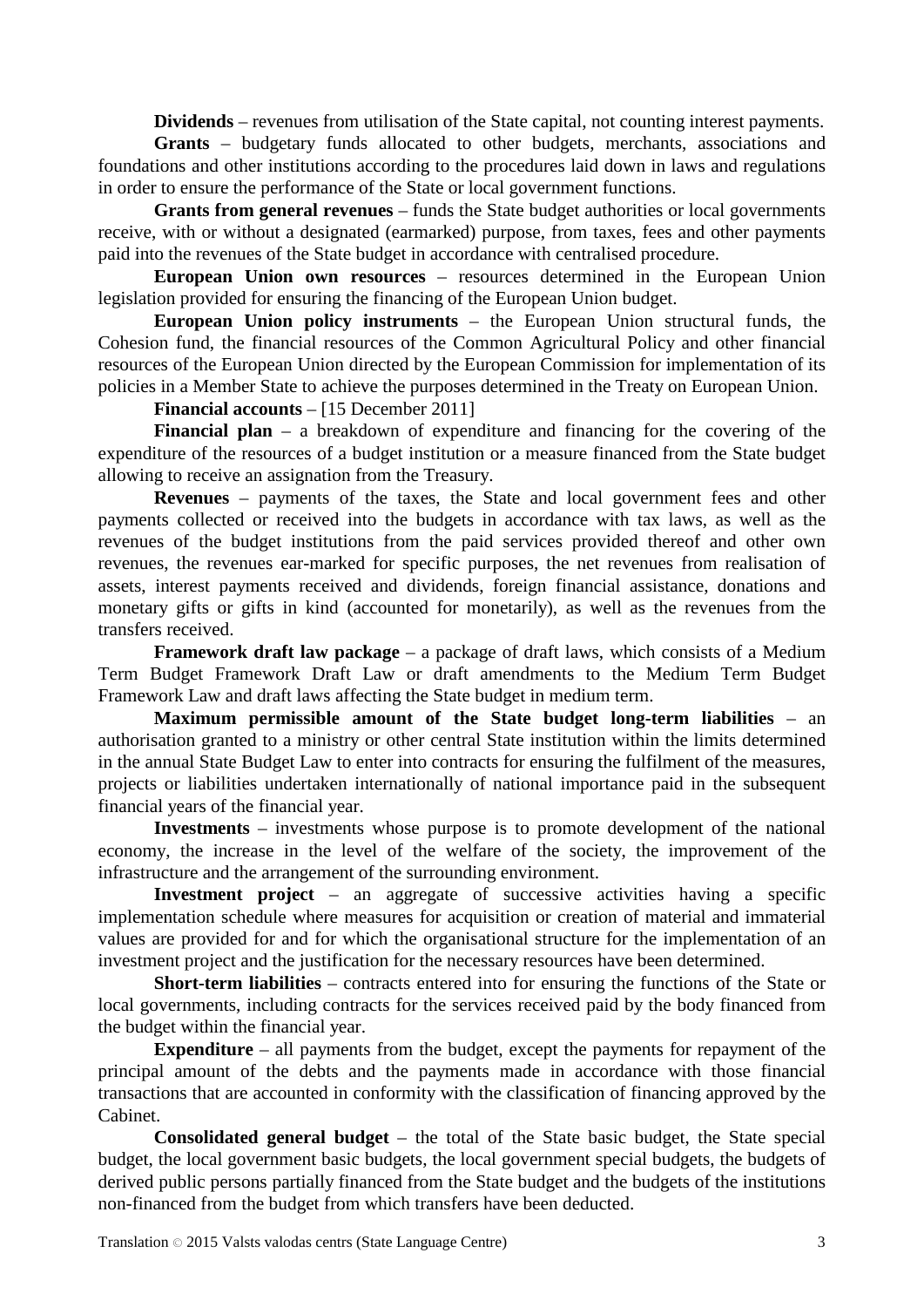**Paid service** – an aggregate of measures a State budget institution performs for payment in order to ensure the needs of the society in the cases provided for by external regulatory enactments.

**Earmarked grants** – State budget funds allocated to other budgets for financing of a specific purpose.

**Basic budget** – a part of the budget formed of a grant from the general revenues, a grant for specific purposes, the revenues from the paid services and other own revenues, transfers, foreign financial assistance, expenditure provided for to be covered from these revenues, as well as the State budget loans and repayments of the State budget loans.

**Constant appropriation** – [1 December 2009]

**Liabilities** – [15 December 2012]

**Special budget** – a part of the budget formed of the revenues earmarked for specific purposes, the revenues from the paid services and other own revenues, transfers, foreign financial assistance, donations and monetary gifts or gifts in kind (accounted for monetarily), as well as expenditure provided for to be covered from these revenues or also from the borrowing from the State basic budget.

#### **Subsidies** – [19 December 2006]

**Net loan** – [19 December 2006]

**Merchant, association and foundation financed directly from the budget** – a commercial company, association, foundation, trade union, religious organisations and its institution, which in accordance with the appropriation determined in the annual State Budget Law receive a grant or an earmarked grant from a person implementing the budget on the basis of an agreement or in accordance with the delegation procedure of laws and regulations as a funding security for the performance of a specific State administration task or for the implementation of a specific purpose (project or measure).

**Transfer** – a transfer of budget funds specially earmarked in the annual State Budget Law which may be made within the scope of one level budget – the State basic budget, the State special budget, the local government basic budget, the local government special budget – or between various level budgets. The recipient of the transfer may use the transfer of the budget funds received both for covering expenditure and for transferring further to another recipient of the transfer.

**State budget long-term liabilities** – contracts entered into for ensuring the performance of the State functions, the measures, projects or liabilities undertaken internationally of national significance, including the contracts for the services to be received, in accordance with the provisions of which a body financed from the budget shall make payments in the subsequent financial years of the financial year.

**State investment programme** – [14 November 2008]

**National debt** – the total of the liabilities expressed in monetary terms covered from the State budget funds.

**Medium term State budget planning** – a process in which the resources accessible for the medium term are determined and the use of these resources is ensured in conformity with the priorities determined by the government.

**Medium term** – a three-year period formed by the financial year for which the State budget is planned and the subsequent two financial years.

*[25 November 1996; 1 October 1997; 1 April 1998; 25 November 1999; 23 November 2000; 31 October 2002; 19 December 2002, 30 October 2003; 20 December 2004; 20 October 2005; 19 December 2006; 8 November 2007; 14 November 2008; 1 December 2009; 20 December 20102; 16 June 2011; 15 December 2011; 15 November 2012]*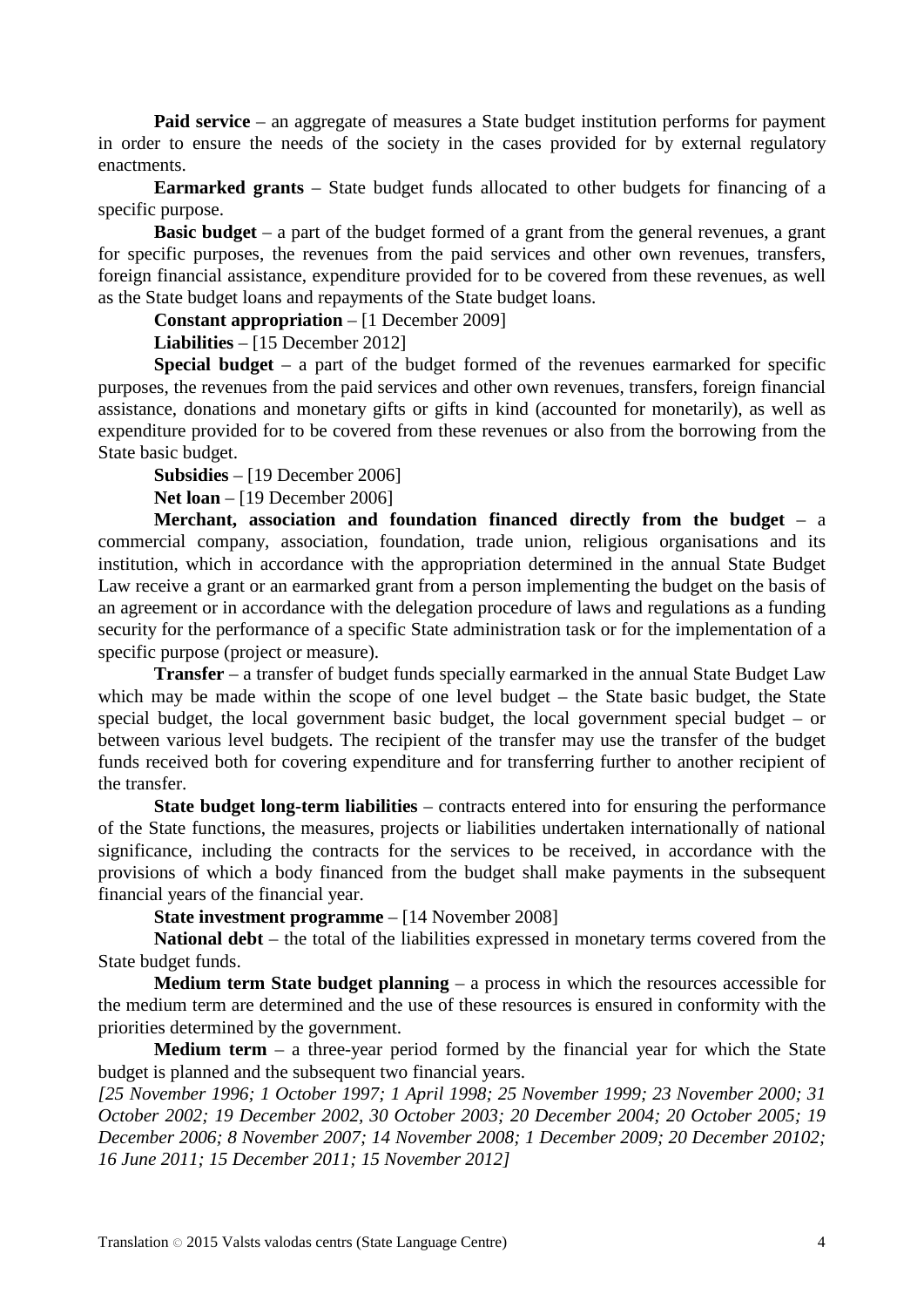# **II. General Provisions**

## **Section 1. Budget and the Purpose Thereof**

(1) A budget is a means for implementation of the State policy through financial methods. The budget is the foundation for financial activities and management of the government.

(2) The purpose of the budget is to determine and substantiate the means required for the government, other State authorities and local governments to perform the State duties the whose financing is determined by legislative acts, ensuring that within the period for which these funds are provided for the expenditure is covered by corresponding revenues. When formulating the budget, the necessity of ensuring an overall economic balance shall be taken into account.

## **Section 2. Financial Management**

(1) Financial management shall encompass all administrative measures necessary for ensuring the budget formulation and implementation process, including the control and responsibility measures. Financial management shall be implemented in conformity with the fiscal policy principles laid down in the Fiscal Discipline Law.

(2) The Cabinet shall ensure the formulation and implementation of the State budget, as well as determine the procedures for financial activities of local governments and bodies non-financed from the budget.

(3) The Cabinet shall issue orders, instructions and recommendations for the detailed application of this Law.

(4) [20 October 2005]

(5) [8 November 2007]

*[23 November 2000; 31 October 2002; 19 December 2002, 20 December 2004; 20 October 2005; 8 November 2007; 1 December 2009; 4 April 2013]*

## **Section 3. Division of the Budgets**

(1) Budgets are classified as the State budget and local government budgets, budgets of derived public persons partially financed from the State budget and budgets of the institutions nonfinanced from the budget.

(2) The State budget and the local government budgets consist of a basic budget and a special budget.

(3) A consolidated general budget shall be made for informational purposes.

*[1 April 1998; 1 December 2009; 15 December 2011]*

## **Section 4. Financial Year**

A financial year shall begin on 1 January and end on 31 December.

## **Section 5. State Budget**

(1) All payments which in accordance with a law or other regulatory enactment or a contract are to be included in the State budget revenues are the State budget funds which in accordance with the appropriation determined in the annual State Budget Law may be appropriated for the State purposes.

(2) The payments for the use of the State capital made by the State undertakings each year, as well as of the companies having a share of the State capital are also the State budget funds. The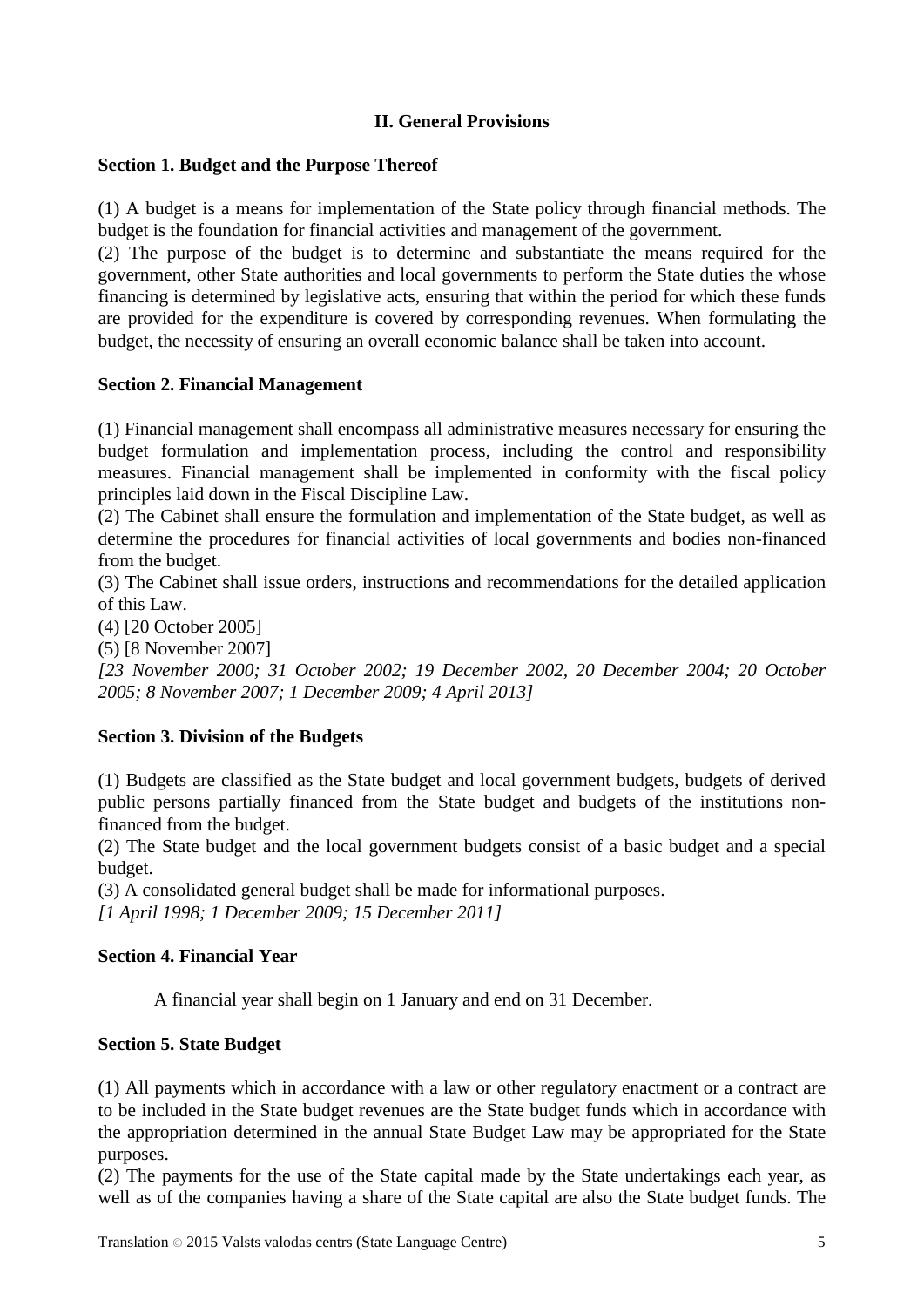Cabinet shall determine the amount of and the procedure according to which payments for the use of the State capital are made and included in the State budget.

(3) The State budget funds may be allocated or received only according to the appropriation provided for in the annual State Budget Law.

(4) The State budget expenditure consists of appropriations determined for specific State needs in accordance with the annual State Budget Law.

(5) The financial balance of the State budget is the difference between the revenues and expenditure of the State budget. The State budget has a financial surplus if the financial balance of the State budget is positive or the State budget revenues exceed the expenditure. The State budget has a financial deficit if the financial balance of the State budget is negative or the State budget expenditure exceeds the revenues.

(6) The State budget loans are the State budget funds which have been transferred to legal persons and create the right to deal with them and the obligation to return the loan received, as well as the loans from the State budget for fulfilling the liabilities taken in accordance with State guarantees issued.

(7) Repayments of the State budget loans are formed of all the loans repaid.

(8) [19 December 2006]

(9) The Cabinet shall issue regulations regarding the approval of the price lists for the paid services provided by the institutions of direct State administration.

(10) The Cabinet shall determine the procedures by which ministries and other central State institutions shall plan, implement, supervise and account for the results of the State budget programme (sub-programme) and the indicators thereof, as well as provide reports regarding them.

(11) The Cabinet shall determine the types, the price and the procedures for the paid services provided by the courts.

(12) The Cabinet shall determine the procedures by which income from the paid services provided by the State budget institutions and the expenditure related to the provision of these services are planned and accounted, as well as the methodology for determination of pricing for the paid services.

 $(12<sup>1</sup>)$  Upon determining the price of a paid service, a condition shall be taken into account that payment for a service may not exceed the costs related to the provision of the service.

(13) The Cabinet shall determine the procedures by which a body financed from the budget shall participate in the implementation of programmes financed from the European Union and international institutions in another country and plan and account the project financing.

(14) The Cabinet shall regulate the procedures by which State budget institutions shall assign funding from the State budget to private individuals for the performance of State administration tasks and supervise the utilisation of the funding assigned.

(15) The term "private individual" in Paragraph fourteen of this Section is used within the meaning of the State Administration Structure Law.

*[31 October 2002; 20 December 2004; 20 October 2005; 19 December 2006; 8 November 2007; 12 June 2009; 20 December 2010; 15 November 2012; 4 April 2013]*

## **Section 6. Local Government Budgets**

(1) Local government budgets for each financial year shall include all the revenues collected or received by local governments (local government authorities) and borrowings appropriated by local governments for local government purposes. Local government budgets shall have a revenue part, an expenditure part and a financing part.

(2) Funds provided for in a local government budget may be allocated, or received by local government authorities, in conformity with the purposes and in the amount provided for in the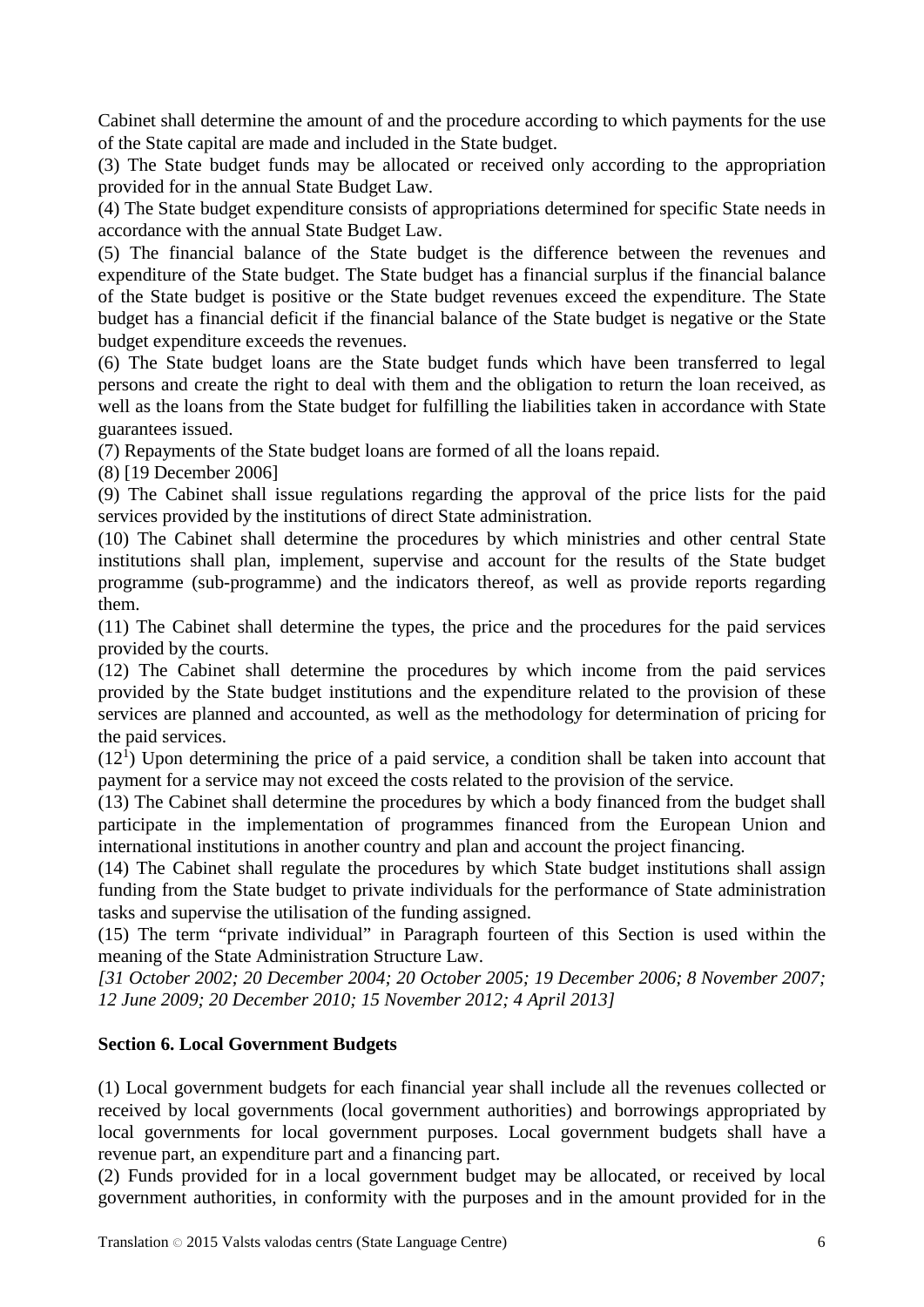budget approved by the city council.

(3) The distribution of revenues between the State budget and local government budgets, as well as the equalisation of the State budget grants to be allocated to local governments and of the economic opportunities in territories shall be determined in laws on which these revenues are based, in special laws or in the annual State Budget Law.

(4) [23 November 2000]

*[25 November 1996, 23 November 2000; 31 October 2002, 14 November 2008]*

## **Section 6.1 Budgets of the Institutions Non-financed from the Budget**

(1) The revenues of the institutions non-financed from the budget shall include the revenues from the paid services provided by these institutions and other own revenues, gifts and donations, as well as foreign financial assistance.

(2) If, when adopting a law or taking a Cabinet decision, an administrative task is determined for an institution non-financed from the budget for whose financing revenues from the paid services provided or other own revenues are not provided for, the institution non-financed from the budget may receive a grant from the general revenues for ensuring the performance of this task in accordance with the annual State Budget Law.

(3) Institutions non-financed from the budget may participate in projects of the European Union policy instruments and in projects of other foreign financial assistance without receipt of the State budget co-financing.

(4) Institutions non-financed from the budget may assume long-term liabilities if these liabilities are confirmed by the ministry (a supervisory body). A performance deadline of long-term liabilities may not exceed 10 years and the maximum permissible amount of long-term liabilities for which a performance deadline has occurred in the relevant financial year may not exceed 20 per cent of the planned revenues for a current financial year of the institution non-financed from the budget.

(5) A surplus from funds of a current year of the institutions non-financed from the budget may be used in the following year for covering the expenditure.

*[1 December 2009]*

## **Section 7. Basic Budget**

(1) A basic budget is a part of the budget that includes the following:

1) all the State or local government revenues provided for covering the expenditure, except the revenues of the special budget earmarked for special purposes, gifts and donations;

2) appropriations for all the State and local government expenditure provided for to be covered from the funds of the basic budget;

3) local government budget borrowings and repayment of borrowings.

(2) The State budget loans, repayments of the State budget loans, expenditure for meeting the liabilities regarding the guarantees issued on behalf of the State to be covered from the State budget funds shall be applicable only to the basic budget unless otherwise provided for by law. *[23 November 2000; 14 November 2008]*

### **Section 8. Special Budget**

(1) A special budget is a part of the budget that includes the following:

1) the covering of the State budget expenditure provided for in the Law from sources of revenues earmarked for special purposes;

2) donations or gifts received by a State, local government or specific budget institution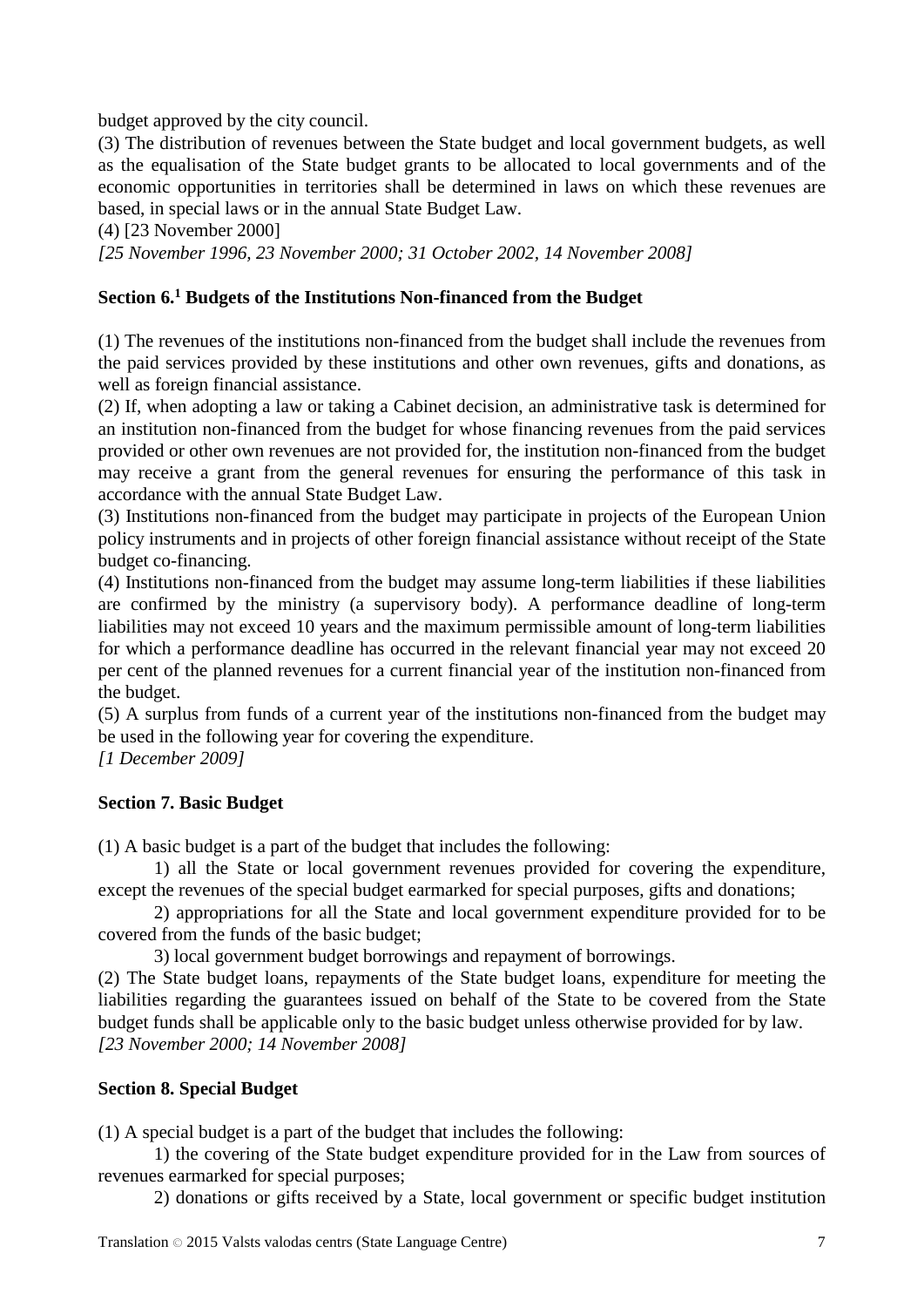with or without a designated purpose;

3) borrowings from the State basic budget and repayment to the State basic budget;

 $(3<sup>1</sup>)$  [16 June 2011];

4) revenues from the local government special budget formed by the resources of the State Road Fund, revenues from the natural resources tax, revenues from the privatisation, port fees, revenues from other sources of revenues earmarked for special purposes and the expenditure related thereof, borrowings and the repayment thereof.

(2) [23 November 2000]

(3) Transfers from the basic budget account to the special budget account shall only be permitted according to an appropriation.

*[25 November 1996; 1 April 1998; 23 November 2000; 19 December 2006; 14 November 2008; 20 December 2010; 16 June 2011]*

## **Section 8.1 Long-term Stabilisation Reserve**

(1) The long-term stabilisation reserve is a fiscal policy instrument whose purpose is the following:

1) to reduce general economic risks;

2) [14 November 2008];

3) to avoid socio-economic crises or to reduce the impact thereof;

4) to ensure the availability of financial resources in the case of emergency situation.

(2) The procedures for establishing and using the long-term stabilisation reserve shall be laid down in the Law On Long-Term Stabilisation Reserve and the Fiscal Discipline Law.

(3) [14 November 2008]

*[14 November 2008; 4 April 2013]*

## **Section 9. Appropriations**

(1) The State budget appropriations shall be determined by the annual State Budget Law. Local government budget funds shall be appropriated in accordance with the procedures laid down in this Law and other laws.

(2) Any amendment referring to the amount, purposes or terms of an appropriation shall be made in accordance with the provisions of this Law.

(3) The special budget shall have an appropriation permitting only the expenditure that does not exceed the amounts of actual revenues in the financial year and the surpluses of the funds at the beginning of the financial year and the borrowing from the State basic budget.

(4) All the appropriations shall cease to be in effect at the end of the financial year.

- (5) [1 December 2009]
- (6) [1 December 2009]
- (7) [1 December 2009]
- (8) [1 December 2009]
- (9) [1 December 2009]
- (10) [1 December 2009]
- (11) [1 December 2009]
- (12) [1 December 2009]

(13) The Minister for Finance has the right to perform the following reallocations of the appropriations in accordance with the procedure stipulated by the Cabinet informing the *Saeima* thereof:

1) for a ministry or other central State institution within the appropriation determined in the annual State Budget Law among the programmes, sub-programmes and expenditure codes in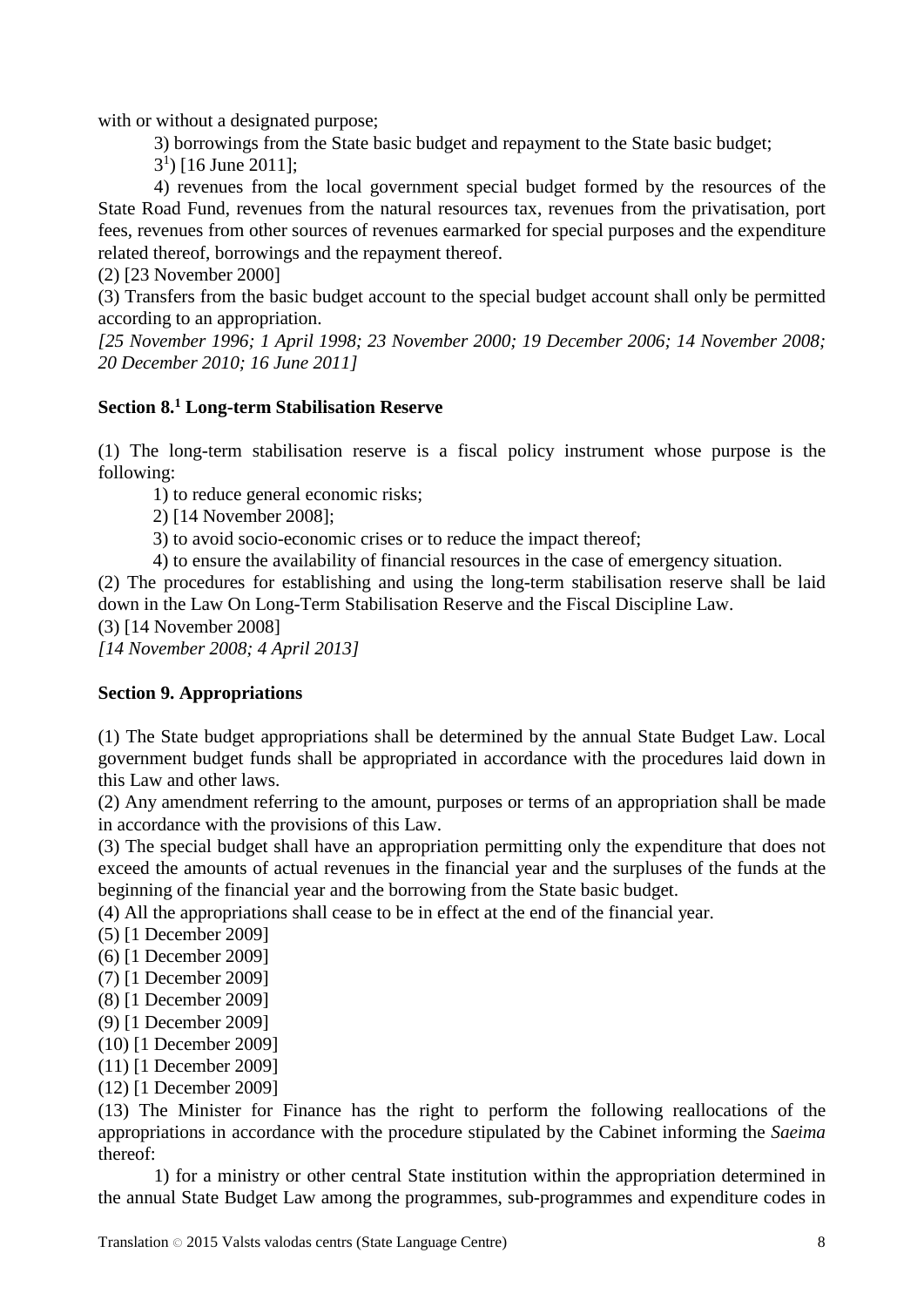conformity with economic categories. The annual State Budget Law shall include the conditions which the Minister for Finance shall observe in deciding on the reallocation of the appropriation;

2) from the appropriation planned in a separate budget programme for undivided financing for implementation of the European Union policy instruments and other foreign financial assistance projects and measures which is not being planned in a ministry or other central State institution budget to ministries and other central State institutions, as well as appropriations from ministries and other central State institutions for implementation of the European Union policy instruments and other foreign financial assistance projects and measure to the separate budget programme in which appropriations for undivided financing for implementation of the European Union policy instruments and other foreign financial assistance projects and measures are planned.

(131 ) The Minister for Finance has the right to perform the following changes of the appropriations informing the *Saeima* thereof:

1) among ministries and other central State institutions for making of transfers during the implementation process of the annual State budget, as well as for transfers to be received by the State budget from the local government budgets, the budgets of derived public persons partially financed from the State budget and the budgets of the institutions non-financed from the budget;

2) for the use of foreign financial assistance funds granted to the State budget institutions and for the use of the surplus of foreign financial assistance funds at the beginning of a financial year calculated in accordance with the procedures laid down in Section 27 of this Law.

(14) The Minister for Finance has the right to increase the appropriation determined in the annual State Budget Law if the Budget and Finance (Tax) Commission of the *Saeima* has examined it and has not objected to the increase in the appropriation within five working days from the receipt of the relevant information only for the following purposes:

1) for the use of the revenues of the State budget institutions for the paid services provided and other own revenues, as well as the surplus of the revenues for the paid services provided and other own revenues at the beginning of a financial year calculated in accordance with the procedures laid down in Section 27 of this Law;

2) for the increase in the own resources of the European Union and accounting with the European Union;

3) for the implementation of international court and Constitutional Court judgments;

4) [6 November 2013];

5) for the implementation of the European Union policy instruments and other foreign financial assistance projects and measures;

6) for the covering of social insurance special budget expenditure determined in laws and regulations;

7) for the payment of the guaranteed reimbursements determined in the Law for ensuring resources missing in the Deposit Guarantee Fund;

8) for the contributions into the registered capital of the European Stability Mechanism, without exceeding the amount of the paid-in capital and total callable capital to be requested, if a Cabinet decision has been taken on increasing the appropriation.

(15) The Minister for Finance has the right to reallocate the appropriation among ministries and other central State institutions including in cases of function reallocation or structural reforms if the Cabinet decision has been taken and the *Saeima* has agreed with such reallocation by a separate decision.

(16) The Minister for Finance has the right to increase the appropriation determined for carrying out the liabilities of the national debt in the annual State Budget Law and to extend the permissible limits of government actions in case of government liabilities caused by unforeseen circumstances, if the Budget and Finance (Tax) Commission of the *Saeima* has not objected against increase in appropriation and extending of the permissible limits of actions of the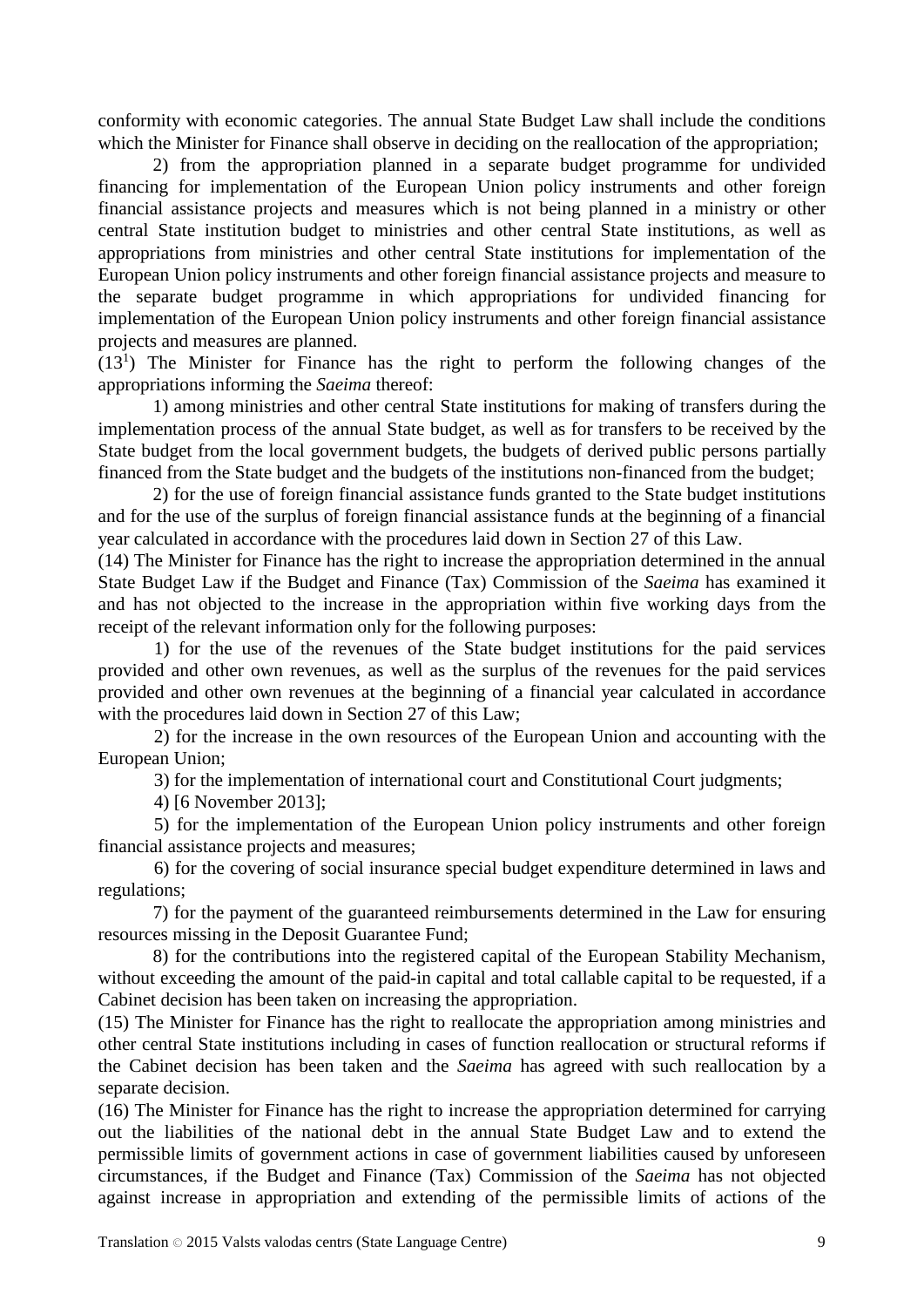government within five working days from receipt of the relevant information.

*[19 December 2002; 30 October 2003; 20 December 2004; 19 December 2006; 8 November 2007; 14 November 2008; 12 June 2009;1 December 2009; 20 December 2010; 16 June 2011; 15 December 2011; 4 April 2013; 6 November 2013; 30 January 2013]*

## **Section 9.1 Appropriation Reserve**

(1) The appropriation reserve which the ministries, other central State institutions and local governments request and use in accordance with the procedures stipulated by the Cabinet shall be determined in the annual State Budget Law.

(2) The main provisions for the use of the appropriation reserve shall be determined in the annual State Budget Law and this reserve shall be provided for as a separate State basic budget programme.

(3) [1 December 2009]

(4) Within the scope of the appropriation reserve, the Minister for Finance shall allocate to the ministries, other central State institutions and local governments appropriations, but not in a greater amount than the unused grants from the general revenues at the end of the previous year.

(5) The Minister for Finance shall approve the allocation of the appropriation reserve of the current year for the ministries, other central State institutions and local governments by programmes, sub-programmes and expenditure economic classification codes.

(6) If a ministry or other central State institution does not agree with the decision of the Minister for Finance on the amount of reallocation of appropriation reserve among programmes, subprogrammes and expenditure codes in conformity with economic categories, then, after the receipt of motivated objections, the Minister for Finance shall, within five working days, come to an agreement with the relevant ministry. If it is not possible to come to an agreement, the issue shall be passed on for consideration to the Cabinet.

*[8 November 2007; 12 June 2009; 1 December 2009]*

## **Section 10. Amendments to Budgetary Revenues and Expenditure**

(1) The Minister for Finance shall provide an opinion regarding draft laws which provide for additional expenditure or changes in the revenues and which are not submitted by the Cabinet not later than within two weeks from the date of receipt of the relevant draft law.

(2) If, following the coming into force of the State Budget Law, the *Saeima* adopts laws or the Cabinet takes decisions causing an increase in local government expenditure or a decrease in their revenues in the current financial year, the State budget funds from which the increase in the local government expenditure or the decrease in their revenue will be covered shall be specified in these laws or decisions.

(3) If, following the approval of the State budget, the *Saeima* adopts laws or the Cabinet takes decisions allowing the budgetary expenditure of local governments to be decreased or their revenues to be increased, such surplus of funds may, in accordance with the procedure regarding State budget appropriation, be directed for the needs of the State or local governments.

(4) If local governments, exceeding their competence, take decisions as a result of which the revenues of the State budget decrease or expenditure increases, the amounts required to cover losses shall be paid from the local government budgets into the State budget.

*[25 November 1996; 1 October 1997; 19 December 2002; 16 June 2011]*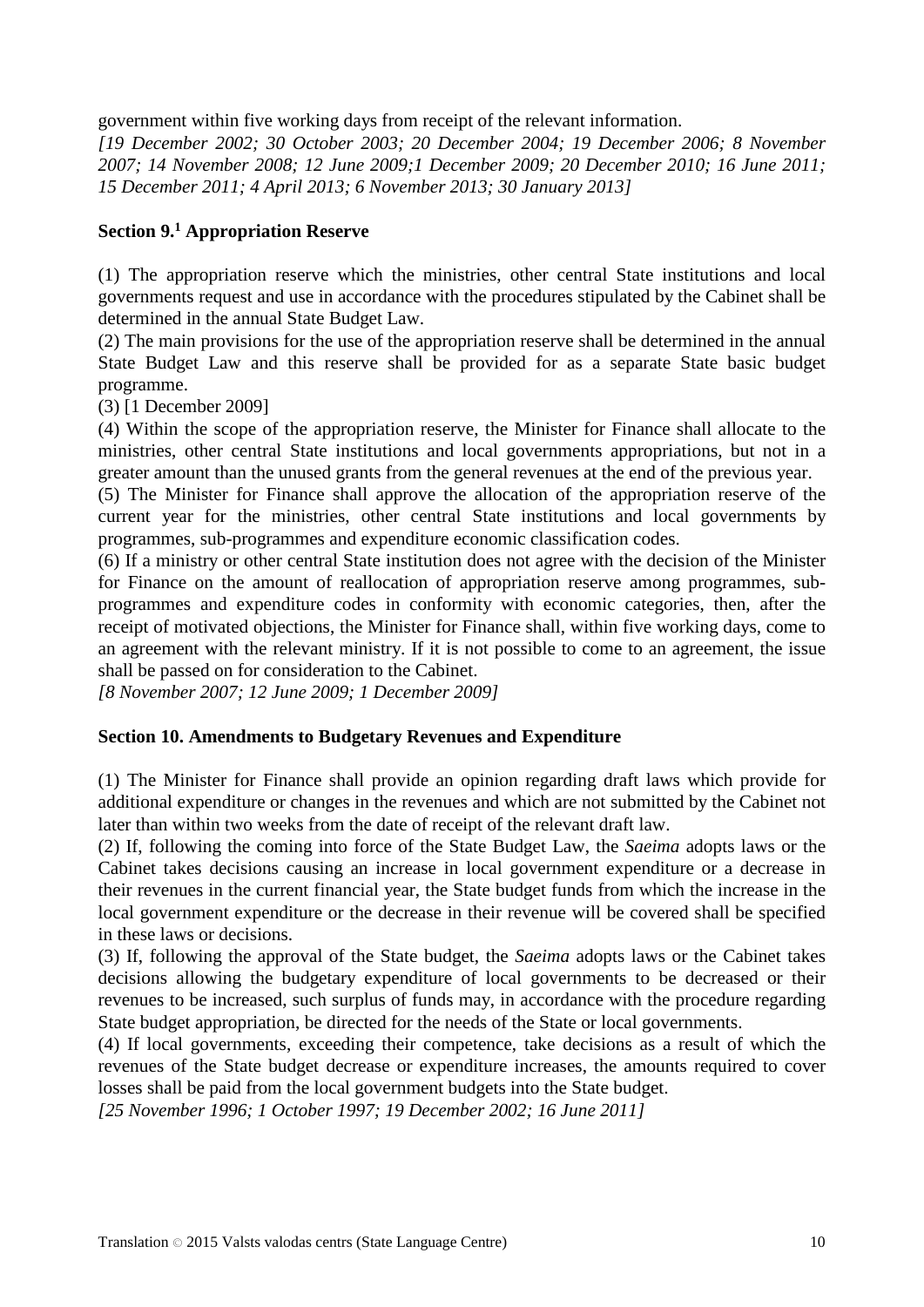## **Section 11. Classification**

In order to ensure the control of the use of the budget funds and provide an opportunity to perform necessary analysis in conformity with the administrative, functional and economic categories, the Cabinet shall determine:

1) budgetary (State budget and local government budgets) revenue, expenditure and financing classification;

2) [1 January 2006];

3) general government debt and institutional sector classification.

## **Section 12. Funds for Unforeseen Events**

(1) Funds for unforeseen events and measures of particular national importance shall be determined in a separate budget programme "Funds for Unforeseen Events" in the annual State Budget Law planned separately from the budgets of the ministries or other central State institutions.

(2) The procedures by which the ministries, other central State institutions and local governments prepare a request for the funds provided for in the separate budget programme "Funds for Unforeseen Events", the procedure for review of this request, the criteria for granting the funds, the procedure for the use, accounting, control and reporting on these funds, as well as special conditions for the local governments shall be regulated by the Cabinet.

(3) The Minister for Finance has the right to reallocate the appropriation related to the funds for unforeseen events determined in the annual State Budget Law to the ministries and other central State institutions in conformity with the decision regarding the allocation of funds.

(4) The Minister for Finance shall provide a quarterly report to the *Saeima* on the reallocation of the appropriation related to the funds for unforeseen events determined in the annual State Budget Law.

*[1 December 2009]*

## **Section 13. Official Secrets (Secret Expenditure)**

(1) Secret expenditure provided for specific national security measures shall be approved in the annual State Budget Law without being described.

(2) The Minister for Finance shall submit a description of the secret expenditure in the State budget to a special commission of the *Saeima*, which shall provide a separate report thereof to the Budget and Finance (Tax) Commission prior to the approval of the State budget unless the *Saeima* has decided otherwise.

(3) [20 October 2005]

*[1 April 1998; 19 December 2002; 20 October 2005; 16 June 2011]*

## **Section 14. Availability to the Information Regarding the Budget**

(1) Information regarding the State budget shall be regularly published in a form as is fully comprehensive and the public can easily understand. All the main reports on the State budget shall be accessible to the public.

(2) Ministries and other central State institutions shall, within a month following the proclamation of the annual State Budget Law, publish the resources approved for them in the State basic budget for covering the expenditure and the expenditures, as well as the explanations thereof on their websites. A local government budget shall be available to the general public at every relevant local government.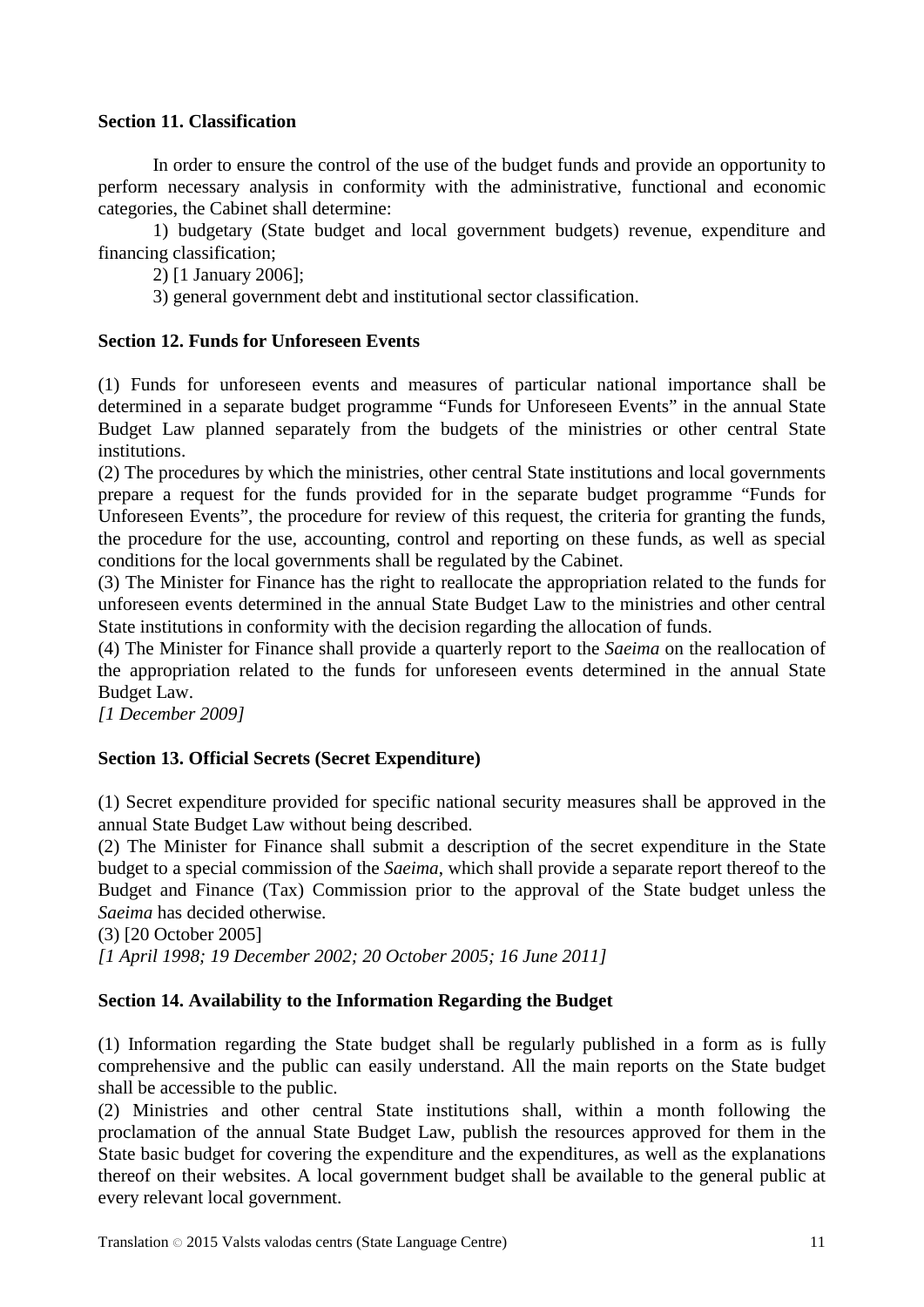(3) In order to inform the public regarding the purposes and results of the activities of the institution, as well as regarding the use of State budget funds allocated in the previous year, the ministries and other central State institutions, all the bodies financed from the budget subordinated thereof, the institutions non-financed from the budget and local governments shall, by 1 July of the year following the financial year, prepare annual public reports and within a month following the preparation thereof shall publish them in their websites. Local governments shall submit annual public reports to the Ministry of Environmental Protection and Regional Development for publishing in its website. A local government annual public report shall be available to the public at every relevant local government. The Cabinet shall determine the content and preparation procedure of the annual public report.

*[23 November 2000; 20 December 2004; 20 October 2005; 1 December 2009; 20 December 2010]*

## **Section 15. Making the State Budget Expenditure, Issue of Loans and the Maximum Increase in the National Debt if the Annual State Budget Law has not Come into Force**

If, prior to the beginning of a financial year, the annual State Budget Law has not come into force, the Minister for Finance shall approve the State budget expenditure, loans and borrowings required for the activities of the State, provided that:

1) services (tasks) which have not been provided in the previous financial year are not paid for and the investments which have not been made in the previous financial year are not made;

2) the monthly expenditure do not exceed one twelfth of the appropriation of the previous year;

3) the authorisations granted in accordance with this Section terminate when the annual State Budget Law comes into force and all the expenditure from the beginning of the financial year are registered in accordance with the new annual State Budget Law;

4) the financing of the measures commenced in the previous financial year are continued;

5) the assignation of the foreign financial assistance, the European Union policy instruments and the State budget co-financing funds for new measures (projects) financed within the scope of the foreign financial assistance and the European Union policy instruments is ensured;

6) the transfer of the European Union own resources to the European Union budget is ensured.

*[25 November 1996; 25 November 1999; 31 October 2002; 19 December 2002; 30 October 2003; 15 November 2012]*

# **Section 15.1 Functioning of the European Union Own Resource System, the Disclosure in the State Budget Law and the Transfer of the Own Resources to the European Union Budget**

*[15 November 2012]*

(1) The amount of European Union own resources shall be determined by the European Union institutions in conformity with the legal norms of the European Union. If up to the submission of the annual State Budget Law to the *Saeima* the European Union institutions have still not determined the amount of European Union own resources, the forecast of the Ministry of Finance shall be included in the State Budget Law.

(2) The *Saeima,* when adopting the annual State Budget Law, shall include the amount of European Union own resources determined by European Union institutions in the annual State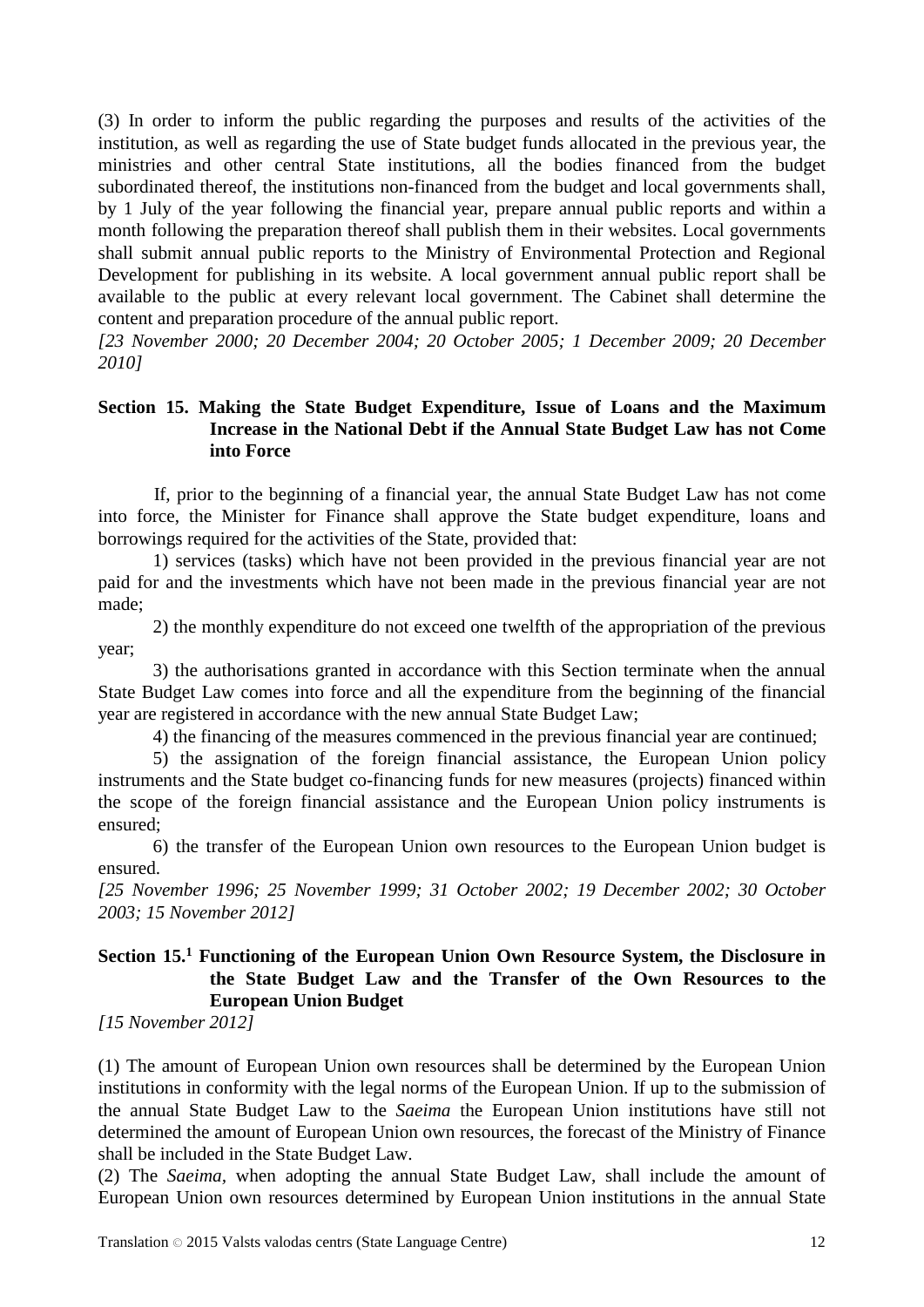Budget Law without amendment.

(3) The transfer of the European Union own resources to the European Union budget shall be made by the Ministry of Finance in conformity with the procedure determined by the European Commission.

(4) The procedures for the payment of the European Union own resources shall be determined by the European Union institutions in conformity with the legal norms of the European Union.

(5) The Cabinet shall determine the procedures for the functioning of the European Union own resource system.

*[19 December 2002; 14 November 2008; 15 November 2012]*

## **III. Preparation, Submission and Adoption of the Draft Medium Term Budget Framework Law (Packages of Draft Framework Laws) and Draft Annual State Budget Law (Packages of Draft Budget Laws)**

*[15 December 2011 / Amendment to the title of Chapter shall come into force on 4 November 2014. See Paragraph 65 of Transitional Provisions]*

## **Section 16. Responsibility for the Preparation of the Draft Medium Term Budget Framework Law (Packages of Draft Framework Laws) and Draft Annual State Budget Law (Package of Draft Budget Laws)**

The Minister for Finance shall be responsible for the development of the Draft Medium Term Budget Framework Law (the packages of draft framework laws), the Draft annual State Budget Law (the package of draft budget laws) and the explanations to be attached thereto. *[15 November 2012]*

## **Section 16.1 Medium Term Purposes and Initiatives**

(1) The Minister for Finance shall, until 15 December of the current year, submit a Draft Schedule for the Development and Submission of the Draft Medium Term Budget Framework Law and the draft annual State Budget Law for the next year to the Cabinet.

(2) The ministries and other central State institutions shall submit proposals for new policy initiatives only if funds for financing new policy initiatives are going to be available in the relevant subsequent financial years in conformity with the most current macro-economic development forecasts. Proposals for new policy initiatives shall be submitted within the time period laid down in the schedule for drawing up and submitting the Draft Medium Term Budget Framework Law and the draft annual State Budget Law.

(21 ) The *Saeima*, the Chancery of the President, the Supreme Court, the Constitutional Court, the State Audit Office, the National Electronic Mass Media Council, the Ombudsman's Office, the Public Utilities Commission and the Prosecutor General's Office have the right to submit proposals for new policy initiatives regardless of the forecasts referred to in Paragraph two of this Section.

(3) The ministries and other central State institutions shall prepare the new policy initiatives on the basis of the priorities and purposes determined in the National Development Plan and National Defence Conception.

 $(3<sup>1</sup>)$  The Cabinet may determine that, in preparing the new policy initiatives, ministries and other central State institutions shall repose also on the priorities and objectives laid down in other development planning documents, also taking into account the necessity to take measures for strengthening the administrative capacity of budget institutions.

(4) [15 November 2012] *[15 November 2012; 4 April 2013]*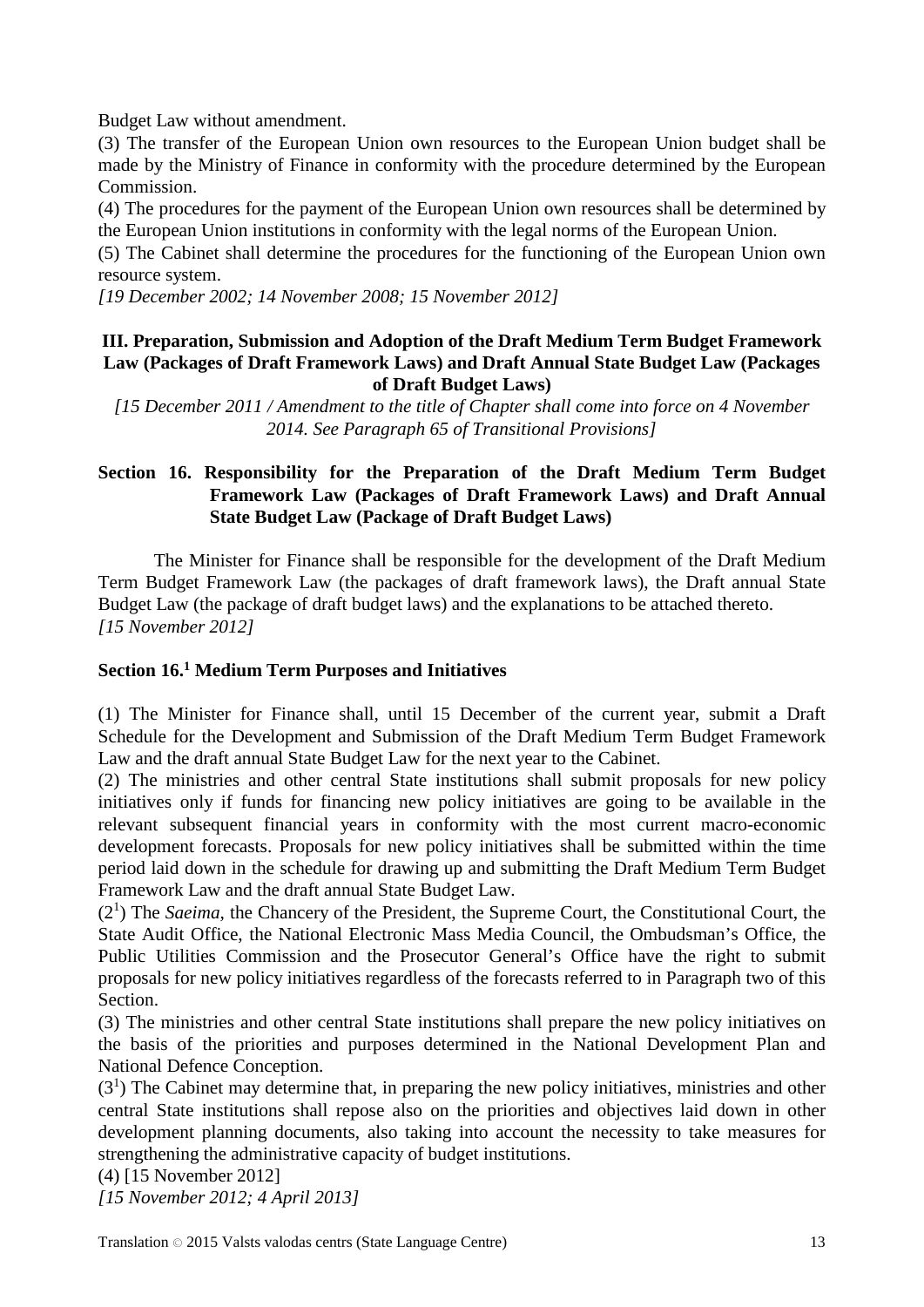### **Section 16.2 Medium Term Budget Framework Law**

(1) The Minister for Finance shall ensure that each year the Draft Medium Term Budget Framework Law for the subsequent three financial years is developed, and submit it to the Cabinet in accordance with the Schedule for the Development and Submission of the Draft Medium Term Budget Framework Law and the draft annual State Budget Law.

(2) The indicators laid down in the Fiscal Discipline Law, as well as the following shall be specified for each year of the law period in the Medium Term Budget Framework Law:

1) the medium term budget objectives and priority development directions for the achievement of the purposes and introduction of the priorities determined in the National Development Plan and National Defence Conception;

2) [4 April 2013];

3) [4 April 2013];

4) [4 April 2013];

5) the amount of the State budget financial balance (maximum deficit level or minimum surplus level) expressed in per cent from the gross domestic product of the relevant year;

6) the maximum permissible total amount of the State budget expenditure;

7) the maximum permissible total amount of the State budget expenditure for each ministry and other central State institution, as well as resources for covering such expenditure. (3) [4 April 2013]

(4) The Cabinet shall regulate the procedures by which the maximum permissible total amount of the State budget expenditure and the maximum permissible total amount of the State budget expenditure for each ministry and other central State institutions in the medium term shall be determined.

(5) The values referred to in Paragraph two, Clause 7 of this Section in the process of developing the Draft Medium Term Budget Framework in respect of the first and second year of operation shall be updated in accordance with the conditions of Paragraph six of this Section and taking into account the changes forecasted in the macroeconomic situation.

(6) The values referred to in Paragraph five of this Section shall be corrected for the following items:

1) changes in the revenue and expenditure in relation to projects, measures financed from European Union policy instruments and other foreign financial assistance funds;

2) changes in the revenue from paid services and other own revenues and in expenditure corresponding thereto;

3) changes in the State budget interest expenditure;

4) changes in regular payments into the European Union budget and for international cooperation;

5) changes in the basic budget expenditure in relation to more current forecasts for the contingent of beneficiaries of the State social benefits and pensions, as well as in relation to forecasted changes in the average amounts of service pensions;

6) changes in the special budget expenditure in relation to more current forecasts for the contingent of beneficiaries of social insurance services and average amount thereof, as well as in relation to current forecasts of medium term macroeconomic development and State social insurance contributions;

61 ) changes in the maintenance expenditure which arise from capital investments made (including from investments made within the scope of European Union policy instruments and other foreign financial assistance funds) and which henceforward are to be financed from the funds from the State budget according to the agreements entered into, other corroborative documents or calculations;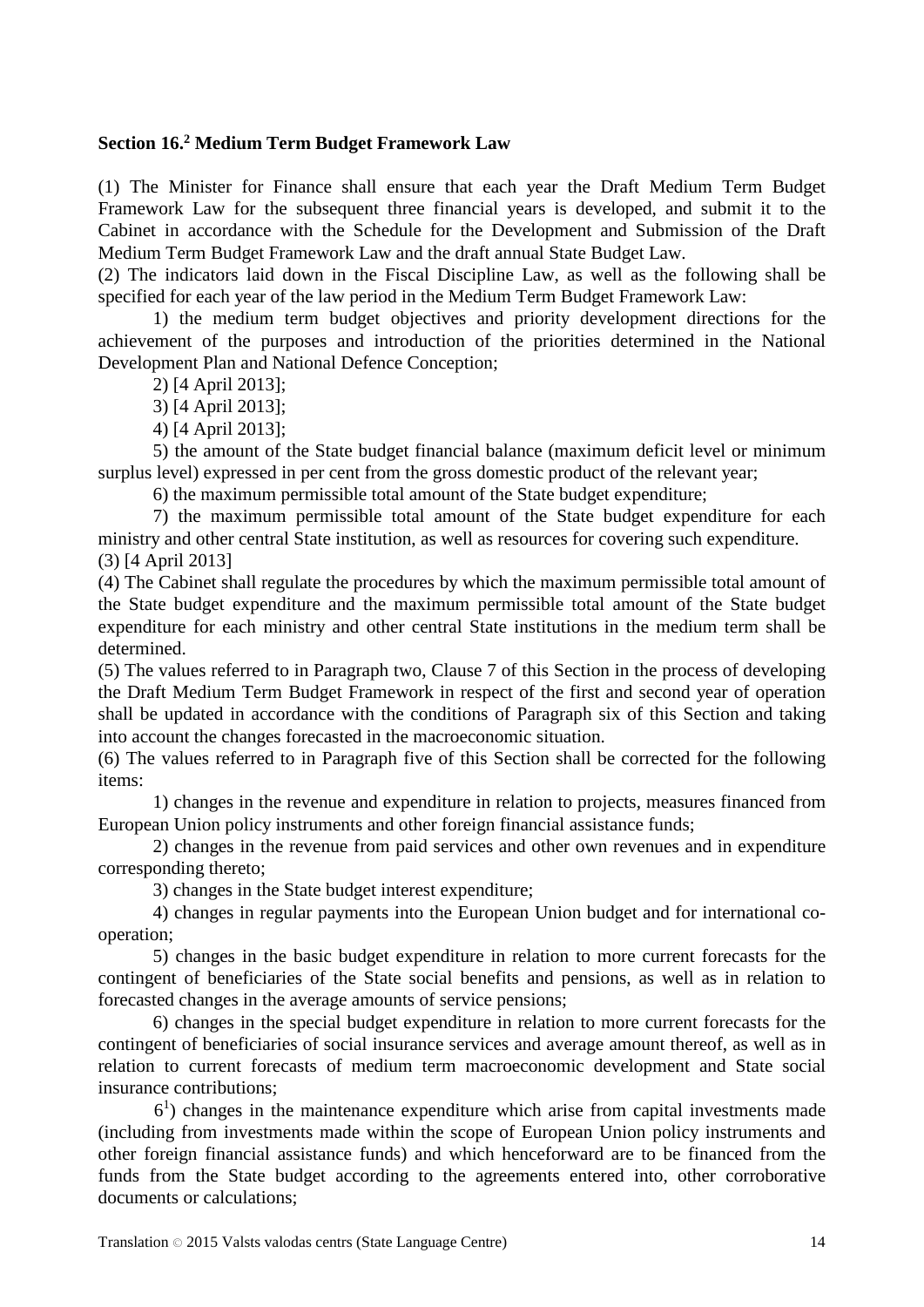7) changes in the amount of long-term liabilities of the State budget of a budget unit, if a Cabinet decision has been taken in relation thereto;

8) increase in the maximum admissible amount of expenditure of one budget unit, if it is covered by reduction in the maximum admissible amount of expenditure of another budget unit.

(7) When developing the Draft Medium Term Budget Framework Law or making amendments to the Medium Term Budget Framework Law, negotiations of the representative authorised by the Cabinet and the Latvian Association of Local and Regional Governments shall be organised regarding the issues concerning the interests of local governments related to the Draft Law. Results of the negotiations shall be drawn up in the form of minutes and attached to the Draft Law, when directing it to the *Saeima*.

(8) The Cabinet shall, when deciding regarding the Draft Medium Term Budget Framework Law or amendments to the Medium Term Budget Framework Law, listen to the opinion of the Chancellery of the President, the Supreme Court, the Constitutional Court, the Council of Justice, the State Audit Office, the National Electronic Mass Media Council, the Office of the Ombudsman, the Public Utilities Commission and the Office of the Prosecutor General regarding the maximum permissible total amount of the State budget expenditure for the relevant institution and ensure inclusion of the opinion of the abovementioned institutions and substantiation of the Cabinet decision in the minutes of the Cabinet meeting attached to the draft law when directing it to the *Saeima*.

(9) The norms of the previous Medium Term Budget Framework Law applying to the second and third year of operation thereof are not applied from coming into force of the current Medium Term Budget Framework Law.

(10) The Cabinet shall submit the Draft Medium Term Budget Framework Law for the subsequent three years (the package of draft framework laws) to the *Saeima* until 15 May of the current year.

*[15 December 2011; 15 November 2012; 4 April 2013; 6 November 2013]*

## **Section 17. Basic Principles for the Development of the Budgetary Requests**

(1) The basic principles in accordance with which the ministries and other central State institutions shall develop and submit to the Ministry of Finance budgetary requests shall be determined by the Cabinet.

(2) The basic principles for the development of budgetary requests shall include:

1) within the Draft Medium Term Budget Framework Law, the indicated maximum permissible total amount of expenditure limits for the ministries and other central State institutions planned budget expenditure division by programmes (sub-programmes) and expenditure in conformity with economic and government function categories;

2) other financial restrictions which shall be observed in the budget calculations;

3) the procedure and time period for the development of the budgetary requests;

4) the indicators to be used in the budget calculations;

5) the budgetary request forms;

6) other information necessary for the development of the budgetary requests. *[15 December 2011]*

### **Section 18. Development of the Budgetary Requests**

(1) In accordance with the Schedule for the Development and Submission of the Draft Medium Term Budget Framework Law and the draft annual State Budget Law, the ministries and other central State institutions shall develop and submit to the Ministry of Finance the State budgetary requests prepared in conformity with the basic principles for the development of the budgetary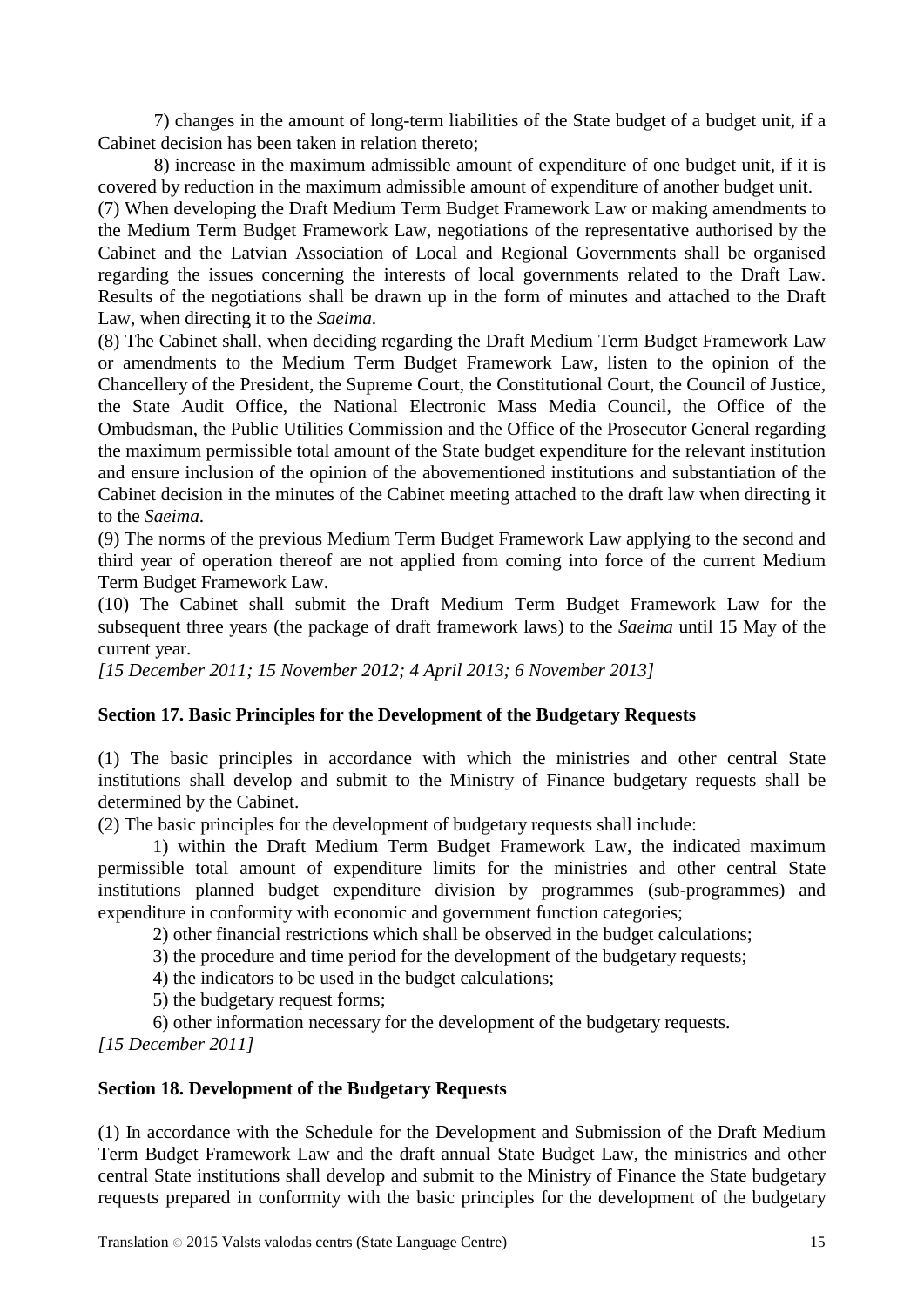requests.

 $(1<sup>1</sup>)$  Ministries and other central State institutions shall develop the State budgetary requests within the scope of the maximum permissible amount of the State budget expenditure specified in the Medium Term Budget Framework Law for the relevant year. The maximum permissible amount of the State budget expenditure for each ministry and other central State institution may be exceeded only in the following cases:

1) if additional expenditure will be covered by additional revenues or surpluses from the paid services and other own revenues of the previous financial year;

2) if additional expenditure for the implementation of projects and measures co-financed by foreign financial assistance will be covered by additional foreign financial assistance revenues or surpluses of the previous financial year;

3) if previously unforeseen changes have occurred in the State budget interest expenditure;

4) if changes related to contributions into the European Union budget have occurred;

5) if changes in the expenditure in the basic budget are related to changes in the forecasts for the contingent of beneficiaries of the State social benefits and pensions, as well as in relation to forecasted changes in the average amounts of service pensions;

6) if changes in the expenditure in the special budget are related to changes in forecasts for the contingent of beneficiaries of the social insurance services and average amount thereof, as well as to current forecasts of medium term macroeconomic development and State social insurance contributions;

7) if increase in the maximum admissible amount of expenditure of one budget unit is to be covered by reduction in the maximum admissible amount of expenditure of another budget unit;

8) according to decisions taken by the Cabinet.

(2) Authorisations relating to the maximum permissible amount of the State budget long-term liabilities shall be reflected in the annual State Budget Law separately from the appropriations for the fiscal year.

(3) Bodies financed from the budget, which receive the grants directly from the State budget, shall develop the State budgetary request in accordance with the basic principles for the development of the budgetary request.

*[23 November 2000; 31 October 2002; 19 December 2002; 30 October 2003; 20 October 2005; 19 December 2006; 14 November 2008; 15 December 2011; 15 November 2012; 4 April 2013]*

### **Section 19. Analysis of the State Budgetary Requests**

(1) [19 December 2006]

(2) The Minister for Finance shall ensure the development of the draft annual State Budget Law on the basis of the Medium Term Budget Framework Law and the budgetary requests submitted in conformity with the provisions of Sections 17 and 18 of this Law.

(3) The Minister for Finance shall evaluate the budgetary requests on the basis of their conformity with the purposes provided for, the results to be achieved, the conformity with the budget purposes and priority development directions determined in the Medium Term Budget Framework Law, as well as economy and efficiency and, if necessary, request necessary additional information for the relevant evaluation. On the basis of the results of such evaluation and the information provided, the Minister for Finance shall take a decision to include the budgetary requests in the Draft State Budget Law up to its submission to the Cabinet. The Minister for Finance may, at any stage of the examination of the draft State Budget Law, express his or her point of view, add necessary opinions, as well as the results of separate audits.

(4) A budgetary request of the *Saeima* shall not be amended in the course of the examination of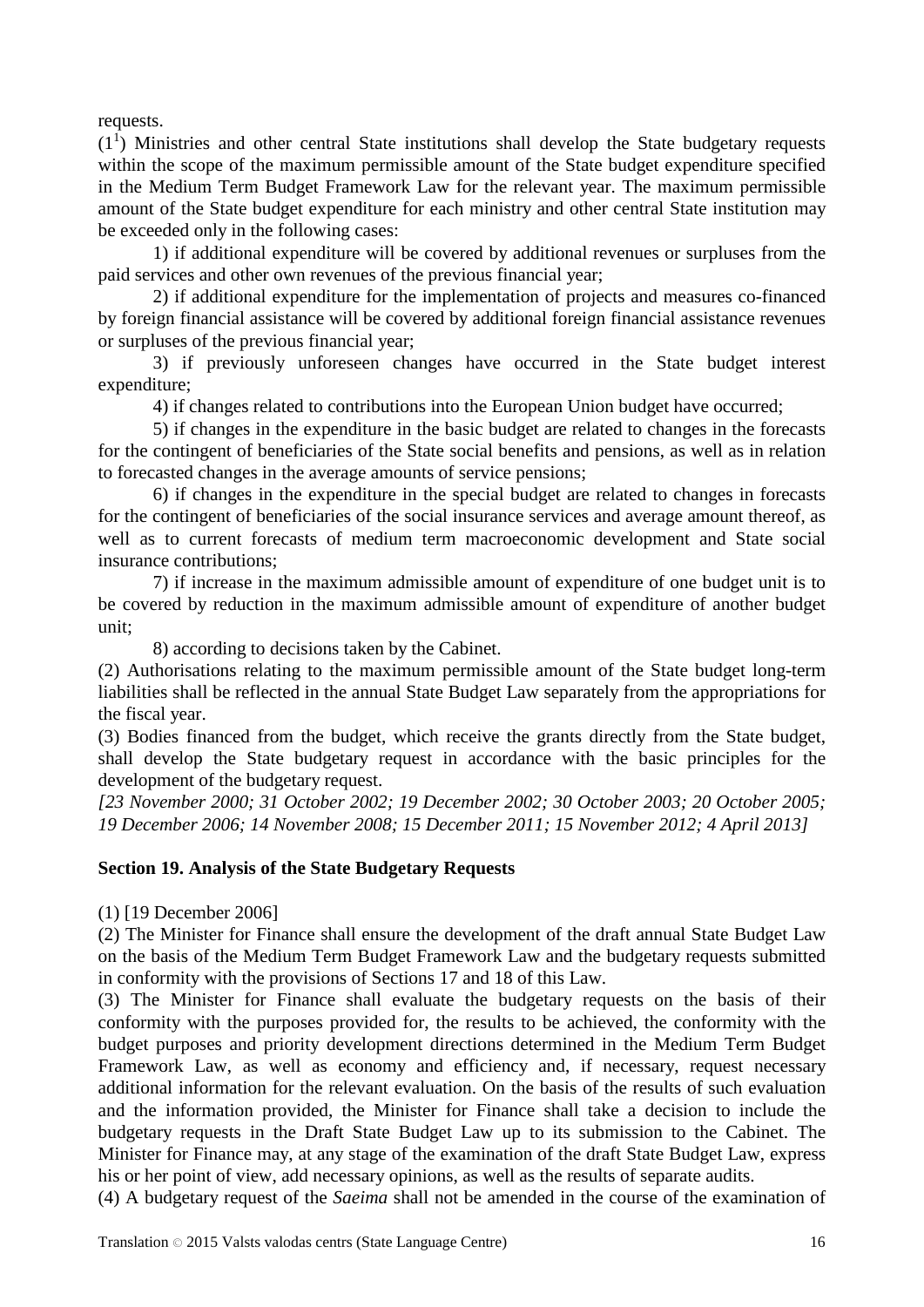budgetary requests up to the submission of the draft Budget Law to the *Saeima* without the consent of the submitter of the request.

(5) The budgetary requests of the Chancellery of the President, the Supreme Court, the Constitutional Court, the State Audit Office, the National Electronic Mass Media Council, the Office of the Ombudsman and Public Utilities Commission shall not be amended until the submission of the draft annual Budget Law to the Cabinet without the consent of the submitter of the request, taking into account the condition that the budgetary request does not exceed the maximum permissible total amount of the State budget expenditure for the relevant institution approved in the Medium Term Budget Framework Law and taking into account the determined in Section 18, Paragraph  $1<sup>1</sup>$  of this Law. If the Cabinet amends a budgetary request without the consent of the submitter, it shall be specified in the justification of the decision, how the decrease in the financing will affect ensuring of the activities of the relevant institutions determined in the regulatory enactments.

(6) The budgetary requests of the Land Register offices, district (city) courts, regional courts and the Offices of the Prosecutor shall not be amended until the submission of the Draft Annual Budget Law to the Cabinet without the consent of the submitter of the request, taking into account the condition that the budgetary request does not exceed the maximum permissible total amount of the State budget expenditure for the relevant institution approved in the Medium Term Budget Framework Law and taking into account the determined in Section 18, Paragraph 1.<sup>1</sup> of this Law. If the Cabinet amends a budgetary request without the consent of the submitter, it shall be specified in the justification of the decision, how the decrease in the financing will affect ensuring of the activities of the relevant institutions determined in the laws and regulations. The budgetary requests submitted by the Land Register offices, the district (city) courts and regional courts shall be compiled and transferred to the Ministry of Finance by the Ministry of Justice, but the budgetary requests submitted by the Offices of the Prosecutor shall be compiled and forwarded by the Office of the Prosecutor General.

(7) The Cabinet has the right to include funds for unforeseen expenditure, appropriation reserve and undivided financing for implementation of projects and measures of European Union policy instruments and other foreign financial assistance in the State budget without a budgetary request. *[25 November 1996; 1 April 1998; 25 November 1999; 23 November 2000; 31 October 2002; 19 December 2002; 19 December 2006;20 December 2010; 14 July 2011; 15 December 2011; 4 April 2013]*

## **Section 19.1 Inclusion of the Guarantees Issued on Behalf of the State in the Draft Annual State Budget Law**

The procedures by which the ministries and other central State institutions shall include requests for guarantees to be issued on behalf of the State in the Draft annual State Budget Law shall be determined by the Cabinet. *[1 December 2009]*

### **Section 19.2 Inclusion of the State Loans in the Draft Annual State Budget Law**

The procedures by which the ministries and other central State institutions shall include requests for the State loans in the draft annual State Budget Law shall be determined by the Cabinet.

*[15 December 2011]*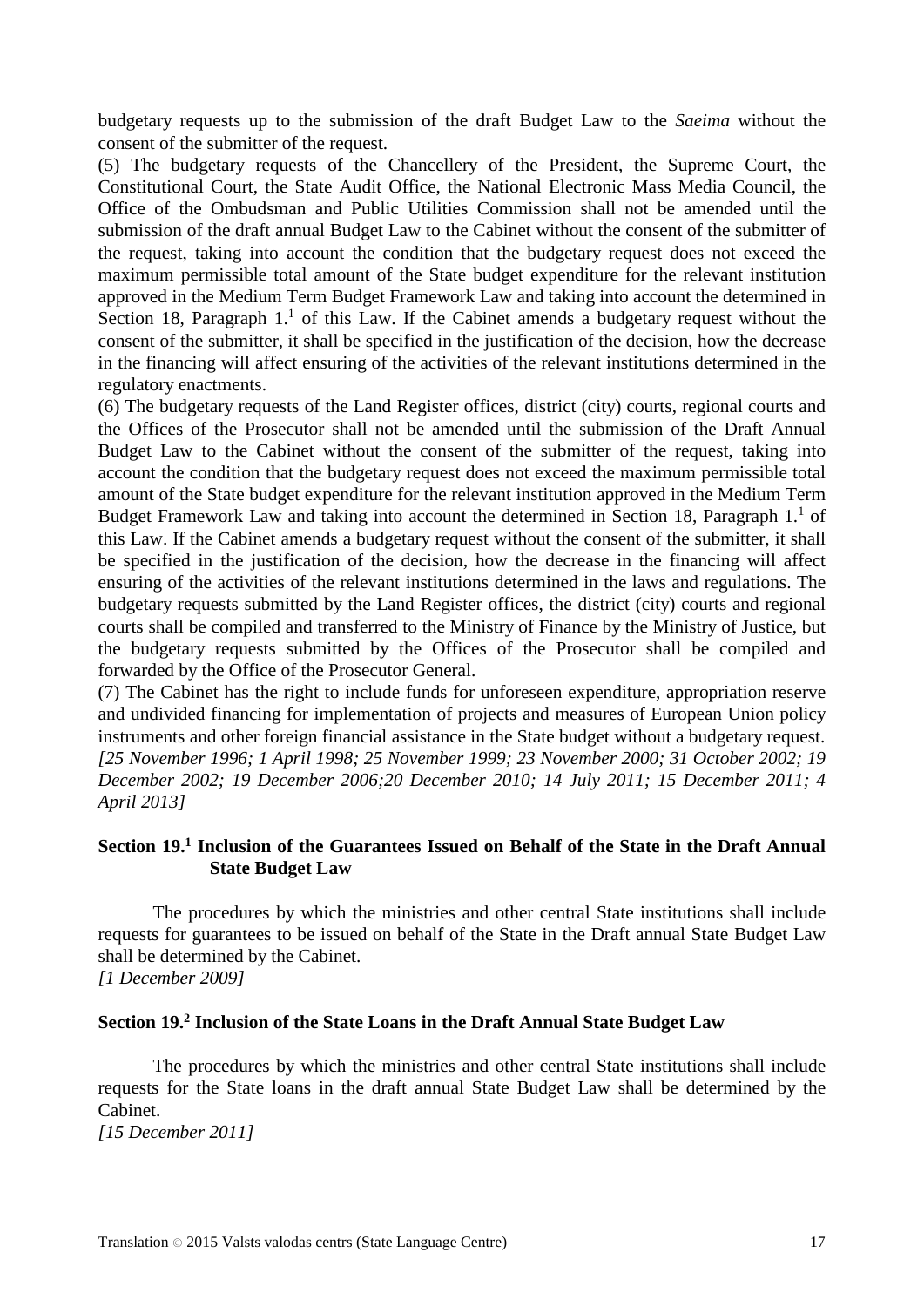## **Section 20. Examination of the Draft Annual State Budget Law (Package of Draft Budget Laws) by the Cabinet**

(1) [15 November 2012]

(2) [15 November 2012]

(3) The Minister for Finance shall submit the draft annual State Budget Law (the package of draft budget laws) and the explanations thereof to the Cabinet.

(4) The heads of the ministries and other central State institutions may refer the issues not settled during the process of the examination of budgetary requests to the Cabinet for the resolution thereof.

 $(4<sup>1</sup>)$  The Cabinet shall listen to the opinion of the Chancellery of the President, the Supreme Court, the Constitutional Court, the Council of Justice, the State Audit Office, the National Electronic Mass Media Council, the Office of the Ombudsman, the Public Utilities Commission and the Office of the Prosecutor General regarding the draft budgets of the relevant institutions, ensuring inclusion of the opinion of the referred to institutions and substantiation of the Cabinet decision in the minutes of the Cabinet meeting.

(5) The Cabinet shall decide as to submission of the draft annual State Budget Law (the package of draft budget laws) to the *Saeima*.

(6) [15 December 2011]

*[1 October 1997; 23 November 2000; 19 December 2002; 19 December 2006; 14 November 2008; 14 July 2011; 15 December 2011; 15 November 2012]*

## **Section 21. Submission of the Draft Annual State Budget Law (Package of Draft Budget Laws) and Amendments to the Annual State Budget Law**

(1) By 1 October of the relevant year the Cabinet shall submit to the *Saeima* a draft annual State Budget Law (the package of draft budget laws) for the next financial year, proposals for amendments to laws in order they conform to the budgetary requests, and explanations of the draft annual State Budget Law (the package of draft budget laws).

(2) Explanations of the draft annual State Budget Law (the package of draft budget laws) shall contain:

1) an introductory report from the Prime Minister;

2) a report from the Minister for Finance where the main explanations of the draft State Budget Law (the package of draft budget laws) are provided;

3) information concerning the economic situation of the State and a description of the macroeconomic strategy underlying the State budget and scenario of macroeconomic development and the evaluation of the risks thereof;

4) the total amount of revenues, calculations and an analysis according to the types of revenues;

5) the total amount of expenditure, the breakdown of funds according to the budget classification categories and the substantiation for the expenditure related to new measures;

6) a summary regarding the financing of investments and sources of financing, annual operational expenditure, as well as new investment projects exceeding the limits of the financial year, and a summary regarding the necessary expenditure for the completion of the investment projects in subsequent years;

7) [19 December 2006];

8) proposals for the amendments to be made in laws not included in the draft annual State Budget Law (the package of draft budget laws) in order these laws conform to the budgetary requests;

9) [19 December 2006];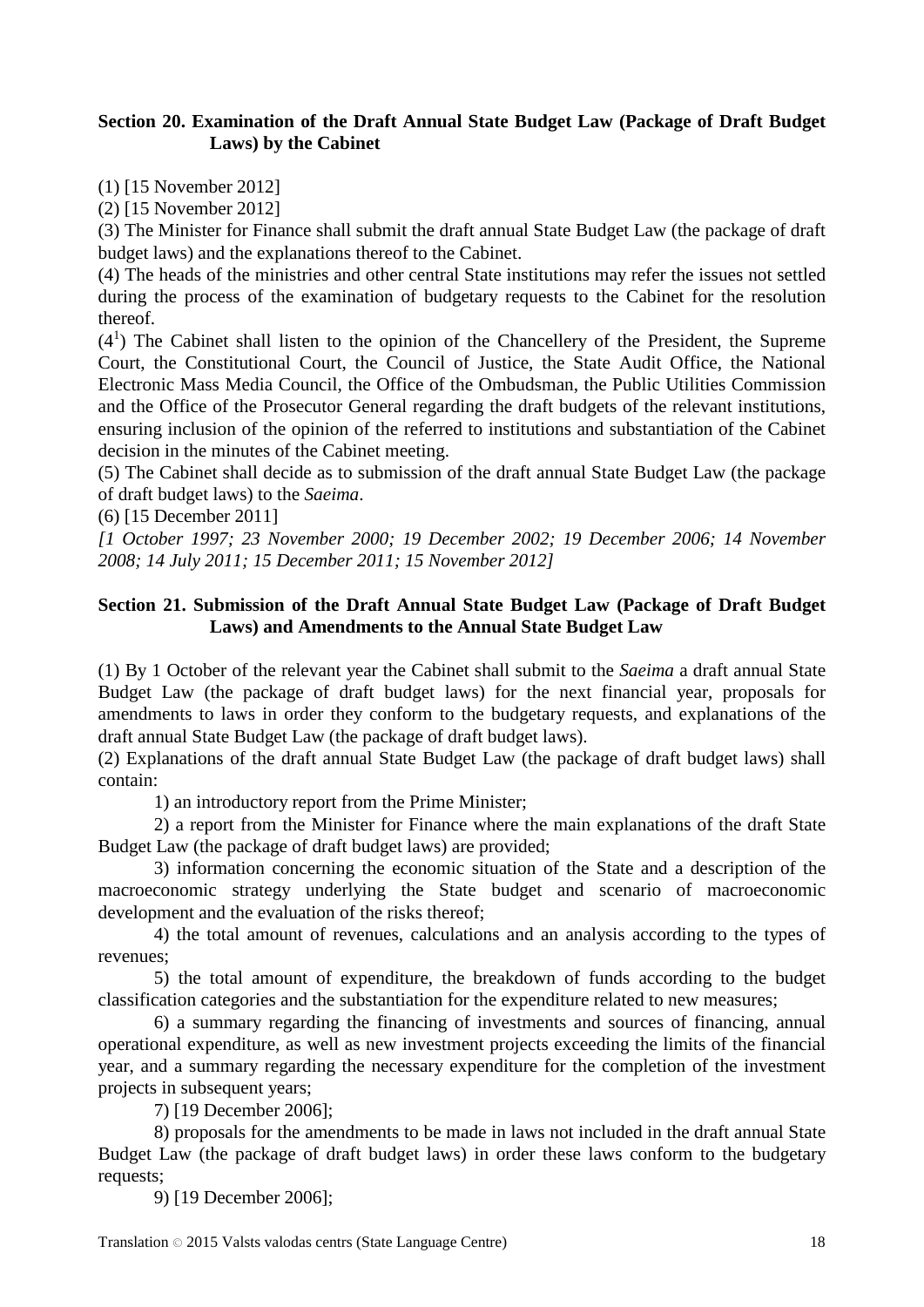10) the amounts of tax relief (abatements) and tax debts;

11) the draft consolidated general budget;

12) a summary of national debts and financial obligations of guarantees in respect of the current financial year and in the medium term, specifying in these calculations the permissible limits of actions of the government to cover expenditure which may arise fulfilling debt obligations attributable to the State budget;

13) calculations regarding equalisation of local government finances;

14) information regarding the maximum permissible amount of the State budget longterm liabilities;

15) amounts of the State budget loans and of repayments in accordance with the contracts entered into in previous financial years and the programmes supported by the Cabinet;

16) information regarding the derived public persons partially financed from the State budget subordinated to the ministries and regarding the institutions non-financed from the budget;

17) information regarding the opinions of the Chancellery of the President, the Supreme Court, the Constitutional Court, the Council of Justice, the State Audit Office, the National Electronic Mass Media Council, the Office of the Ombudsman, the Public Utilities Commission and the Office of the Prosecutor General submitted in writing concerning the draft budgets of the relevant institutions, the minutes of the Cabinet meeting referred to in Section 16.<sup>2</sup>, Paragraph eight and Section 20, Paragraph  $4<sup>1</sup>$  of this Law, as well as the opinion of the Council of Justice provided in accordance with the procedures laid down in the Law On Judicial Power if any has been submitted to the Cabinet;

18) [4 April 2013].

(3) In a year when the *Saeima* is elected the draft annual State Budget Law (the package of draft budget laws) shall be submitted to the *Saeima* not later than four months following the newly elected *Saeima* has given its vote of confidence to the new Cabinet.

(4) The Cabinet shall submit for adoption by the *Saeima*, amendments to the annual State Budget Law for the current financial year, recommendations regarding amendments to laws in order they conform to the amendments to the annual State Budget Law and the explanation of the amendments to the State Budget Law.

(5) The explanation of the amendments to the annual State Budget Law shall include:

1) information regarding the changes in the revenues and an analysis of those types of revenues for which changes are planned;

2) information regarding the changes in the expenditure;

3) substantiation of the expenditure related to new measures;

4) [14 November 2008];

5) information regarding the changes in the State budget loans and repayments of the loans;

6) information regarding the changes in the maximum permissible amount of the State budget long-term liabilities;

7) information regarding the changes in the amount of foreign financial assistance;

8) [19 December 2006];

9) the relevant information referred to in Paragraph two, Clause 17 of this Section if amendments to the State Budget Law provide for changes in the expenditure of the Chancellery of the President, the Supreme Court, the Constitutional Court, the Land Register offices, district (city) courts, regional courts and the Offices of the Prosecutor, the State Audit Office, the National Electronic Mass Media Council and the Office of the Ombudsman, as well as the Public Utilities Commission.

(6) Appropriations provided for the State budget financing for the implementation the European Union fund projects, in the amendments to the annual State Budget Law may be reallocated for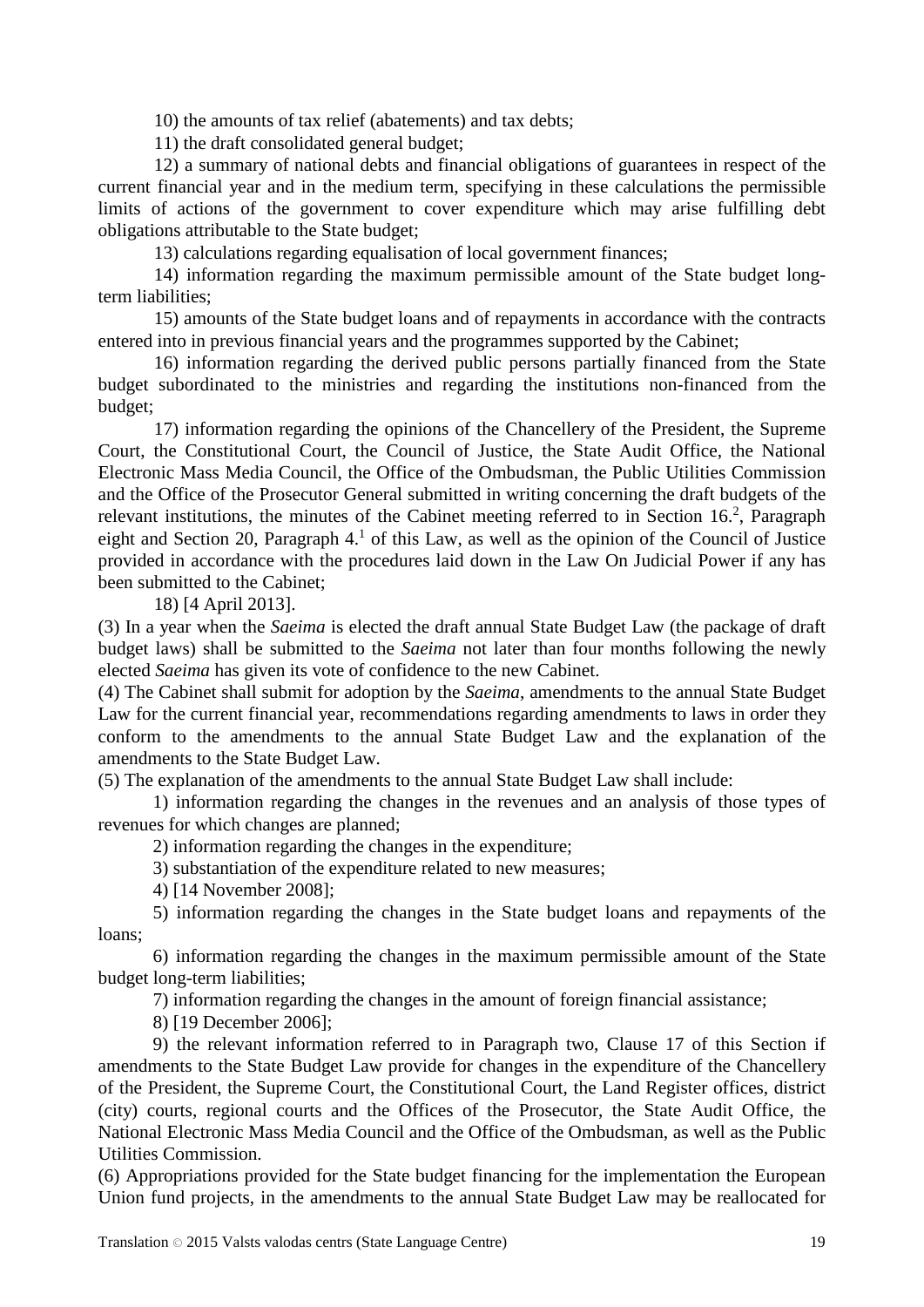other purposes only by a decision of the Cabinet taken prior to the examination of the draft amendments. The abovementioned condition relates to the procedures for the development of draft amendments at the Cabinet.

*[25 November 1999; 23 November 2000; 19 December 2002; 19 December 2006; 8 November 2007; 14 November 2008; 1 December 2009; 14 July 2011; 15 December 2011; 4 April 2013]*

## **Section 22. Adoption of the Annual State Budget Law**

(1) The *Saeima* shall examine and approve the draft annual State Budget Law (the package of draft budget laws) submitted by the Cabinet in accordance with the legislative procedure. (2) The annual State Budget Law shall contain:

1) the State budget financial balance and the maximum permissible amount of the national debt at the end of the financial year, as well as the forecasted amount for meeting the liabilities of the guarantees issued on behalf of the State in the national debt, and the amounts of guarantees to be issued anew in the financial year;

2) the amount of the funds which in the next financial year are, in accordance with the appropriation procedure, to be allocated to each category of expenditure in accordance with the budget classification, specifying the purpose of use of the funds for each category;

3) [23 November 2000];

4) the maximum permissible amount of the State budget long-term liabilities in conformity with the budget expenditure classification;

5) the provisions to be attached to all or individual appropriations;

6) the total amount of the foreign financial assistance funds for the ministries and other central State institutions;

7) the rate of payments and the amount of payments to the State funded pension schemes. (3) The provisions provided for in Section 10, Paragraph one of this Law are applicable to the examination of the draft annual State Budget Law (the package of draft budget laws).

(4) The annual State Budget Law (the package of budget laws) approved by the *Saeima* shall be proclaimed in accordance with the procedures laid down in the Constitution.

(5) [15 December 2011]

*[1 April 1998; 25 November 1999; 23 November 2000; 19 December 2002; 19 December 2006; 14 November 2008; 15 December 2011]*

## **IV. Implementation of the Budget**

*[31 October 2002]*

### **Section 23. The Treasury**

The Treasury is an institution of direct administration subordinated to the Ministry of Finance assigning and making payments from the State budget for specific purposes, performing the functions for the implementation and accounting of the State budget and for the management of the national debt, and the functions of the Paying Authority for the European Union policy instruments determined in the laws and regulations, as well as other functions determined in the laws and regulations.

*[8 November 2007]*

## **Section 24. Expenditure Provided for by Law**

(1) Persons implementing the State budget may make the budget expenditure or assume shortterm liabilities only within the limits of the assignations determined by financing plans issued by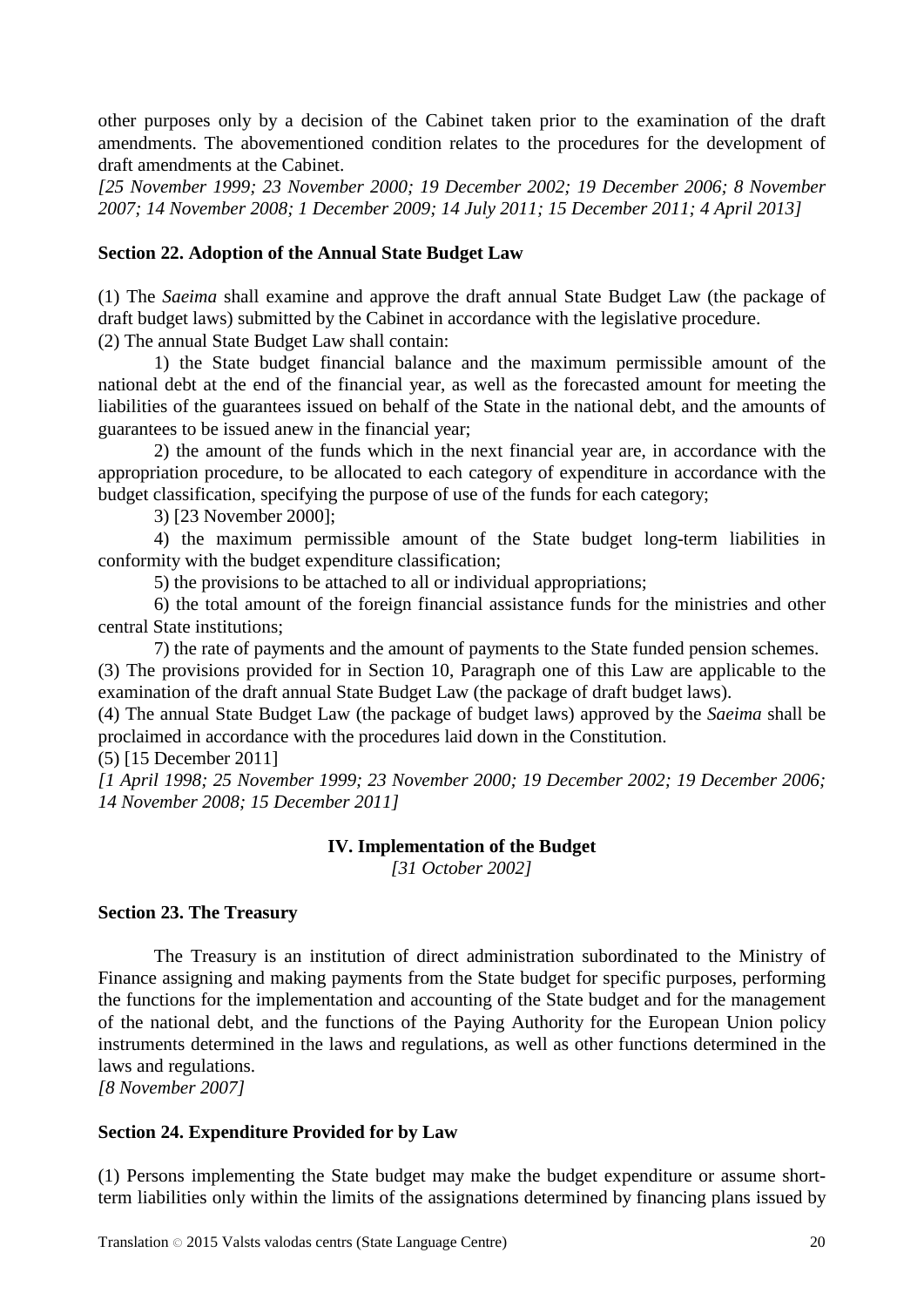the Treasury.

 $(1<sup>1</sup>)$  Diplomatic and consular representations of the Republic of Latvia may perform expenditure from the State budget or undertake short-term liabilities from revenue received in the account opened in the credit institution in the state of representation for the provided paid services and other own revenue according to the appropriation determined in the State Budget Law.

(2) The Treasury shall grant assignations for the expenditure in accordance with the appropriation determined in the annual State Budget Law and ensure the implementation thereof according to the procedure determined by the Cabinet.

(3) Budget institutions may assume the State budget long-term liabilities without exceeding the maximum permissible amounts of the State budget long-term liabilities determined in the State Budget Law for a financial year. Budget institutions may assume additional State budget longterm liabilities in the projects and measures co-financed by the European Union policy instruments and other foreign financial assistance only if a relevant decision has been taken by the Cabinet.

(4) [14 November 2008]

*[25 November 1999; 31 October 2002; 19 December 2002; 20 December 2004; 20 October 2005; 19 December 2006; 14 November 2008; 15 November 2012]*

## **Section 25. Control of the Revenues and Expenditure**

(1) The Treasury shall, in co-operation with the State Revenue Service, ensure that all the revenues which are due to the State budget are received in due time and in appropriate amount and ensure that the State budget expenditure is made in accordance with the laws in force.

 $(1<sup>1</sup>)$  The Cabinet shall determine the procedure by which payments into the State budget are to be made, as well as the procedure by which the payments are to be recognised as received in the State budget and the requirements for the use of online payment services for accounting with the State budget.

(2) [28 May 2009]

 $(2<sup>1</sup>)$  [28 May 2009]

 $(2<sup>2</sup>)$  The Minister for Finance has the right to issue an order to the Treasury to delay or reduce assignations for a certain period of time if such an act is not in contradiction with the Constitution, laws and the Cabinet regulations and if at least one condition referred to in Clause 1 and the condition referred to in Clause 2 of this Paragraph exist:

1) if within the time period of three months the actual revenues from the State budget taxes and non-taxes in respect to the anticipated revenues in the relevant period decreases by more than 0.5 per cent from the forecast of gross domestic product determined in the annual State Budget Law or the actual accumulated State budget financial deficit within the time period of three months exceeds the State budget financial deficit anticipated for the relevant time period by more than 0.5 per cent from the forecast of gross domestic product determined in the annual State Budget Law, or there is no sufficient amount of funds in the budgetary accounts of the Treasury to cover payment commitments planned for the next month;

2) if the Minister for Finance has received a notice in writing regarding the occurrence of the condition referred to in Clause 1 of this Paragraph.

 $(2<sup>3</sup>)$  The Treasury, in accordance with the order referred to in Paragraph 2.<sup>2</sup> of this Section, taking into account the conditions referred therein, shall determine the delay or reduction in assignations for a certain period of time and immediately notify the ministries and other central State institutions thereof.

(2<sup>4</sup>) The Minister for Finance shall, within seven working days, inform the Cabinet and the Budget and Financial (Tax) Commission of the *Saeima* regarding the order referred to in Paragraph  $2<sup>2</sup>$  of this Section. The Cabinet shall decide on delay or reduction in assignations and,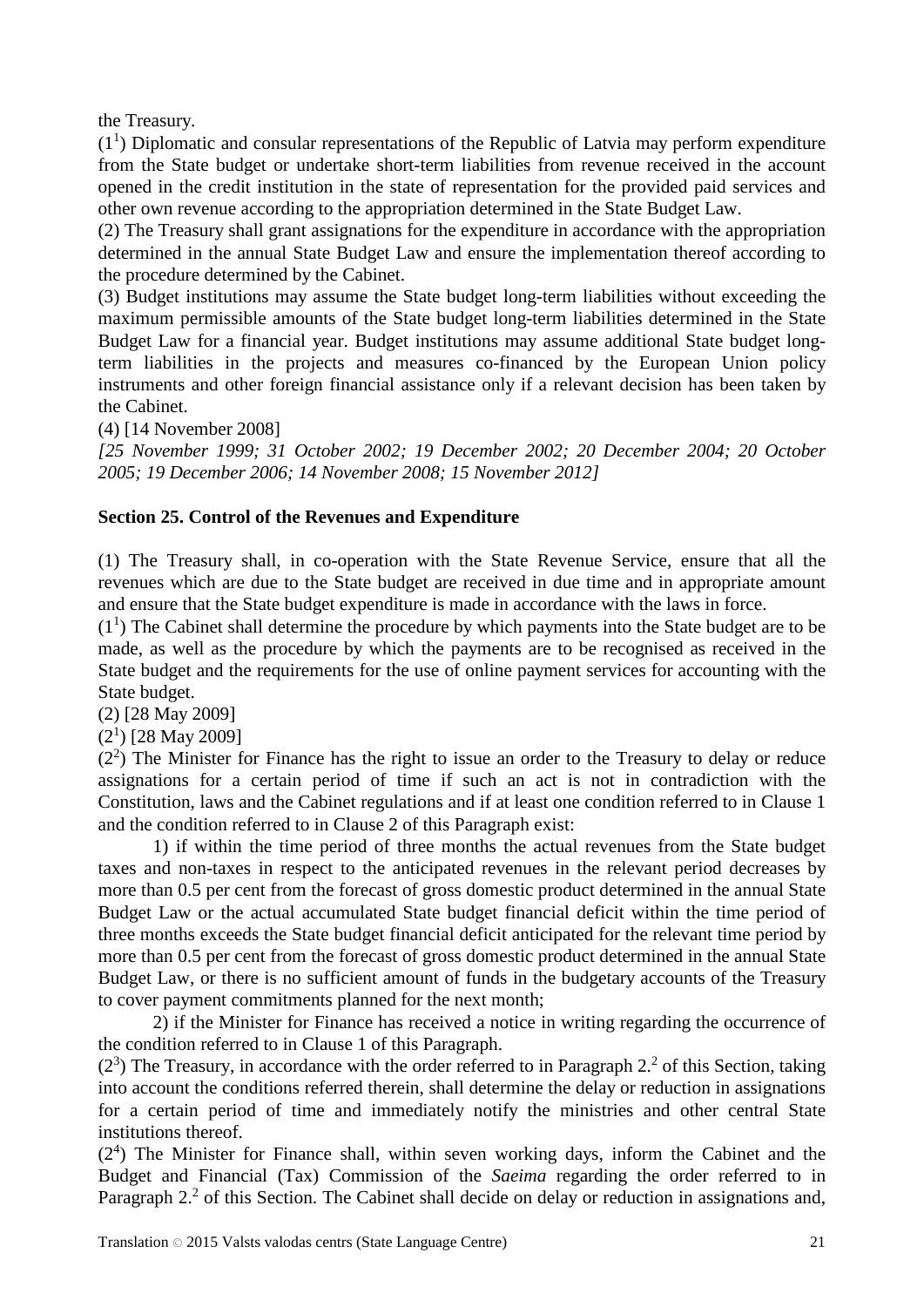if necessary, make amendments to the Cabinet Regulation or decide on the submission of the relevant draft laws to the *Saeima*.

 $(2<sup>5</sup>)$  The delay or reduction in assignations provided for in Paragraphs 2.<sup>2</sup> and 2.<sup>4</sup> of this Section may be determined for a period of time not longer than three months in total.

 $(2<sup>6</sup>)$  If it is necessary to determine the delay or reduction in assignations for a period longer than three months, the Cabinet shall, within a month, submit amendments to the annual State Budget Law and the draft laws determining or amending the State budget.

 $(2<sup>7</sup>)$  The Minister for Finance has the right to delay or reduce the assignation for the authorities referred to in Section 19, Paragraphs five and six of this Law only upon the receipt of the consent from the relevant authority.

(28 ) The Cabinet has the right to delay or reduce the assignation for the *Saeima* only upon the receipt of the consent from the Presidium of the *Saeima*.

(2<sup>9</sup> ) The Cabinet has the right to determine additional conditions for planning and implementation of the State and local government budgets in order to ensure measures for reduction and prevention of impact of the increased fiscal, economic and social risks caused by macroeconomic processes and ensure implementation of the fiscal criteria determined in international commitments. This right shall be used by the Cabinet provided that the Budget and Finance (Tax) Committee of the *Saeima* has not objected to the determination of additional conditions within three working days from the receipt of the relevant information.

(3) [25 November 1999]

(4) The Treasury shall make assignations of the special budget so that the total expenditure for the purposes of this budget does not exceed the funds received for such purposes in the special budget and the surplus of funds at the beginning of the financial year and borrowing from the State basic budget.

(5) The Ministry of Finance has the right to perform examinations in the area of budget planning, accounting and reporting of the bodies financed from the State budget and local government budgets.

(6) Ministries and other central State institutions shall ensure that the revenues for the State fee and other non-tax revenues from the activities performed by the State institutions are transferred into the revenue accounts of the basic budget in the amount planned in the annual State Budget Law.

*[25 November 1996; 1 April 1998; 25 November 1999; 31 October 2002; 19 December 2002; 19 December 2006; 14 November 2008; 21 May 2009; 12 June 2009; 1 December 2009; 20 December 2010; 16 June 2011]*

## **Section 26. Amendments to the Appropriations**

(1) State budget appropriations, the amounts, purposes and time limits thereof may only be amended if it is determined in the annual State Budget Law and in the cases determined in Sections 9 and  $9<sup>1</sup>$  of this Law.

(2) Expenditure for purposes not included in an appropriation adopted may only be made if a law regarding amendment of the appropriation is adopted. Proposals regarding amendments to appropriations for such purposes shall be submitted and considered in accordance with the procedures laid down for budgetary requests.

*[25 November 1996; 1 April 1998; 31 October 2002; 19 December 2006]*

## **Section 27. Opening, Closing of Accounts and Fulfilment of Payments**

(1) State budget institutions for the receipt of assignations and for the making of expenditure from the State budget funds shall open the State basic budget and State special budget accounts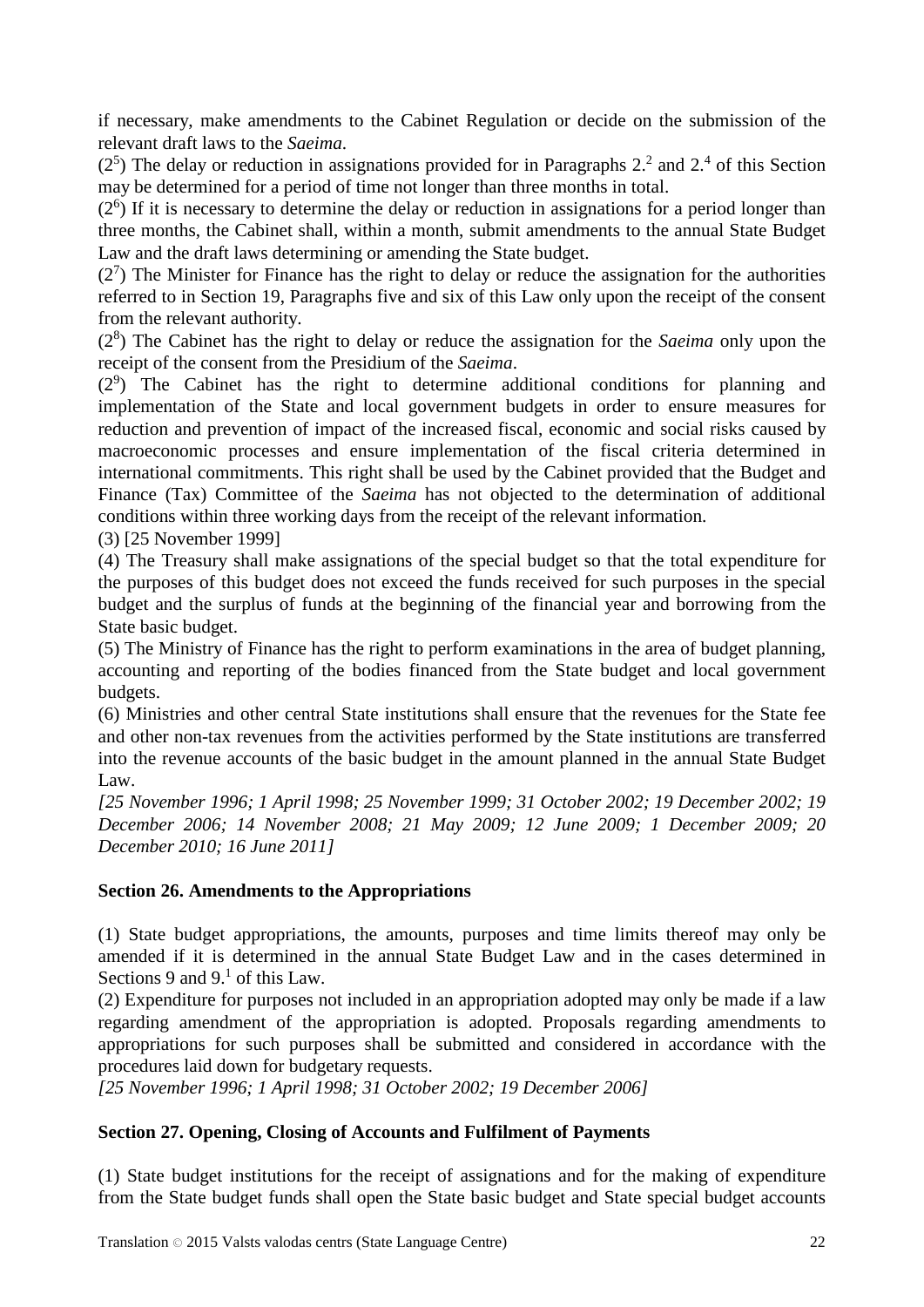only with the Treasury. Accounts for funds deposited by the State budget institution shall be opened only with the Treasury. Institutions non-financed from the budget shall open current accounts only with the Treasury. Bodies financed from the budget, except for the State budget institutions, for the receipt of the State budget funds and for the making of expenditure financed therefrom shall open current accounts only with the Treasury, unless provided for otherwise in other regulatory enactments. Bodies financed from the State budget, except for the State budget institutions, may receive repayment of the State budget funds for the made expenditure in the account of the credit institution.

 $(1<sup>1</sup>)$  Diplomatic and consular representations of the Republic of Latvia for the receipt of the funds from the State budget and for the performance of expenditure financed from them may open an account in a credit institution in the state of representation. At the end of the year the surplus of the funds in the account opened in the credit institution in the state of representation, which has occurred from the revenue for the provided paid services and other own revenue, may be used in the following economic year according to the appropriation determined in the State Budget Law.

(2) Each year on 31 December, the Treasury shall close all the State basic budget and State special budget accounts opened according to the State Budget Law of the current financial year. Special budget accounts opened for the accounting of donations and gifts, accounts for deposited funds and current accounts shall be closed in accordance with the submission of a body financed from the budget.

 $(2<sup>1</sup>)$  The surplus of funds remaining at the end of the year in the basic budget accounts arisen from the revenues from the paid services and other own revenues, from the foreign financial assistance funds or the received transfers from the State basic budget foreign financial assistance funds, shall be transferred by the Treasury to the accounts opened for the subsequent financial year, on the basis of a submission of a budget institution, and it may be used in the subsequent financial year in conformity with the assignations granted in the financial plan.

 $(2<sup>2</sup>)$  The surplus of funds remaining at the end of the year in the special budget accounts shall be transferred by the Treasury to the special budget accounts opened for the subsequent year, and it may be used in the subsequent financial year in conformity with the assignations granted in the financial plan.

 $(2<sup>3</sup>)$  The surplus of funds at the end of the year in the special budget accounts opened for the accounting of donations and gifts, accounts for deposited funds and in the current accounts shall remain at the disposal of the bodies financed from the budget and it may be used in the subsequent year for the financing of the expenditure, unless provided for otherwise in the Law. (3) [14 November 2008]

(4) Local governments and derived public persons partially financed from the State budget, as well as capital companies in which a State or local government capital share is invested may open accounts with the Treasury.

(5) The Cabinet shall determine the types of payment services and procedure by which the Treasury ensures the provision thereof to the bodies financed from the budget, local governments, institutions non-financed from the budget, sworn bailiffs and capital companies in which a State or local government capital share is invested.

(6) The Cabinet shall determine the procedure by which the Treasury shall ensure exchange of electronic information with the bodies financed from the budget, local governments, institutions non-financed from the budget, port and free port authorities, sworn bailiffs, sworn auditors or commercial companies of sworn auditors, capital companies in which a State or local government capital share is invested, as well as with persons who are not managers of the account but who have received a permission of the manager of the account for the receipt of information.

*[31 October 2002; 19 December 2002; 30 October 2003; 20 December 2004; 8 November 2007; 14 November 2008; 1 December 2009; 16 June 2011; 15 December 2011; 15 November 2012]*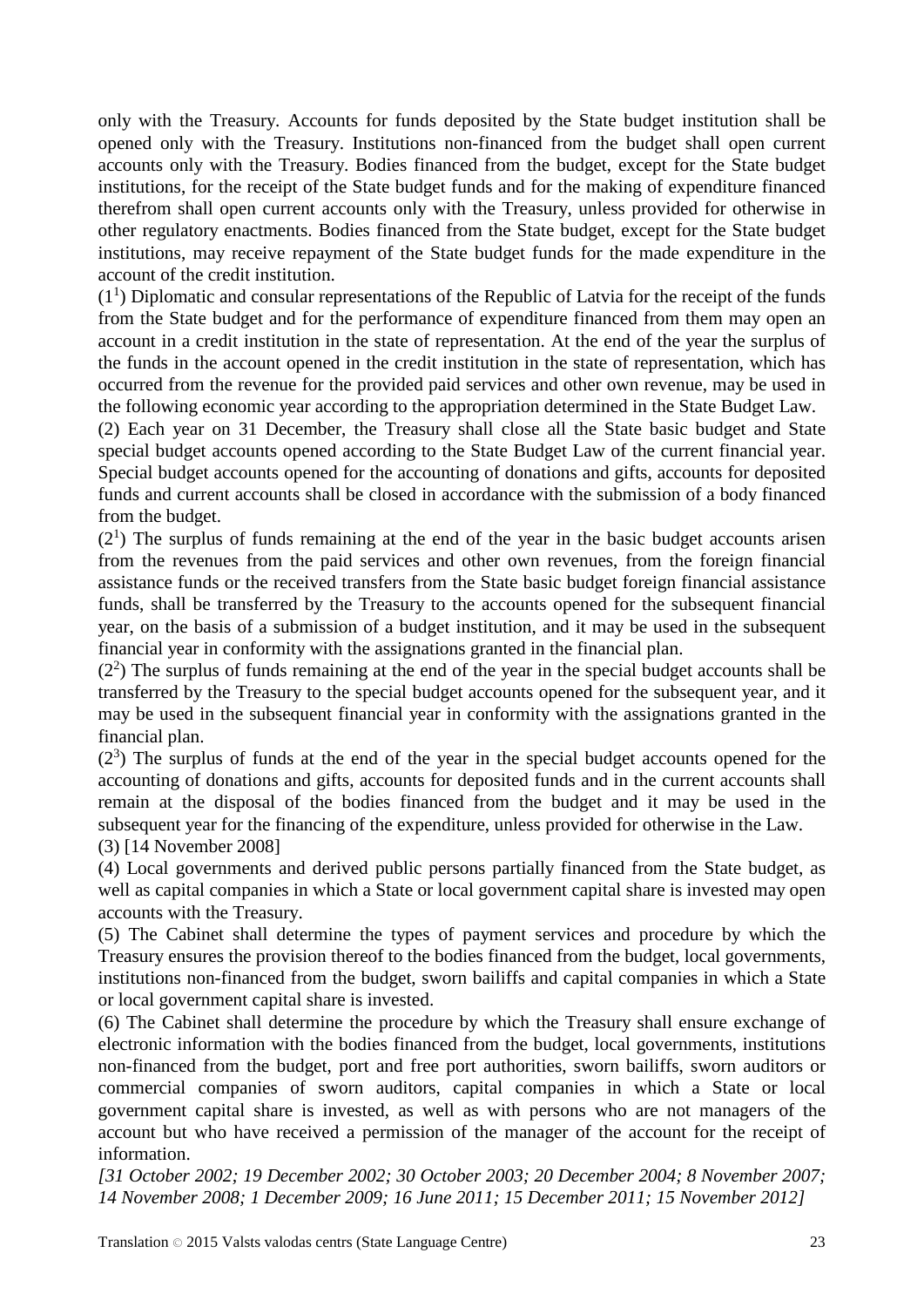### **Section 28. Report on the Course of the Implementation of the State Budget**

(1) By 1 June of the current year the Cabinet shall submit to the *Saeima* a report on the financial situation of the State and simultaneously evaluate the macroeconomic development forecast and the assumptions used in approving the State budget of the financial year, and shall also take account of the economic situation of the relevant time period.

(2) Summaries of revenues, expenditure, the financial balance and loans in a report on the condition of the State budget shall be compared to the relevant levels approved in the State Budget Law, and explanations of the main amendments shall be provided.

*[8 November 2007; 14 November 2008]*

## **Section 28.1 Co-operation with the Budget and Finance (Taxation) Committee of the** *Saeima*

The Minister for Finance shall inform the Budget and Finance (Tax) Committee of the *Saeima* during the development of the draft annual State Budget Law or amendments thereof on the course of State budget planning, as well as not less than once in a quarter – on the course of implementation of the State budget.

*[12 June 2009]*

# **Section 28.2 Report Regarding the Determined Expenditure Made Improperly within the Framework of the European Union Policy Instruments, the European Union Initiatives, the Pre-Accession Funds and the Transition Period Assistance**

*[15 December 2011; 15 November 2012]*

(1) Ministries, which ensure the performance of the functions of the managing authority or fulfilment of duties of the national responsible official, shall, until 1 March of the current year, submit a summary to the Council co-ordinating the protection of financial interests of the European Union regarding the determined expenditure made improperly during the previous year within the framework of the European Union policy instruments, the European Union initiatives, the Pre-Accession Funds and the Transition Period Assistance which they administer.

(2) The Ministry of Finance shall, within two months following the co-ordination with the Council co-ordinating the protection of financial interests of the European Union, submit the informative report to the Cabinet regarding the determined expenditure made improperly within the framework of the European Union policy instruments, the European Union initiatives, the Pre-Accession Funds and the Transition Period Assistance.

*[15 December 2011; 15 November 2012]*

### **V. Accounting and Financial Accounts**

*[19 December 2002]*

### **Section 29. Accounting**

(1) The Treasury shall administer the State budget financial accounting.

(2) Budget institutions according to the procedures specified by the Cabinet shall organise the accounting thereof, observing fixed asset depreciation norms and application conditions approved by the Cabinet.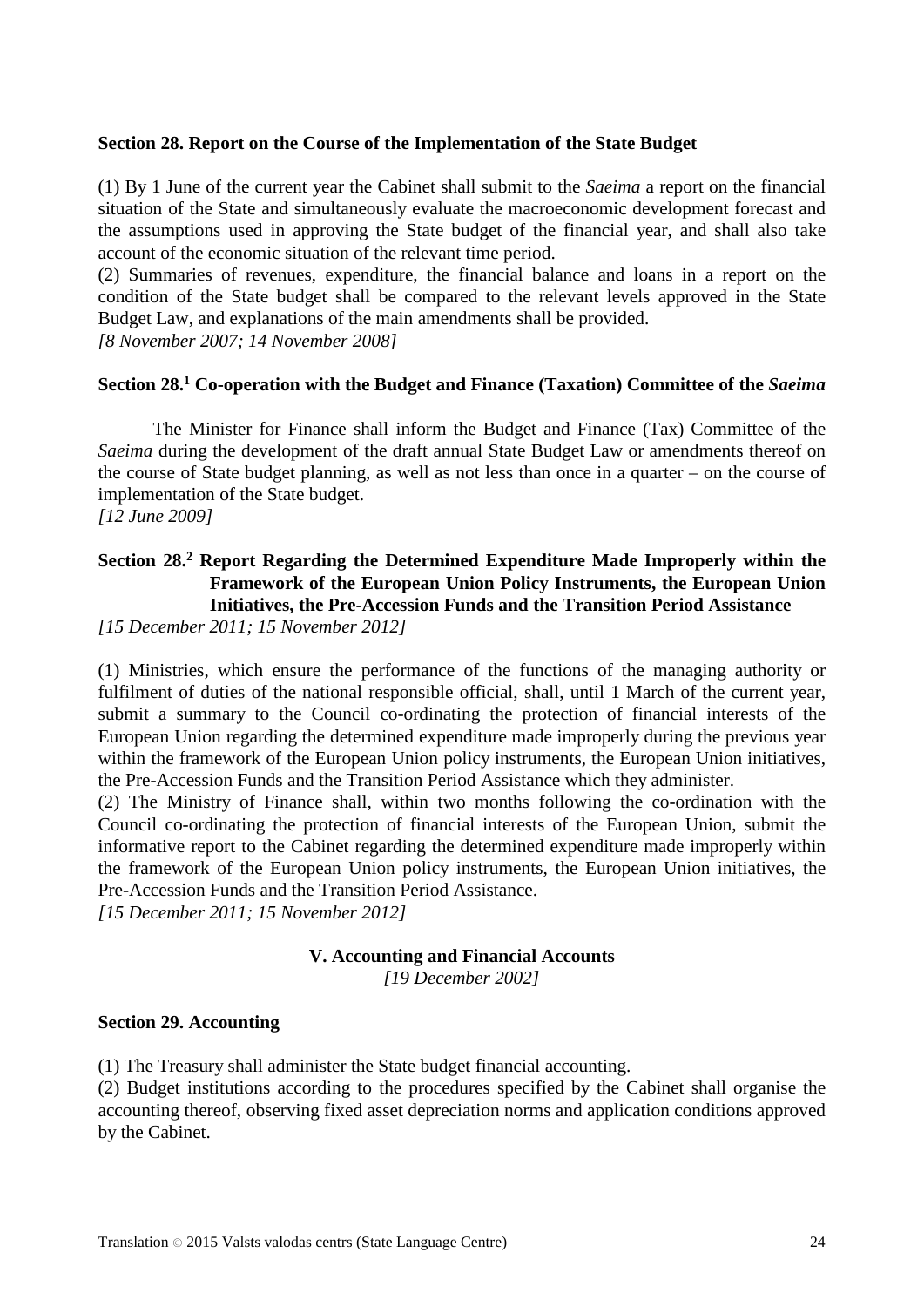(3) In accordance with the procedures laid down in Paragraph two of this Section, derived public persons financed partly from the State budget and institutions non-financed from the budget shall maintain accounting, observing the fixed asset depreciation norms and conditions for use. (4) [15 December 2011]

*[25 November 1996; 23 November 2000; 31 October 2002; 20 December 2004; 20 October 2005; 14 November 2008; 1 December 2009; 20 December 2010; 15 December 2011]*

## **Section 30. Accounts and Reports to the Treasury**

(1) Budget institutions, derived public persons financed partly from the State budget and institutions non-financed form the budget shall prepare and submit annual accounts according to procedures and in the amount stipulated by the Cabinet.

(2) [1 December 2009]

(3) Ministries and other central State institutions, as well as local governments shall submit to the Treasury the consolidated annual accounts by 1 May of the financial year following the reporting year in accordance with the procedures specified in regulatory enactments regarding annual accounts. Ministries and other central State institutions shall attach to the annual accounts the opinion of the State Audit Office regarding the correctness of the preparation of the annual accounts. Local governments shall attach a report of a sworn auditor to the annual accounts. The State Audit Office shall attach a notification of a sworn auditor or a commercial company of sworn auditors to the annual accounts.

(4) The Cabinet shall determine the procedures and amount in which the ministries and other central State institutions, as well as local governments shall compile financial accounts and financial information of those capital companies in which the State and local governments are the holders of the capital shares, and the procedures by which the relevant financial accounts and financial information shall be submitted to the Treasury. The Cabinet shall determine the capital companies, regarding which the relevant financial accounts and financial information shall be aggregated.

(5) The provisions of this Section shall not apply to the *Saeima,* whose finances shall be examined in accordance with the procedures laid down in the Rules of Order of the *Saeima*.

(6) Budget institutions, derived public persons financed partly from the State budget and institutions non-financed form the budget shall prepare and submit monthly reports to the Treasury according to the procedures and in the amount stipulated by the Cabinet.

(7) Budget institutions, derived public persons financed partly from the State budget and institutions non-financed form the budget shall prepare and submit quarterly reports to the Treasury according to the procedures and in the amount stipulated by the Cabinet.

(8) Ministries and other central State institutions, as well as local governments shall submit a consolidated monthly and quarterly report to the Treasury within the time period stipulated by the Cabinet.

(9) Ministries and other central State institutions shall submit consolidated accounts to the Treasury regarding derived public persons financed partly from the State budget that are subordinate to them and institutions non-financed from the budget.

(10) Budget institutions, derived public persons financed partly from the State budget and institutions non-financed from the budget shall prepare financial account for the beginning of operation in the beginning of the operation thereof. When reorganising the institution or terminating the operation thereof, final account of the institution operation.

(11) When reorganising, as well as terminating the operation of the ministry or central State institution, the Responsible Institution determined in the regulatory enactments shall submit the relevant final account of the operation to the Treasury and State Audit Office within three months from the reorganisation of the relevant ministry or other central State institution or the date of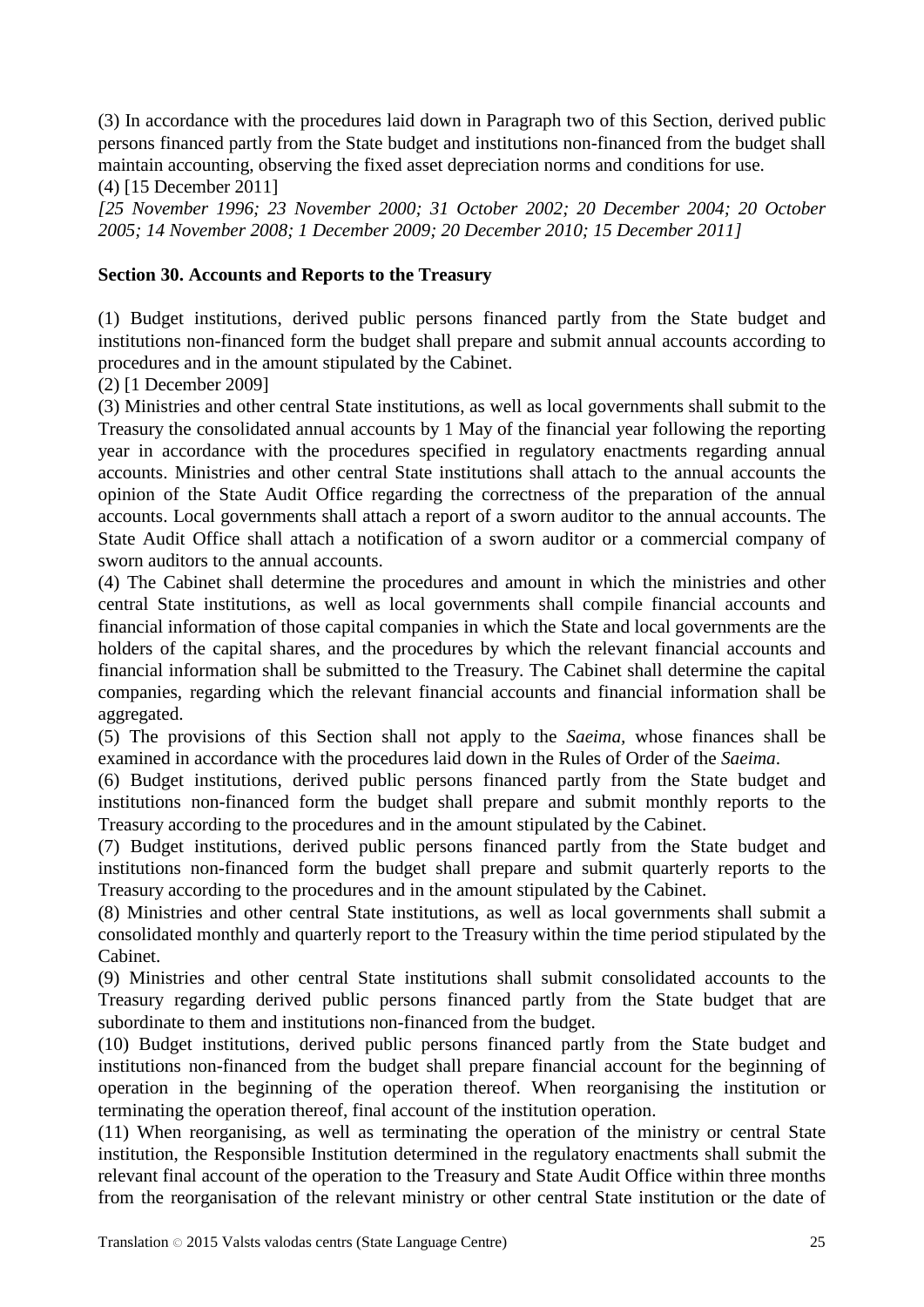termination of the operation.

*[25 November 1996; 1 April 1998; 25 November 1999; 31 October 2002; 20 December 2004; 20 October 2005; 14 November 2008; 1 December 2009; 20 December 2010; 15 December 2011; 15 November 2012]*

### **Section 30. <sup>1</sup> Informative Reports to the Cabinet**

(1) Ministries and other institutions which have been appointed as holders of the State capital shares by the Cabinet shall, by 30 December of the current year, submit an informative report to the Cabinet regarding the State capital companies, including subsidiary companies, if any, under decisive influence thereof, as well as regarding those capital companies for which it is planned to grant the State budget subsidies or grants for the implementation of the State basic functions in the next financial year. The following data shall be included in the informative report:

1) financial indicators planned by the capital company for the next year, including the information regarding the planned profitability, including return of capital shares;

2) results of the operation forecasted by the capital company and planned result-based indicators;

3) the information regarding further directions of the development of the capital company and investment attraction;

4) other information regarding the planned use of the subsidy or grant granted for the implementation of the State capital and State basic functions.

(2) Ministries and other institutions which have been appointed as holders of the State capital shares by the Cabinet shall, by 1 September of the current year, submit an informative report to the Cabinet regarding the State capital companies, including subsidiary companies, if any, under decisive influence thereof, as well as regarding those capital companies for which the State budget subsidies or grants have been granted for the implementation of the State basic functions in the previous financial year. The following data shall be included in the informative report:

1) fulfilment of financial indicators of the financial year of the capital company, including the information regarding the profitability, including return of capital shares;

2) results of the operation achieved by the capital company and fulfilment of result-based indicators;

3) other information regarding the use of the subsidy or grant granted for the implementation of the State capital and State basic functions.

(3) The informative reports referred to in Paragraphs one and two of this Section shall be published on the website of the ministry of the relevant sector.

*[1 December 2009; 20 December 2010; 15 December 2011]*

### **Section 31. Report on the Financial Year**

(1) The Cabinet shall submit to the *Saeima* a report on the financial year concerning the implementation of the State budget and local government budgets together with the opinion of the State Audit Control by 15 October of the current financial year following the reporting year.

(2) The Cabinet shall determine the procedures and amount in which the Ministry of Finance shall prepare a report on the financial year, including a management report of the Ministry of Finance regarding a report on the financial year, the State consolidated accounting balance and annexes thereto, a report on the implementation of the consolidated general budget and annexes thereto and a report on the national consolidated debt and annexes thereto.

(3) The State Revenue Service shall, by 1 November of the financial year following the reporting year, prepare the information regarding the revenue, tax debts of the State and local governments,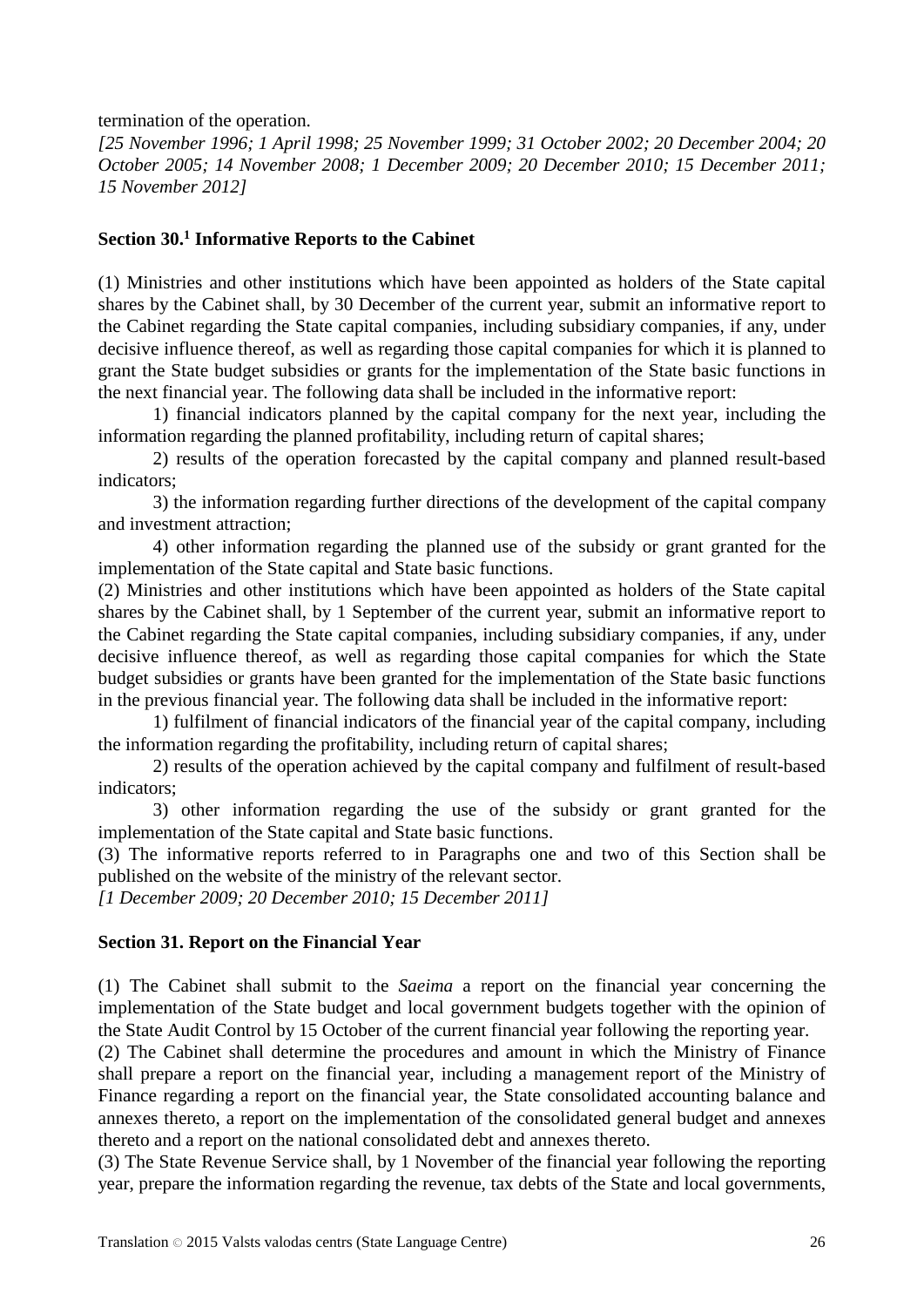as well as the amount of unreceived taxes, which have occurred as a result of the application of tax rebates specified by law to taxpayers, and submit the referred to information to the Ministry of Finance for the publication on its website.

(4) [15 December 2011].

*[25 November 1999; 23 November 2000; 20 October 2005; 19 December 2006; 14 November 2008; 1 December 2009; 20 December 2010; 15 December 2011]*

# **Section 32. Audit Performed by the State Audit Office**

(1) The Minister for Finance shall submit to the State Audit Office a report on the financial year by 1 July of the year following the financial year.

 $(1<sup>1</sup>)$  The State Audit Office shall submit to the Minister for Finance an opinion regarding a report on the financial year by 15 September of the current financial year following the reporting year.

(2) The Minister for Finance shall submit to the Cabinet a report on the financial year together with an opinion of the State Audit Office by 1 October of the current financial year following the reporting year.

(3) The Cabinet shall evaluate the recommendations of the audit performed by the State Audit Office and, if necessary, decide on further action for their introduction.

*[25 November 1996; 25 November 1999; 31 October 2002; 15 December 2011; 15 November 2012]*

# **VI. Bank Matters and Investments**

*[31 October 2002]*

# **Section 33. Treasury Budget Accounts in Bank Institutions**

(1) The Treasury shall conduct all accounts of the State budget funds with banks and they shall be called Treasury budget accounts. Recovery proceedings may not be enforced to the funds which are located in the Treasury budget accounts and such accounts shall not be liable to attachment. (2) The Minister for Finance may authorise the Treasury or any other legal person to open and use accounts or to open accounts for the funds entered in Treasury budget accounts. *[15 December 2011]*

## **Section 34. Investment of State Budget Funds**

(1) The Minister for Finance, within the framework of cash management may invest the funds present in the Treasury budget accounts in the form of fixed income securities or deposits, eliminate such investments, in order to ensure the implementation of the State budget, as well as use within the scope of cash management derived financial instruments, also such derived financial instruments which intend financial security, including acceptance and placement of guarantee deposits. The Minister for Finance is entitled to make investments in the form of deposits, fixed income securities or other assets for the implementation of the aims specified in Section 8.<sup>1</sup>, Paragraph one of this Law only in accordance with the Cabinet decision.

(2) The budget implementers in relation to special budget and foreign financial assistance have the right to enter into agreement with the Treasury regarding the investment of surplus funds of special budget and foreign financial assistance in the form of deposits, as well as to invest such surplus funds in Latvian government securities. The Treasury shall apply the interest rate for the deposits of special budget resources in compliance with the costs of resources of financial markets.

(3) The Treasury has the right to make an agreement with local governments, State capital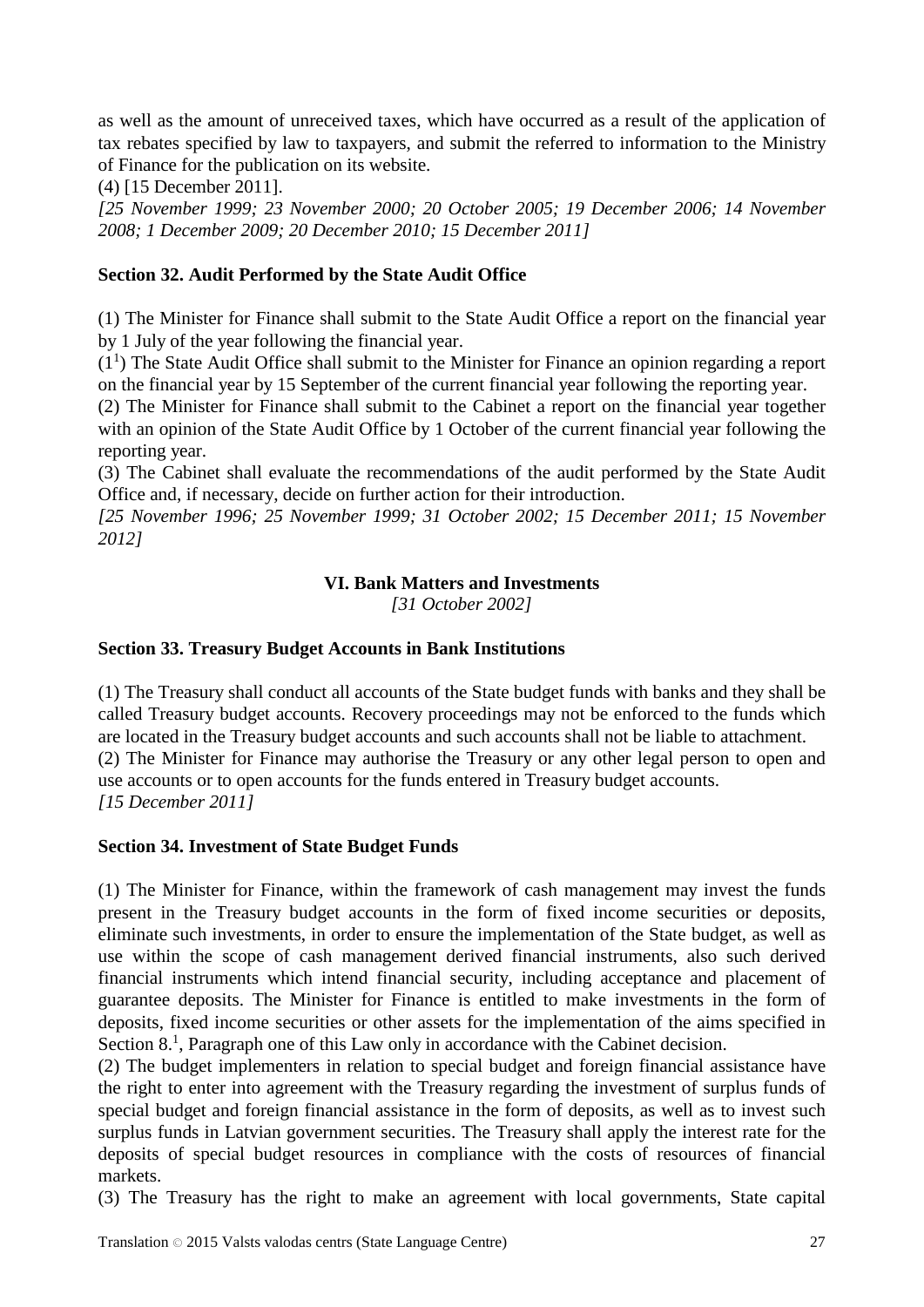companies, institutions non-financed from the budget and those scientific institutes and higher education establishments that have the status of derived public persons regarding the investment of their monetary funds that have not been acquired from the State budget.

*[1 April 1998; 25 November 1999; 23 November 2000; 31 October 2002; 30 October 2003; 20 December 2004; 20 October 2005; 19 December 2006; 14 November 2008; 12 June 2009; 1 December 2009; 20 December 2010; 15 December 2011]*

## **Section 34. <sup>1</sup> Investment of State Budget Funds in the Financial Sector**

(1) Investment of State budget funds in the financial sector, as well as in the capital companies under decisive influence of the State, shall be carried out in accordance with the annual State Budget Law.

(2) The Minister for Finance, on the basis of the Cabinet decision, is entitled to carry out investments in the financial sector, as well as in the capital companies under decisive influence of the State, not intended in the annual State Budget Law for the implementation of the aims specified in Section 8.<sup>1</sup>, Paragraph one of this Law. The Minister for Finance may use such rights, if the following conditions are observed:

1) the total amount of investments during the financial year does not exceed two per cent from the amount of gross domestic product specified in the annual State Budget Law in the financial year;

2) the *Saeima* has agreed with by a separate decision for a particular investment. *[16 June 2011; 17 November 2011]*

## **VII. Borrowings and Loans**

### **Section 35. Restrictions on Borrowings**

(1) The Minister for Finance may make borrowings on behalf of the State in an amount allowed by the annual State Budget Law. Funds from borrowings are State budget funds that shall only be used in accordance with the appropriation procedures. The Minister for Finance may make borrowings on behalf of the State only for the financing of a financial deficit in the State budget, refinancing of the national debt, and other purposes if provision is made therefor by the annual State Budget Law.

(2) For the sake of economy and efficiency, the Minister for Finance may select the lender, the type of borrowing and the currency.

 $(2<sup>1</sup>)$  The Minister for Finance may make borrowing on behalf of the State the amount of which during the financial year exceeds 20 per cent from the amount of gross domestic product specified in the annual State Budget Law in the financial year, as well as the borrowing the receipt of which and conditions are to be recognised as important and significant matter for the life of the State and society and which concerns the implementation of tax policy, social protection system or other matter to be solved by legislation, only after the following:

1) the Prime Minister or Minister for Finance has provided a report regarding the relevant borrowing to the sitting of the *Saeima*;

2) the law regarding the relevant borrowing has been adopted and come into force.

 $(2<sup>2</sup>)$  The necessity of the borrowing shall be especially substantiated in the report regarding the relevant borrowing of the Prime Minister or Minister for Finance referred to in Paragraph 2.<sup>1</sup> of this Section, the amount, purpose of use, time period and repayment schedule thereof, as well as intended action of the government for the fulfilment of the conditions of the borrowing and repayment thereof shall be indicated.

(3) Borrowings may be made in Latvia or in foreign states by issuing securities, entering into loan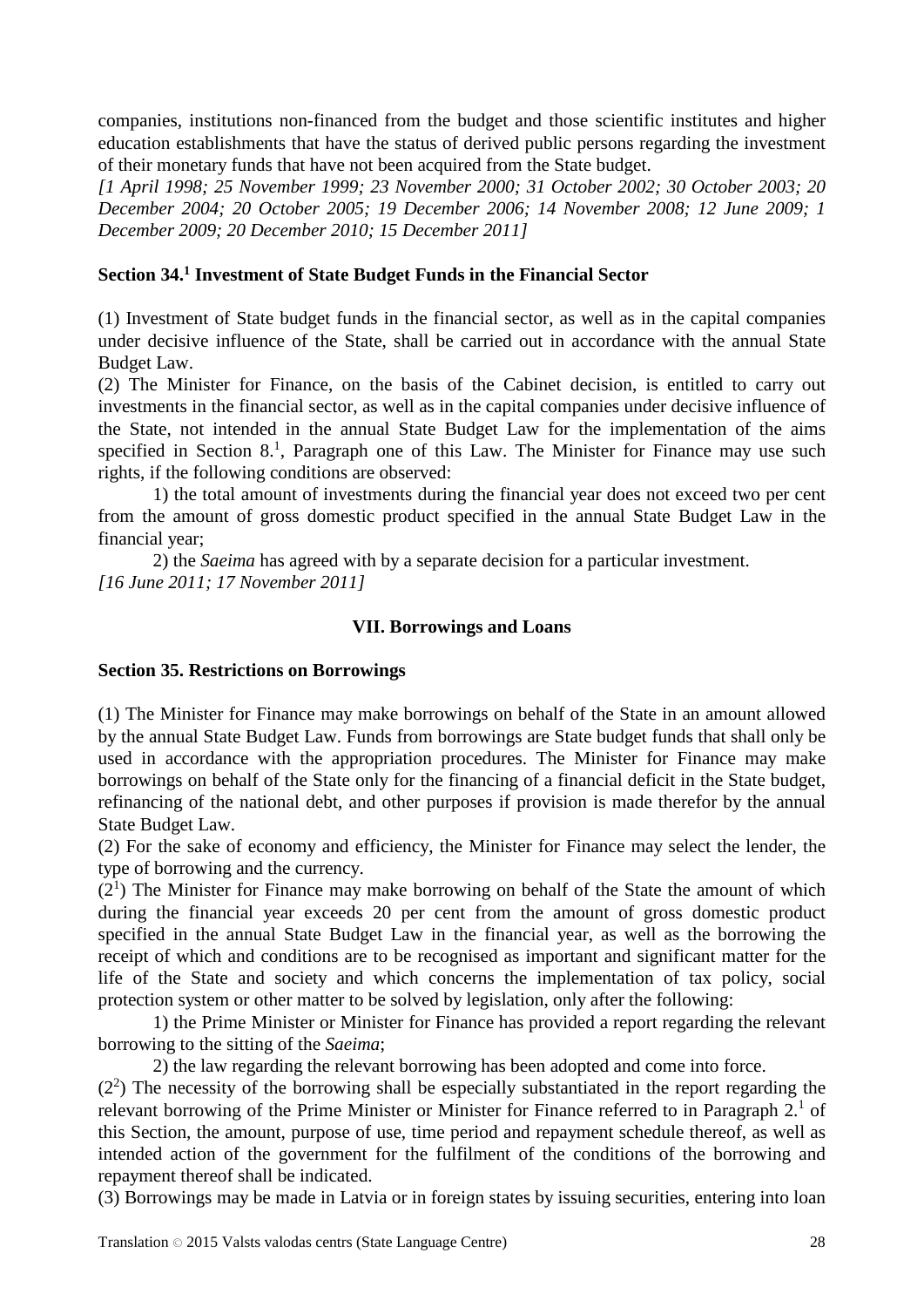agreements or by using other means of borrowing. The Cabinet shall approve regulations regarding the issue of State securities.

(4) The annual State Budget Law shall determine the permissible limit of undischarged national debt and of government actions in case government liabilities are caused by unforeseeable circumstances. These limits are determined in euros according to the foreign exchange rate applied in preparing the draft annual State Budget Law.

(5) The Minister for Finance, on the basis of the decision of the Cabinet, has the right to decide upon the issue of securities or whether to issue a request for the receipt of monetary funds without applying the conditions specified in Paragraphs one and four of this Section in conformity with borrowing contracts for the implementation of the aims specified in Section  $8<sup>1</sup>$ , Paragraph one of this Law. The Minister for Finance may use this right if both of the following conditions are complied with:

1) the nominal value of the foreseeable securities to be issued for the implementation of the aims specified in Section 8. 1 , Paragraph one of this Law and the total amount of monetary funds to be requested in conformity with borrowing contracts during the financial year does not exceed 20% from the amount of gross domestic product specified in the annual State Budget Law in the financial year;

2) the *Saeima* has agreed to the issue of securities or issue of the request for the receipt of monetary funds by a separate decision.

(6) [20 December 2010]

*[25 November 1996; 1 April 1998; 25 November 1999; 31 October 2002; 20 December 2004; 19 December 2006; 14 November 2008; 28 October 2010; 20 December 2010; 15 December 2011; 19 September 2013]*

## **Section 36. Authorisation for Borrowings or Loans**

(1) The Minister for Finance shall deal with the matters of State borrowings or loans, transactions with derived financial instruments, also such derived financial instruments which intend financial security, including acceptance and placement of guarantee deposits, as well as with other transaction within the scope of the national debt management in accordance with the annual State Budget Law, the conditions of foreign financial institution loan contracts, as well as based upon the costs of financial market resources. The Minister for Finance shall:

1) represent the State in all agreements regarding borrowings, loans and loan security, or authorise another person to sign such agreements;

2) authorise the responsible authority to keep originals of documents and registers of all agreements regarding borrowings and loans entered into on behalf of the State and of guarantees issued on behalf of the State, as well as registers of debt liabilities caused by unforeseeable circumstances;

3) [20 December 2004];

4) periodically make known to the public the provisions of agreements entered into on behalf of the State regarding borrowings in the money or capital market;

5) in accordance with the procedures stipulated by the Cabinet, cancel State loans;

6) issue State loans for ensuring of local government budget and financial management, as well as local government financial stabilisation process, covering of expenditures of State social insurance special budget, investments, implementation of commercial activity support programmes, implementation of European Union co-financing projects and measures, implementation of projects and measures co-financed from the European Union, implementation of projects financed from foreign financial assistance, ensuring of purchase of heating fuel, as well as shall determine the State borrowings and repayment list.

(2) State budget institutions and institutions non-financed from the budget do not have the right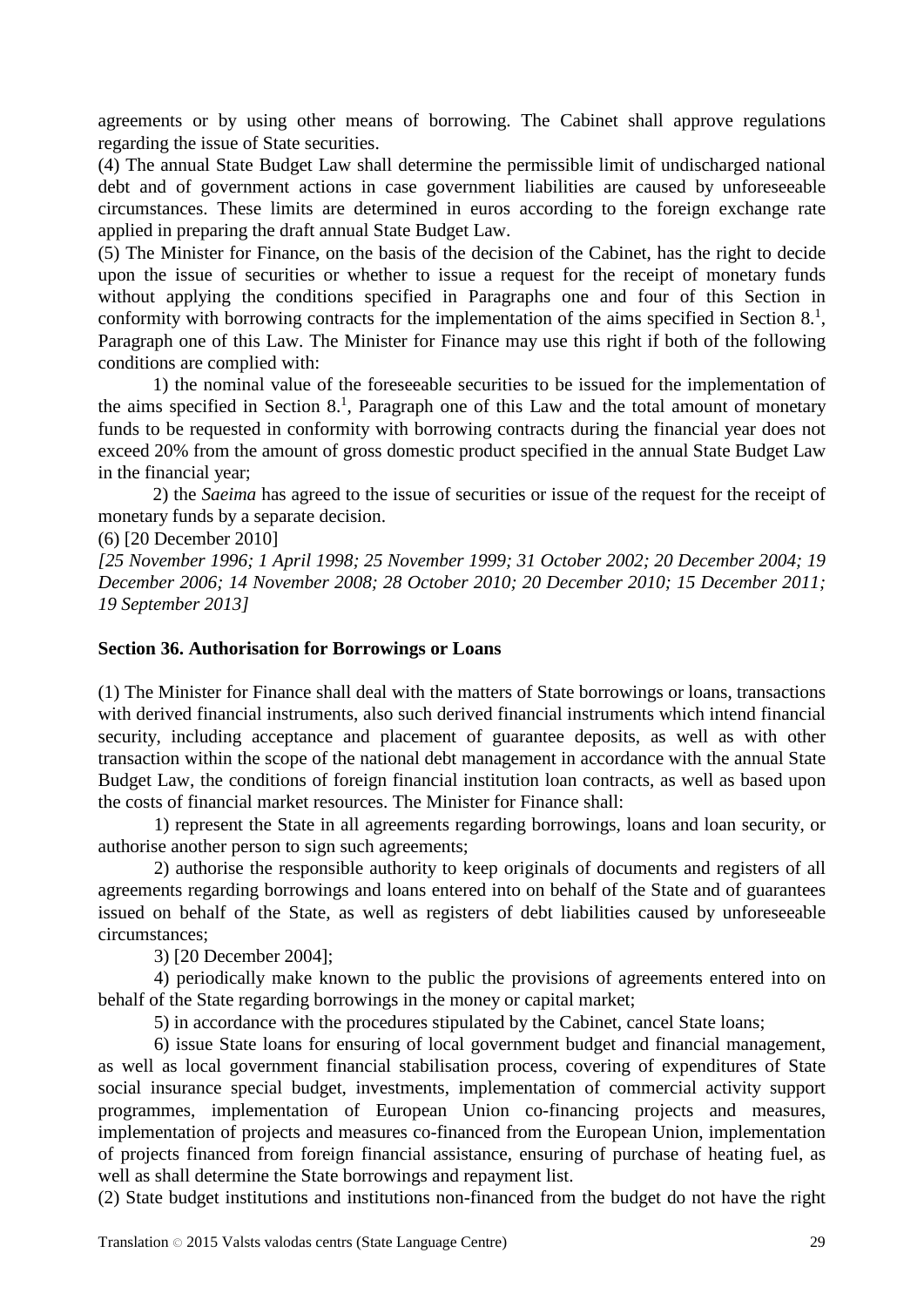to enter into financial leasing contracts and make borrowings.

(3) Persons implementing the State budget in relation to special budget may make State borrowing, if on the day of granting of the State borrowing the balance of such special budget resources is not invested in the Treasury in the form of deposit and it is made:

1) for short-term financial management purposes, ensuring the repayment of the borrowing within the financial year in which the borrowing was made;

2) for long-term for covering of expenditures of State social insurance special budget.

 $(3<sup>1</sup>)$  Short-term State borrowing for financial management purposes shall be repaid within the framework of the financial year in which the borrowing was made. Short-term borrowing for ensuring of purchase of heating fuel shall be repaid during a calendar year from the day of entering into the borrowing contract.

 $(3<sup>2</sup>)$  State borrowings may be issued within three years from the day of entering into the borrowing contract.

(4) The procedures for issuing and servicing State loans shall be determined by the Cabinet.

(5) State loans may be issued to local governments, State special budget implementers, capital companies where the State or local government share of the fixed capital, separately or combined, exceeds 50% and to capital companies formed by several local governments, as well as those scientific institutes and higher education establishments to which the status of a derived public person has been determined.

 $(5<sup>1</sup>)$  State loans may be issued to port administration for the implementation of projects of the European Union Funds.

 $(5<sup>2</sup>)$  Local governments shall, in order to ensure fulfilment of the measures determined in the Law On Privatisation of State and Local Government Property Objects, have the right to issue borrowings from income obtained as a result of privatisation of local government property objects.

 $(5<sup>3</sup>)$  State loans may be issued to port authorities for implementation of projects co-financed by the European Union and projects financed by foreign financial assistance.

(6) The Minister for Finance, on the basis of the decision of the Cabinet, has the right, without applying the conditions laid down in Paragraphs one, four and five of this Section, to decide upon the provision of State loans for the implementation of the aims specified in Section  $8<sup>1</sup>$ , Paragraph one of this Law, as well as regarding the provision of the State borrowings for the payment of the guaranteed remuneration specified in the Law for ensuring the funds lacking in the Deposit Guarantee Fund. The Minister for Finance may use this right if both of the following conditions are complied with:

1) the total amount of foreseeable State loans for the implementation of the aims specified in Section 8. 1 , Paragraph one of the Law or for ensuring payment of the guaranteed remuneration specified in the Law from the Deposit Guarantee Fund does not exceed 10% in the financial year from the amount of gross domestic product specified in the annual State Budget Law in the financial year;

2) the *Saeima* has agreed to the issue of State loans by a separate decision.

(7) If the total amount of foreseeable State loans for the implementation of aims specified in Section 8.<sup>1</sup>, Paragraph one of this Law or for ensuring payment of the guaranteed remuneration from the Deposit Guarantee Fund specified in the Law during the financial year exceeds 10% from the amount of gross domestic product specified in the annual State Budget Law in the financial year, the Cabinet shall submit amendments to the annual State Budget Law.

(8) The Minister for Finance is entitled to issue State loan to the State stock company "*Latvijas Pasts*" in the amount of 10,500,000.00 lats in order to ensure the receipt of cash – euros – from the credit institution – stock company "*Citadele banka*" providing services to "*Latvijas Pasts*" from 10 December 2013 until 31 December 2013 for the changeover of lat cash to euro within the time period of changeover laid down in Section 8, Paragraph two of the Law on the Procedure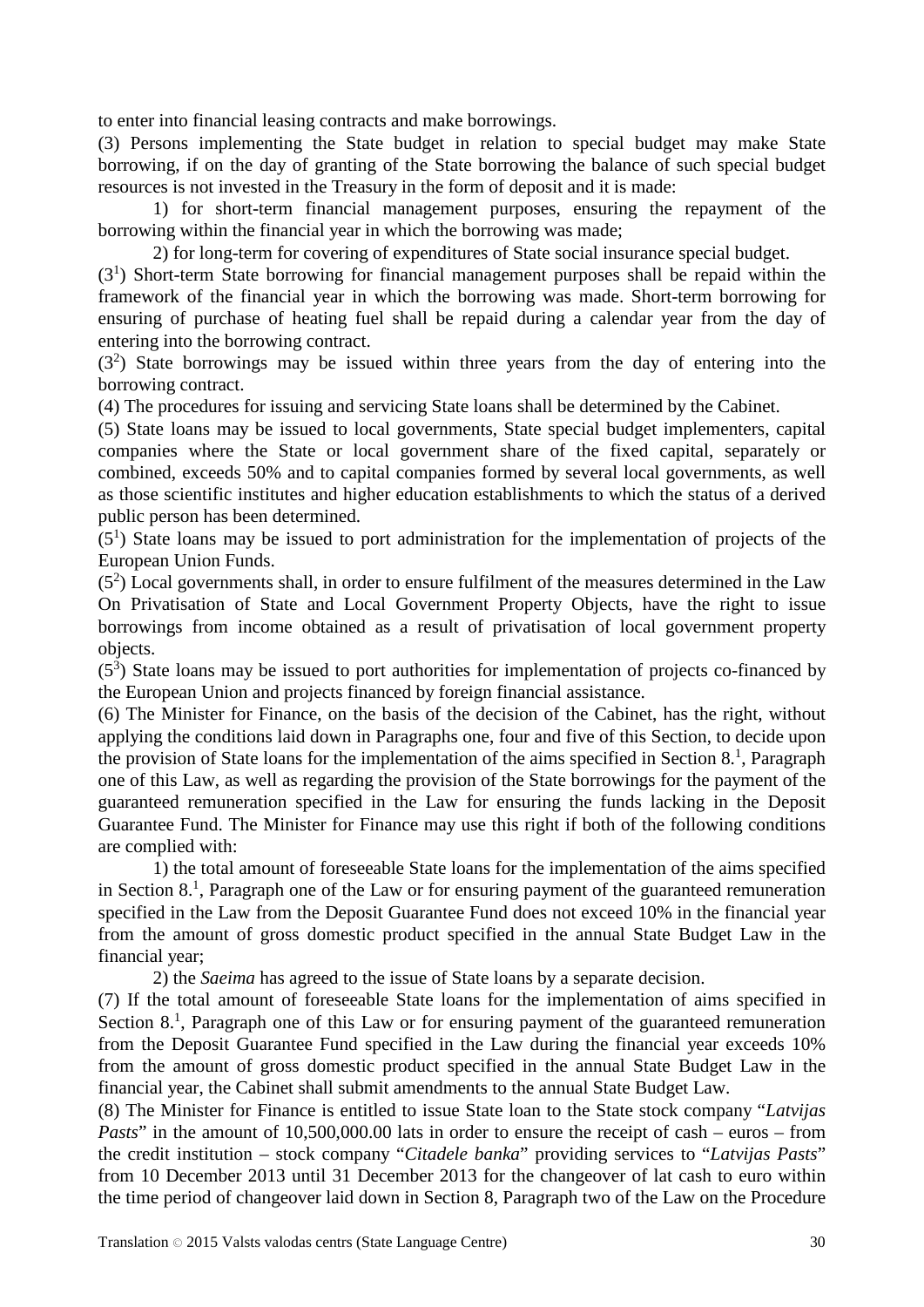for Introduction of Euro. In relation to such loan the conditions of Section 36, Paragraph four of this Law are not applied and the following conditions shall be included in the loan agreement:

1) the time period for issuance of the State loan – until 10 December 2013;

2) the time period for repayment of the State loan – until the end of the time period of changeover referred to in Section 8, Paragraph two of the Law on the Procedure for Introduction of Euro;

3) the State loan interest rate is determined on the day of entering into the loan agreement according to the costs of attracting the financial resources of the government, and fee for the issuance and servicing of a State loan is applied;

4) risk interest rate is not applied to the State loan;

5) the State loan is issued without guarantee;

6) the utilisation and repayment of the State loan is supervised by the Ministry for Transport.

*[25 November 1996; 1 April 1998; 23 November 2000; 31 October 2002; 20 December 2004; 20 October 2005; 19 December 2006; 8 November 2007; 14 November 2008; 12 June 2009; 1 December 2009; 20 December 2010; 15 December 2011; 4 April 2013; 19 September 2013]*

## **Section 37. Guarantees**

(1) Guarantees on behalf of the State may be issued:

1) for liabilities, which are undertaken for the performance of investments by a capital company, in which the State or local government share in the equity capital individually or in total exceeds 50 per cent, and by a capital company established by several local governments, in which the local government share in the equity capital exceeds 65 per cent and which is included in the sector of non-financial merchants according to the classification of institutional sectors;

2) for liabilities, which are undertaken in order to ensure financing for the commercial activity aid programmes approved by laws and regulations;

3) for the provision of study and student crediting.

(2) Guarantees shall not be issued, if at least one of the following conditions exists:

1) there is an aggravated risk in the repayment of the loan;

2) the applicant for guarantee, in respect of whose obligations already previously a guarantee on behalf of the State or State loan has been issued, has violated the specified procedures for the issuing and supervision of the guarantee or State loan;

3) there is no security for the guarantee.

(3) A decision to provide or not provide a guarantee on behalf of the State according to the annual State Budget Law shall be taken by the Cabinet.

(4) If the Cabinet takes a decision to provide the guarantee included in the annual State Budget Law referred to in Paragraph one, Clauses 1 and 2 of this Section, the Minister for Finance shall provide guarantees according to the authorisation of the Cabinet.

(5) The Minister for Finance shall provide the guarantees referred to in Paragraph one, Clause 3 of this Section, which are included in the annual State Budget Law, without a separate Cabinet decision.

(6) The Cabinet shall determine the procedures for providing and supervising guarantees.

(7) If a loan already issued is being re-credited, for which a guarantee on behalf of the State has been issued and the amount of a guarantee is not increased, the guarantee issued on behalf of the State shall not be included in the annual State Budget Law.

(8) Expenditure arising due to carrying out the liabilities of guarantees provided on behalf of the State, shall be attributed to the liabilities of the national debt.

(9) According to the procedures stipulated by the Cabinet, the Minister for Finance is entitled to decide, without applying the conditions of Paragraphs one, two, three, four, five and six of this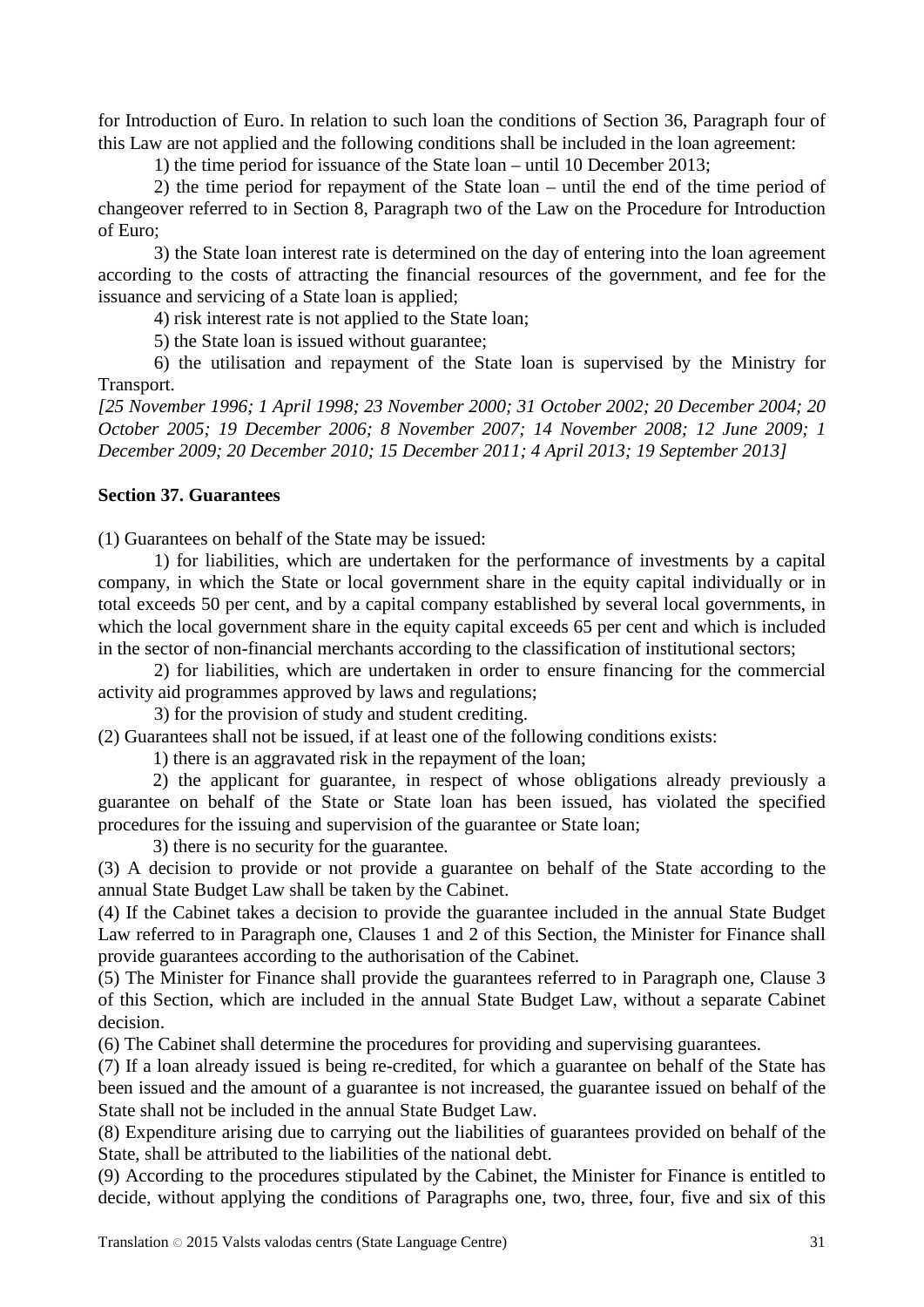Section, on the provision of a guarantee for the implementation of the aims specified in Section 8. 1 , Paragraph one of this Law. The Minister for Finance may exercise this right if both of the following conditions are complied with:

1) the total amount of foreseeable guarantees provided for the implementation of the aims specified in Section 8.<sup>1</sup>, Paragraph one of this Section within a financial year does not exceed 10% from the amount of gross domestic product specified in the annual State Budget Law in the financial year;

2) the *Saeima* has agreed to the provision of a guarantee by a separate decision.

(10) If the total amount of foreseeable guarantees for the implementation of the aims specified in Section 8.<sup>1</sup>, Paragraph one of this Law in the financial year exceeds 10% from the amount of gross domestic product specified in the annual State Budget Law in the financial year, the Cabinet shall submit amendments to the annual State Budget Law.

*[6 November 2013 / See Paragraph 37 of Transitional Provisions]*

## **Section 37. <sup>1</sup> Opinion on Rule of Law and Binding Nature of Borrowing or Loan and Guarantee Agreement**

The Minister for Justice shall, upon a request of the Minister for Finance, provide an opinion on the rule of law and binding nature of the entering into agreement of borrowing or loan and guarantee entered into by the Minister for Finance on behalf of the State or the agreement intended to enter into on behalf of the State and the provisions included in the agreement or draft agreement.

*[12 June 2009]*

#### **Section 38. Invariability of the Provisions of Borrowings**

(1) The government may not unilaterally change provisions of a borrowing and liabilities with respect to an unrepaid borrowing.

(2) The provisions stated in Paragraph one of this Section shall not exclude the possibility for the government offering early redemption of promissory notes regarding borrowing liabilities if the relevant agreements allow for such redemption.

#### **Section 39. Carrying out of the National Debt Liabilities**

Expenditures for the carrying out of national debt liabilities shall be made in accordance with the contractual provisions irrespective of the amount of funds provided for such purpose in the annual State budget and of the specified permissible limits of government actions. If the Minister for Finance determines that the expenditure for the carrying out of national debt liabilities exceeds the amount of funds provided for such purposes in the annual State budget, he or she shall, in accordance with Section 9, Paragraph sixteen of this Law, increase the appropriation specified for carrying out of the national debt liabilities in the annual State Budget Law and expand the permissible limits of government actions in case of government liabilities caused by unforeseeable circumstances.

*[6 November 2013]*

### **Section 40. Loans to Local governments**

[23 November 2000]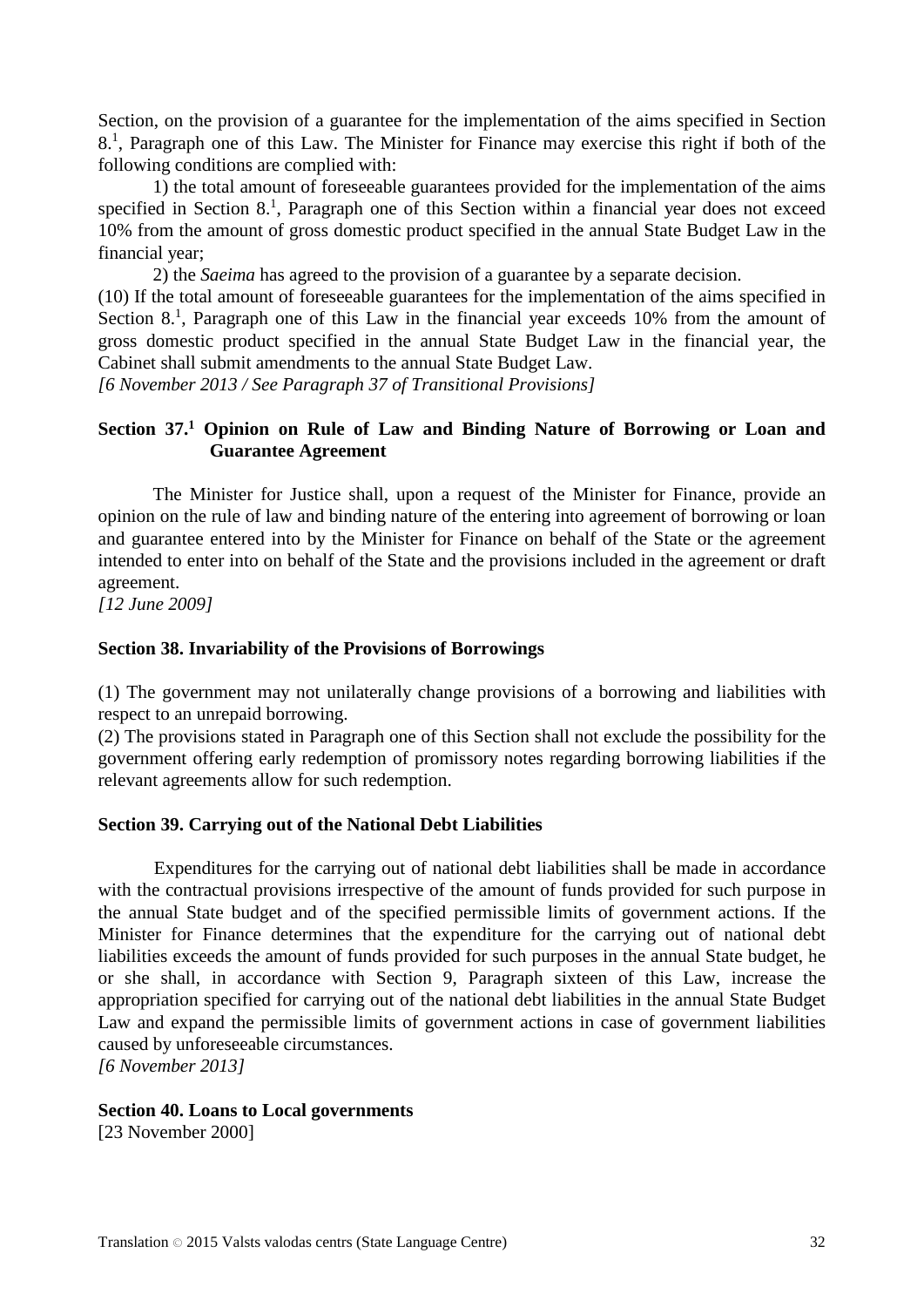## **VIII. Budget Rights and Procedures of Derived Public Persons Financed Partly from the State Budget, Institutions Non-financed from the Budget and of Local governments**

*[14 November 2008; 1 December 2009]*

# **Section 41. Budget Rights**

(1) Derived public persons financed partly from the State budget are entitled to independently develop and approve their budgets.

 $(1<sup>1</sup>)$  Ministries (supervisory bodies) shall, by 1 September of the current year, submit drafts of the budgets for the next year of institutions non-financed from the budget to the Cabinet for approval and the Cabinet shall approve them by 15 September of the current year.

 $(1<sup>2</sup>)$  Amendments to budgets made by institutions non-financed from the budget shall be submitted by ministries (supervisory bodies) to the Cabinet for approval.

(2) Local government budgets shall reflect local government administrative structures and conform to the requirements laid down in Section 11 of this Law.

(3) The rights and limits (scope) of local government budgets shall be determined by special laws.

(4) If local governments act as representatives of the State, the State shall cover their expenditures in full. After adoption of the State budget, financial liabilities may not be imposed on local government budgets, if the sources of the funds allocated by the State for meeting such liabilities have not been stated.

(5) Local governments have the right to make borrowings and issue guarantees only in the allowed total increased amount provided for in the annual State Budget Law. If the specified local government borrowing or the total amount of guarantees is insufficient in order for the local government to ensure funding for the implementation of European Union co-financing projects and investment projects, the Minister for Finance shall inform the Cabinet and the *Saeima* without delay regarding the resulting situation. The Minister for Finance is entitled to increase the total increase in the borrowings or guarantees of the local government if the Budget and Finance (Taxes) Commission of the *Saeima* has not objected to it within five working days after receiving the relevant information in the *Saeima*. The receipt of borrowings and the issue of guarantees by local governments shall be conducted in accordance with the procedures stipulated by the Cabinet.

(6) In order to ensure the preparation of the summary of the consolidated general budget, local governments, not later than three months after the promulgation of the annual State Budget Law and not later than two months after the promulgation of amendments to the annual State Budget Law, if amendments to the annual State Budget Law affect local government budget, shall submit to the Ministry of Finance information regarding approved budgets.

(7) In order to ensure the preparation of the summary of a consolidated combined budget, ministries and other central State institutions shall, not later than within three months after proclamation of the annual State Budget Law, submit to the Ministry of Finance information regarding the approved budgets of derived public persons financed partly from the State budget that are subordinate to them.

*[1 April 1998; 23 November 2000; 31 October 2002; 8 November 2007; 14 November 2008; 12 June 2009; 1 December 2009; 4 April 2013]*

## **Section 42. Rights of Local Governments to Revenue**

(1) Local governments are entitled to budgetary revenue in accordance with laws, in order to ensure a stable and secure revenue base conforming to the requirements of macroeconomic stability.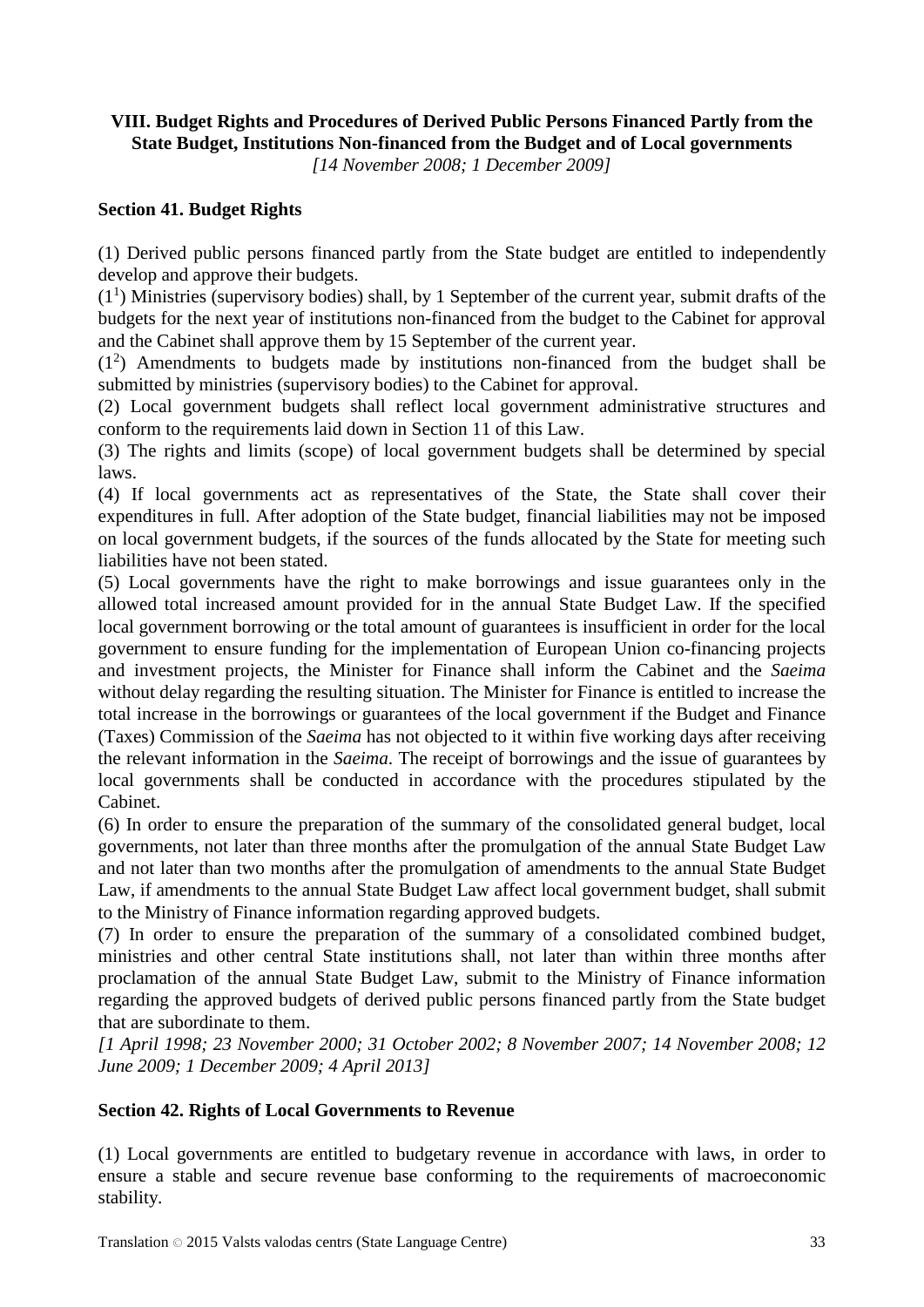(2) Local governments are entitled to impose local government fees in accordance with the procedures and in the amounts laid down in laws.

## **Section 43. Financial Accounting of Derived Public Persons Financed Partly from the State Budget, Institutions Non-financed from the Budget and of Local Governments**

(1) The Cabinet shall determine a uniform classification for budgetary revenue, expenditures, financing and debt accounting, and provisions for the drawing up of budget accounts, with respect to local governments.

(2) All local government financial activities in conformity with Cabinet regulations shall be registered in the official financial accounting of local governments. The prepared reports shall be submitted in accordance with the procedures laid down in laws, and by Cabinet regulations.

(3) Derived public persons financed partly from the State budget and institutions non-financed from the budget shall ensure that the budget thereof and accounting of all transactions conform with the classifications specified in Section 11 of this Law.

*[25 November 1996; 20 December 2004; 14 November 2008; 1 December 2009]*

# **Section 44. Grants and Earmarked Grants to Local Government Budgets**

(1) The structure of State budget grants and earmarked grants to be allocated to local government budgets shall be determined by special laws.

(2) The State budget grants, earmarked grants and transfers to be allocated to local government budgets from the State budget shall be determined in the annual State Budget Law.

(3) Grants, including grants related to general financial assistance and earmarked grants, may be allocated by the annual State Budget Law for the carrying out of such measures as the State and local governments have common interests in.

(4) If, after approval of the State budget and local government budgets, the *Saeima* adopts laws or the Cabinet adopts decisions as permit budgetary expenditures of local governments to be decreased or their revenue to be increased, amendments may be made to the amounts of grants or earmarked grants allocated to the local governments.

*[25 November 1996; 23 November 2000; 14 November 2008]*

## **Section 45. Local Government Borrowings**

(1) In order to maintain a general economic balance and to ensure a uniform State financial policy, the amounts of total increase of local government borrowings and guarantees shall be separately prescribed in the annual State Budget Law.

(2) Local governments shall ensure a full accounting of borrowings and guarantees.

(3) The Treasury has the right to withhold the sums from the amount, which is due to the local government from personal income tax, or from a grant of equalisation fund of local government finances in the following cases and in the following amount:

1) if local government does not ensure timely fulfilment of the liabilities specified in State loan agreements – in the amount of sum not paid timely;

2) if local government does not ensure use of the State loan in compliance with the purpose specified in the loan agreement – according to the order of the Minister for Finance in the amount of the loan sum used in non-compliance with the purpose specified in the agreement. *[25 November 1996; 25 November 1999; 20 December 2004; 14 November 2008; 20 December 2010]*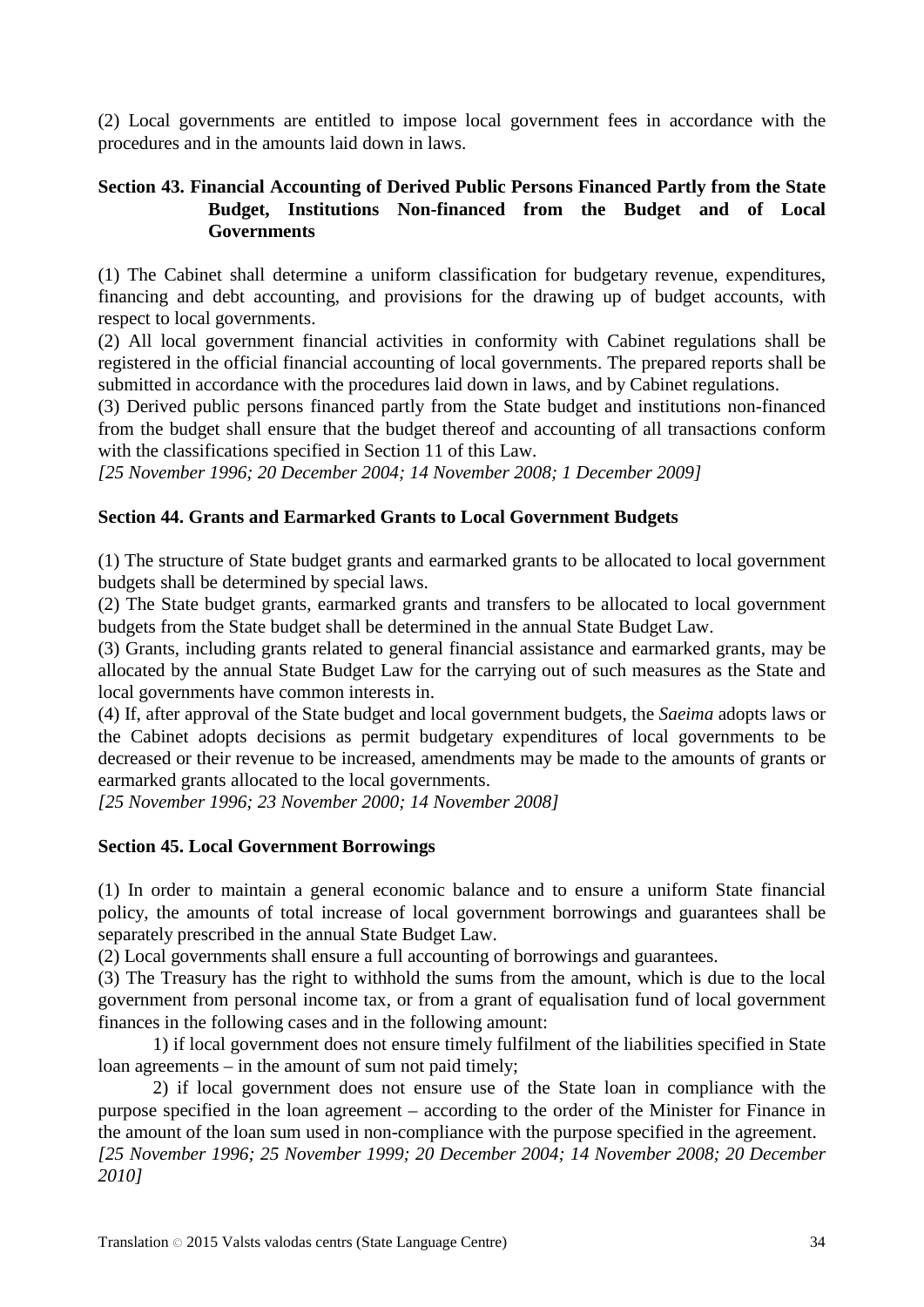## **IX. Responsibility and Sanctions**

## **Section 46. Responsibility for the Implementation of the Budget**

(1) Heads of authorities financed from the budget, institutions non-financed from the budget and local governments, as well as of capital companies, in which a State or local government capital share has been invested, shall be responsible for the observance, implementation and control of the procedures and requirements laid down in this Law, as well as for the efficient and economic utilisation of budgetary funds in conformity with purposes intended.

(2) The Minister for Finance shall be responsible for the organisation and management of the State budget implementation process and shall supervise the operation of the Treasury in accordance with the requirements of this Law.

(3) The Treasury within the scope of its competence shall be responsible for financial management in accordance with the requirements of this Law.

(4) Liabilities entered into by managers of bodies financed from the budget with respect to State budget funds without an assignation, exceeding the assignation granted or authorisation for planned liabilities in the future, shall not be regarded as liabilities of the State.

(5) Ministries and other central State institutions are responsible for the establishment of implementation control systems for the appropriations specified in the annual State Budget Law and for the control of the utilisation of the State budget funds paid into Treasury current accounts in conformity with purposes intended.

(6) Ministries and other central State institutions, in performing functions and tasks specified in regulatory enactments, may compensate for services of vehicles from the budget resources. The Head of the ministry or other central State institution shall issue internal regulatory enactment determining the procedures for the use of service vehicles therein, number of vehicles and fuel consumption rates according to the functions to be performed by the institution and the result to be achieved. The internal regulatory enactment shall determine procedures by which a detailed report regarding expenditure connected with the use of service vehicles is to be provided.

(7) Ministries and other central State institutions, in performing functions and tasks specified in regulatory enactments, may compensate for communication services used from the budget resources. The Head of the ministry or other central State institution shall issue internal regulatory enactment determining the procedures for the useful and justified use of means of communication therein, as well as the procedures by which a detailed report regarding use of these means shall be provided.

*[1 April 1998; 25 November 1999; 31 October 2002; 20 October 2005; 8 November 2007; 12 June 2009; 1 December 2009]*

# **Section 47. Violations of this Law and Sanctions**

(1) For late and incomplete payment of the amount due to the State budget into Treasury budget accounts, the Treasury, unless this is under the competency of another State agency, shall recover the amount not paid into revenue of the basic budget and may recover late charges in the amount of 0.1 per cent of the amount not paid in time for each late day of payment unless provided otherwise by laws and Cabinet regulations.

(2) In order to cover losses caused to the budget, the Treasury may include amounts in the basic budget revenue and withdraw or suspend assignations, if:

1) the reports provided for in accordance with this Law on budget and financial management have not been submitted in good time or are incomplete;

2) the budgetary funds and transactions in such funds have not been registered in accordance with the procedures prescribed by law or notice has not been given regarding them;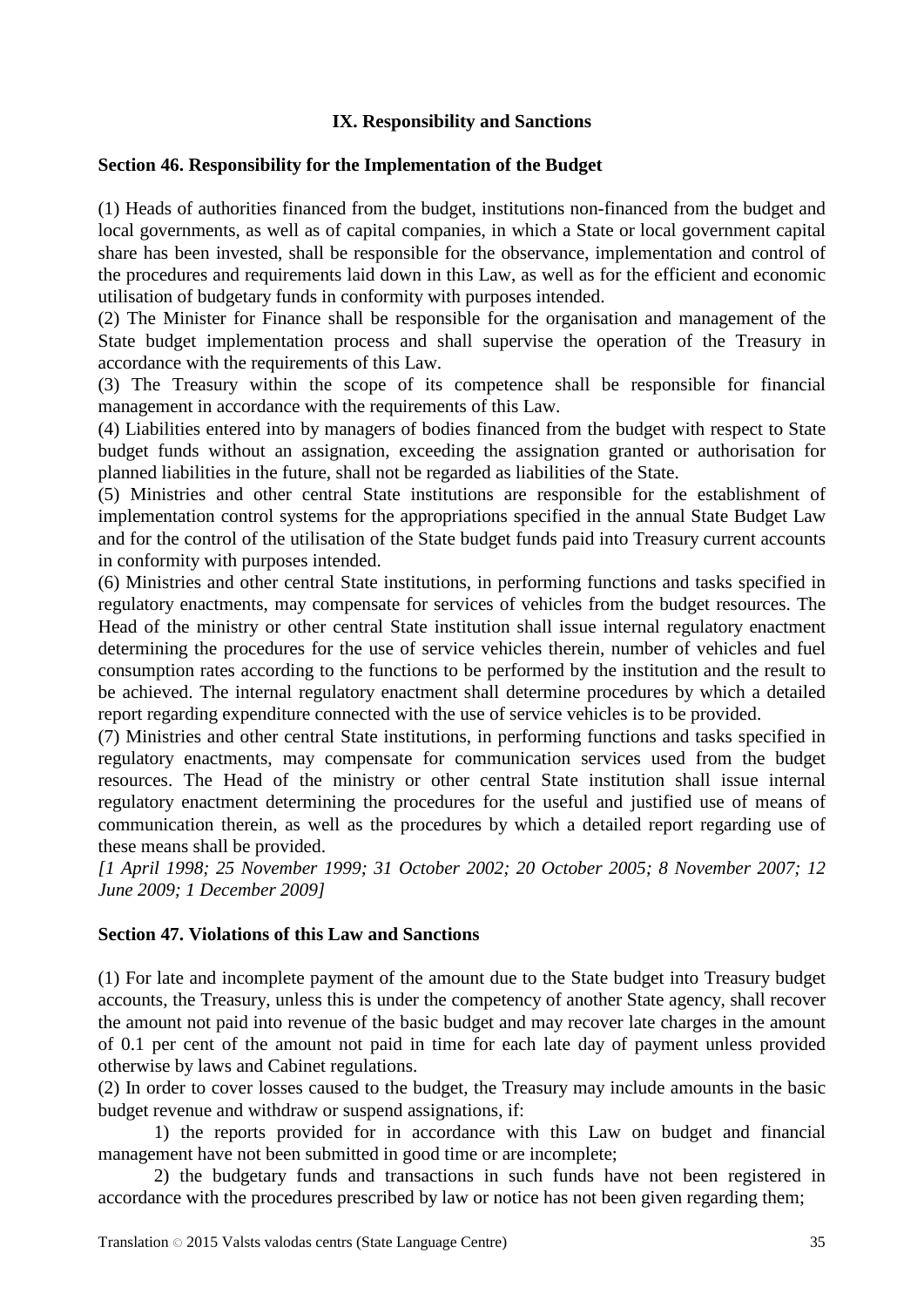3) the accounting does not comply with the prescribed procedures and, thus, funds due to the budget are concealed;

4) a manager of a body financed from the budget has violated the conditions of Section 24 of this Law and has undertaken liabilities exceeding the assignation allocated by the Treasury.

(3) If bodies financed from the budget, institutions non-financed from the budget and local governments, as well as capital companies, in which a State or local government capital share has been invested, have violated financial management provisions provided for in this Law the Minister for Finance, the administrator of the Treasury or the heads of ministries and other central State institutions may take the following measures in accordance with the competence thereof:

1) withdraw for a period of time an authorisation to assign or deal with budgetary revenue or expenditures;

2) determine limitations on the use of accounts;

3) withdraw or suspend the assignations in order that the illegally used funds be refunded or require refunding of the illegally used funds;

4) submit a civil claim to a court or provide materials to competent officials for deciding on the issue of initiation of criminal proceedings;

5) withdraw or suspend payments.

(4) The Treasury, in accordance with the Law On Equalisation of Local Government Finances is entitled, by uncontested procedure, to recover the amount of monies from local government budget funds which a relevant local government has not in good time or in full amount included in the local government finance equalisation fund, by writing off such amounts from the budget of the relevant local government.

 $(4<sup>1</sup>)$  The Cabinet shall determine the procedures by which an institution, which supervises the implementation of European Union policy instrument or foreign financial assistance projects shall take decisions regarding the suspension, restoration or revocation of assignations and the Treasury shall suspend, restore or revoke assignations to the recipient of European Union policy instrument or foreign financial assistance financing.

(5) For payments not made within the specified time periods regarding the utilisation of State capital, a late payment charge shall be calculated and collected in the amount specified in Paragraph one of this Section.

*[25 November 1996; 1 April 1998; 25 November 1999; 23 November 2000; 30 October 2003; 19 December 2006; 8 November 2007; 1 December 2009]*

## **Section 48. Procedures for Examination of Violations of this Law**

(1) The Cabinet or the Minister for Finance may establish a commission for the examination of violations mentioned in this Law informing the State Audit Office thereof. On the basis of a decision of the commission, the Minister for Finance, within the scope of his or her competence, shall take appropriate measures for the elimination of the consequences of the violations.

(2) [31 October 2002]

(3) The Minister for Finance, the Treasury and persons implementing the budget shall inform the State Audit Office without delay of decisions that have been taken regarding violations of financial management provisions.

(4) If financial management provisions have been violated by the Minister for Finance, the person who has determined such violation shall inform the State Audit Office, the Cabinet and the *Saeima* thereof in writing, mentioning the particular facts characterising this violation.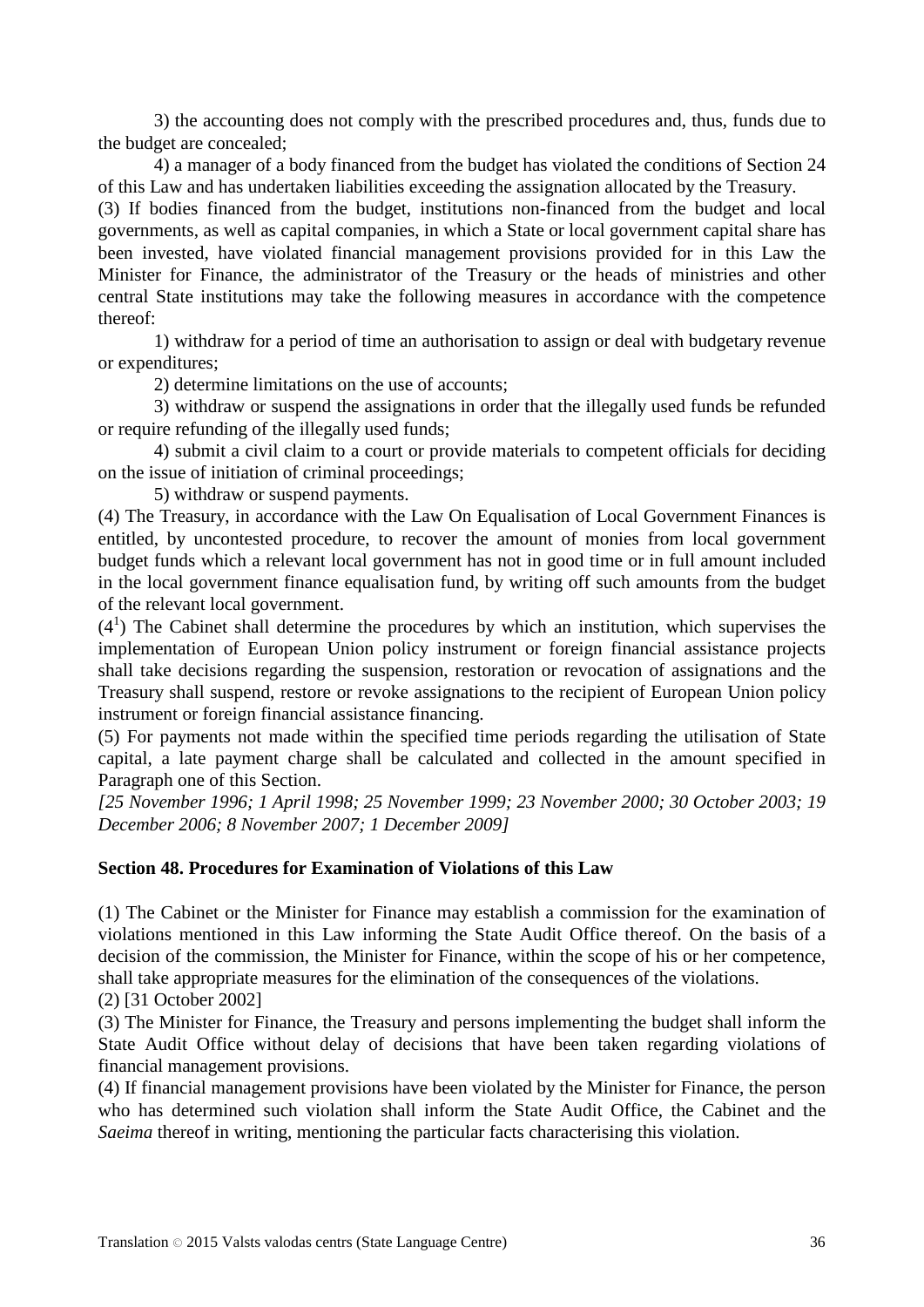## **Transitional Provisions**

1. [23 November 2000]

2. With the coming into force of this Law, Sections 1-18, 20 and 21 of the Law On the Rights of the Republic of Latvia Budget (*Latvijas Republikas Augstākās Padomes un Valdības Ziņotājs*, 1990, No. 29; 1992, No. 29/31) are repealed.

3. Section 30, Paragraph three of this Law shall come into force on 1 January 2001. *[25 November 1999]*

4. Section 22, Paragraph two, Clause 7 of this Law shall be in force until 1 January 2010. *[23 November 2000]*

5. The medium term macroeconomic development and fiscal policy framework referred to in Section 20, Paragraphs three and six, as well as Section 21, Paragraph one of this Law shall be prepared and approved in the Cabinet and submitted to the *Saeima* commencing from the 2002 draft State Budget Law (the package of draft budget laws). *[23 November 2000]*

6. [20 October 2005]

7. The coming into force of Section 9, Paragraph five, Clause 2; Section 15, Clause 6 and Section  $15<sup>1</sup>$  of this Law shall be determined by a special law. *[31 October 2002]*

8. Until the day of the coming into force of the Cabinet regulations provided for in Section 2, Paragraph five of this Law, but no longer than until 1 June 2003, Cabinet Regulation No. 377 of 8 October 1996, Procedures for the Formulation, Financing and Implementation of the State Investment Programme, shall be applicable insofar as it is not in contradiction to this Law. *[31 October 2002]*

9. Section 11, Clause 2 of this Law shall be in force until 31 December 2005. *[20 December 2004]*

10. Section 11, Clause 3 of this Law shall come into force on 1 January 2006. *[20 December 2004]*

11. Until the day of the coming into force of the Cabinet regulation provided for in Section 14, Paragraph three of this Law, but not later than 1 July 2005, Cabinet Regulation No. 231 of 6 November 2002, Regulations regarding the Content and Procedures for the Preparation of Annual Public Reports, shall be applied insofar as it is not in contradiction to this Law. *[20 December 2004]*

12. Until the day of the coming into force of the Cabinet regulation provided for in Section 29, Paragraph two of this Law, but not later than 31 December 2005, Cabinet Regulation No. 96 of 6 March 2001, Regulations regarding Budget Institution Fixed Asset Depreciation Norms and Application Conditions, shall be applied insofar as it is not in contradiction to this Law. *[20 December 2004]*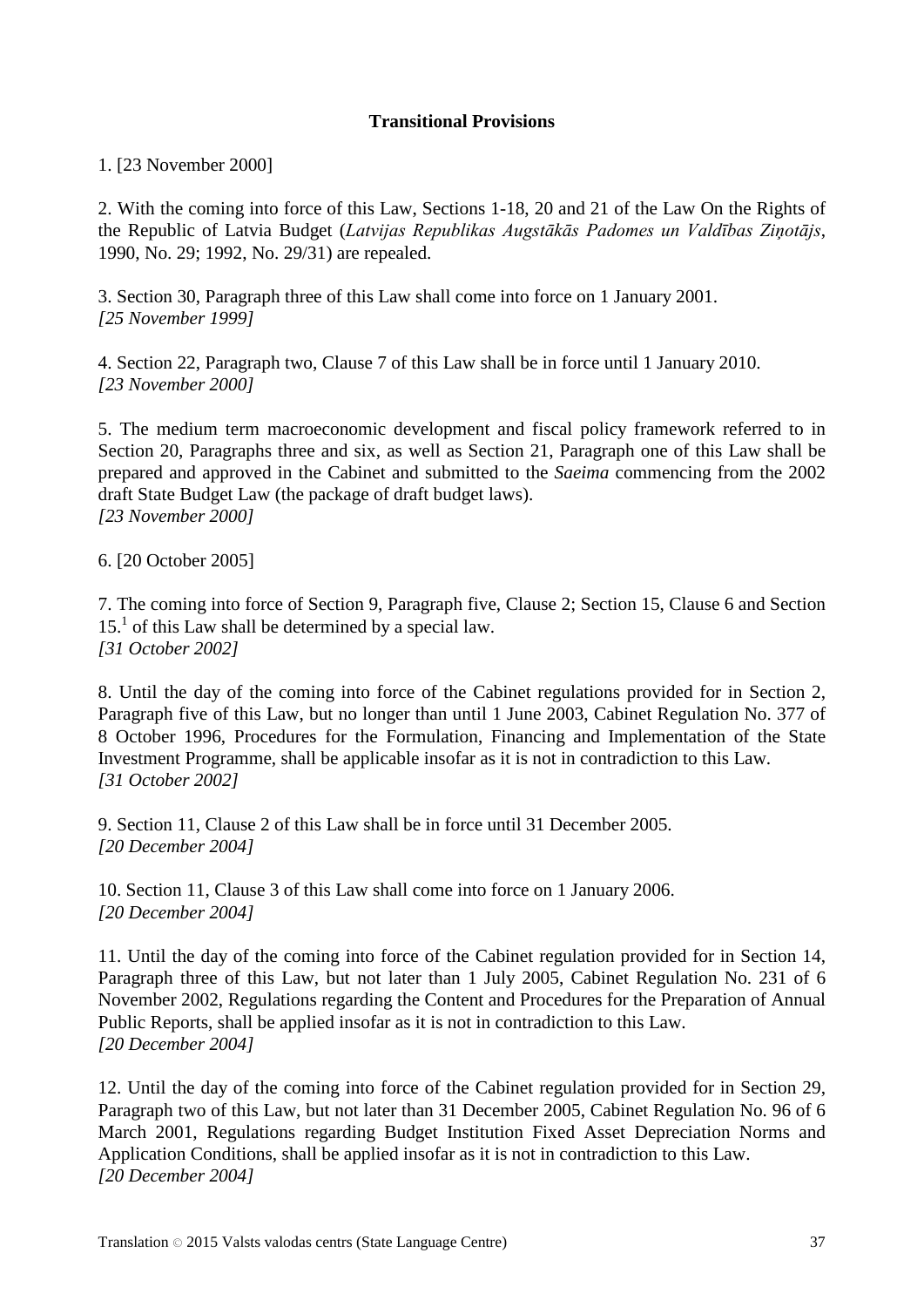13. Until the day of the coming into force of the Cabinet regulation provided for in Section 30, Paragraphs one and two of this Law, but not later than 1 July 2005, Cabinet Regulation No. 999 of 30 November 2004, Procedures for the Preparation of State and Local Government Budget Institution Annual Accounts, shall be applied insofar as it is not in contradiction to this Law. *[20 December 2004]*

14. The regulations referred to in Section 5, Paragraph nine; Section 12; Section 24, Paragraphs two and three; Section 29, Paragraph two; Section 30, Paragraphs six and seven and Section 35, Paragraph three of this Law shall be issued by the Cabinet by 1 July 2005. *[20 December 2004]*

15. Until the day of the coming into force of the Cabinet regulation provided for in Section 37, Paragraph two of this Law, but not later than 1 July 2005, Cabinet Regulation No. 179 of 30 April 2001, Procedures for Issuing Guarantees by the Minister for Finance on behalf of the State, shall be applied insofar as it is not in contradiction to this Law. *[20 December 2004]*

16. The Cabinet regulations referred to in Section 5, Paragraph ten of this Law in relation to 2007, the Cabinet shall issue by 1 April 2007. *[19 December 2006]*

17. The Cabinet shall issue the regulations referred to in Section 5, Paragraph twelve of this Law by 1 April 2011. *[19 December 2006; 8 November 2007; 14 November 2008; 12 June 2009; 20 December 2010]*

18. The Cabinet shall issue the regulations referred to in Section 9, Paragraph nine of this Law by 1 September 2007. *[19 December 2006]*

19. The Cabinet shall issue the regulations referred to in Section 9.<sup>1</sup>, Paragraph one of this Law by 1 September 2007. *[19 December 2006]*

20. The Cabinet shall issue the regulations referred to in Section 16.<sup>2</sup>, Paragraph three of this Law by 1 March 2007. *[19 December 2006]*

21. The Cabinet shall issue the regulations referred to in Section 31, Paragraph four of this Law by 1 March 2007. *[19 December 2006]*

22. The Cabinet shall issue the regulations referred to in Section 36, Paragraph four of this Law by 1 June 2007. *[19 December 2006]*

23. The Cabinet shall issue the regulations referred to in Section 47, Paragraph  $4<sup>1</sup>$  of this Law by 30 June 2007. *[19 December 2006]*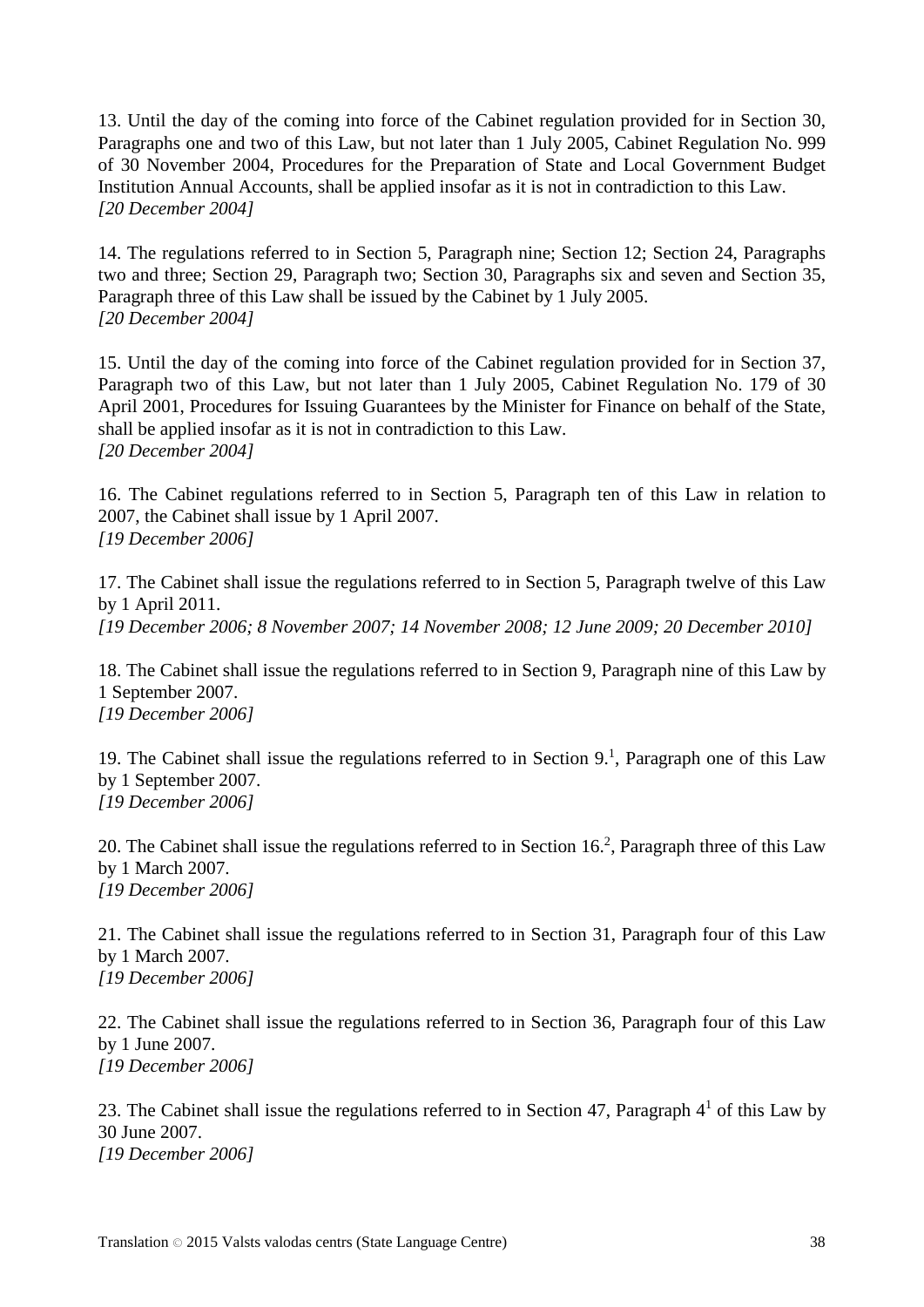24. Section 9, Paragraphs seven, eight and nine of this Law shall come into force on 1 January 2008.

*[19 December 2006]*

25. Section  $9<sup>1</sup>$  of this Law shall come into force on 1 January 2008. *[19 December 2006]*

26. Up to the day of the coming into force of the Cabinet regulation provided for in Section 5, Paragraph twelve of this Law, but not longer than until 31 December 2010, Cabinet Instruction No. 4 of 6 May 1997, Procedures by which Bodies Financed from the State budget may Provide Paid Services, shall apply insofar as it is not in contradiction to this Law. *[19 December 2006; 8 November 2007; 14 November 2008; 12 June 2009]*

27. The regulations referred to in Section 5, Paragraph ten of this Law shall be issued by the Cabinet by 1 March 2009. *[8 November 2007]*

28. The Cabinet shall submit to the *Saeima* by 1 November 2008 the draft law referred to in Section  $8<sup>1</sup>$  of this Law. *[8 November 2007]*

29. The regulations referred to in Section 9, Paragraph ten of this Law shall be issued by the Cabinet by 1 June 2008. *[8 November 2007]*

30. Up to the day of the coming into force of the Cabinet regulations provided for in Section 9, Paragraph ten of this Law, but not later than by 31 May 2008, Cabinet Instruction No. 13 of 31 July 2007, Procedures by which the Ministry of Finance shall Prepare and Submit to the Cabinet Proposals for the Division of Funds for the Budget Sub-programme "The Implementation of Financing of European Union Policy Instruments and of other Foreign Assistance Co-financing Projects and Measures", insofar as it is not in contradiction with this Law. *[8 November 2007]*

31. The regulations referred to in Section 17, Paragraph one of this Law shall be issued by the Cabinet by 1 May 2008. *[8 November 2007]*

32. Up to the day of the coming into force of the Cabinet regulations provided for in Section 17, Paragraph one of this Law, but not later than by 30 April 2008, Cabinet Instruction No. 9 of 8 May 2007, Instructions regarding the Basic Principles of Development of Budget Requests, insofar as it is not in contradiction with this Law. *[8 November 2007]*

33. State founded institutions of higher education, which have derived public person status, in relation to financing of scientific work within the meaning of this Law shall be deemed to be bodies financed from the budget, which are not budget institutions. In relation to other financing State founded institutions of higher education, which have derived public person status, shall be deemed to be bodies financed from the budget, which are not budget institutions within the meaning of this Law from 1 January 2009. *[8 November 2007]*

Translation © 2015 Valsts valodas centrs (State Language Centre) 39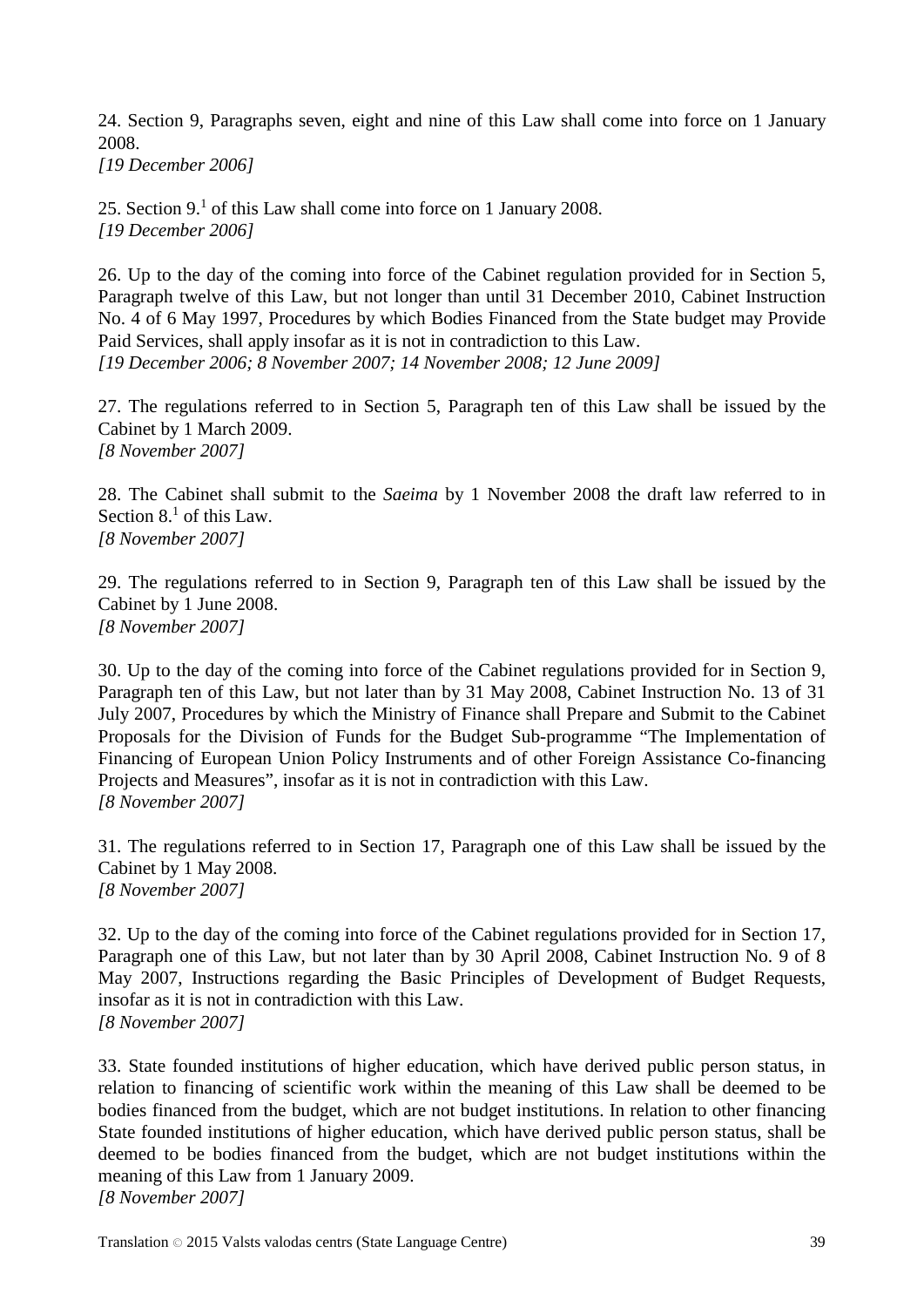34. The Cabinet shall by 1 November 2008 evaluate and, if necessary, submit to the *Saeima* a draft law regarding the budget independence of derive public law legal persons, the financial control of such persons and the financial stabilisation regulations, financing of budget institutions or of State budget financed institution status, as well as regarding other issues of the finance and budget management of such persons. *[8 November 2007]*

35. Until the date of the coming into force of the Cabinet regulations referred to in Section 30, Paragraph eight of these Regulations, but not later than until 1 January 2010, derived public persons financed partly from the State budget shall submit accounts according to the procedures specified in Cabinet Regulation No. 313 of 25 April 2006, Regulations Regarding Procedures for the Content, Preparation and Submission of Local Government Accounts, Cabinet Regulation No. 811 of 25 October 2005, Procedures for the Preparation of Quarterly Financial Accounts of State Budget Institutions and Local Governments and Cabinet Regulation No. 749 of 13 November 2007, Regulations regarding Procedures for the Preparation of Annual Accounts of State Budget Institutions and Local Governments. *[14 November 2008]*

36. Amendment to this Law with regard to the deletion of the word "(district and parish councils)" in brackets shall come into force on 1 July 2009. *[14 November 2008]*

37. Section 35, Paragraphs five, Section 36, Paragraphs six and seven and Section 37, Paragraphs six and seven of this Law shall be in force until 31 December 2015. *[14 November 2008; 1 December 2009; 20 December 2010; 15 November 2012]*

38. Until the date of the coming into force of the Cabinet regulations referred to in Section 9, Paragraph nine of this Law, but not later than until 20 October 2009, Cabinet Regulation No. 584 of 28 August 2007, Procedures by which Ministries and Other Central State Institutions Develop and the Ministry of Finance Evaluates Requests for Reallocation of Appropriations Among Programmes, Sub-programmes and Expenditure Economic Classification Codes, insofar as they are not in contradiction with this Law. *[12 June 2009]*

39. The Cabinet shall not include long-term stabilisation reserve balance and annexes thereof referred to in Section 31, Paragraph two, Clause  $8<sup>2</sup>$  of this Law in the financial year report for a period from 1 January 2010 until 31 December 2012. *[12 June 2009]*

40. In 2009, the Cabinet shall, by 31 October, submit to the *Saeima* a draft annual State Budget Law (the package of draft budget laws) referred to in Section 21 of this Law for the next financial year, proposals for amendments to the laws to ensure the compliance thereof with the budgetary demands and the explanations of a draft State Budget Law (the package of draft budget laws), as well as a medium term macroeconomic development and fiscal policy framework. *[10 September 2009]*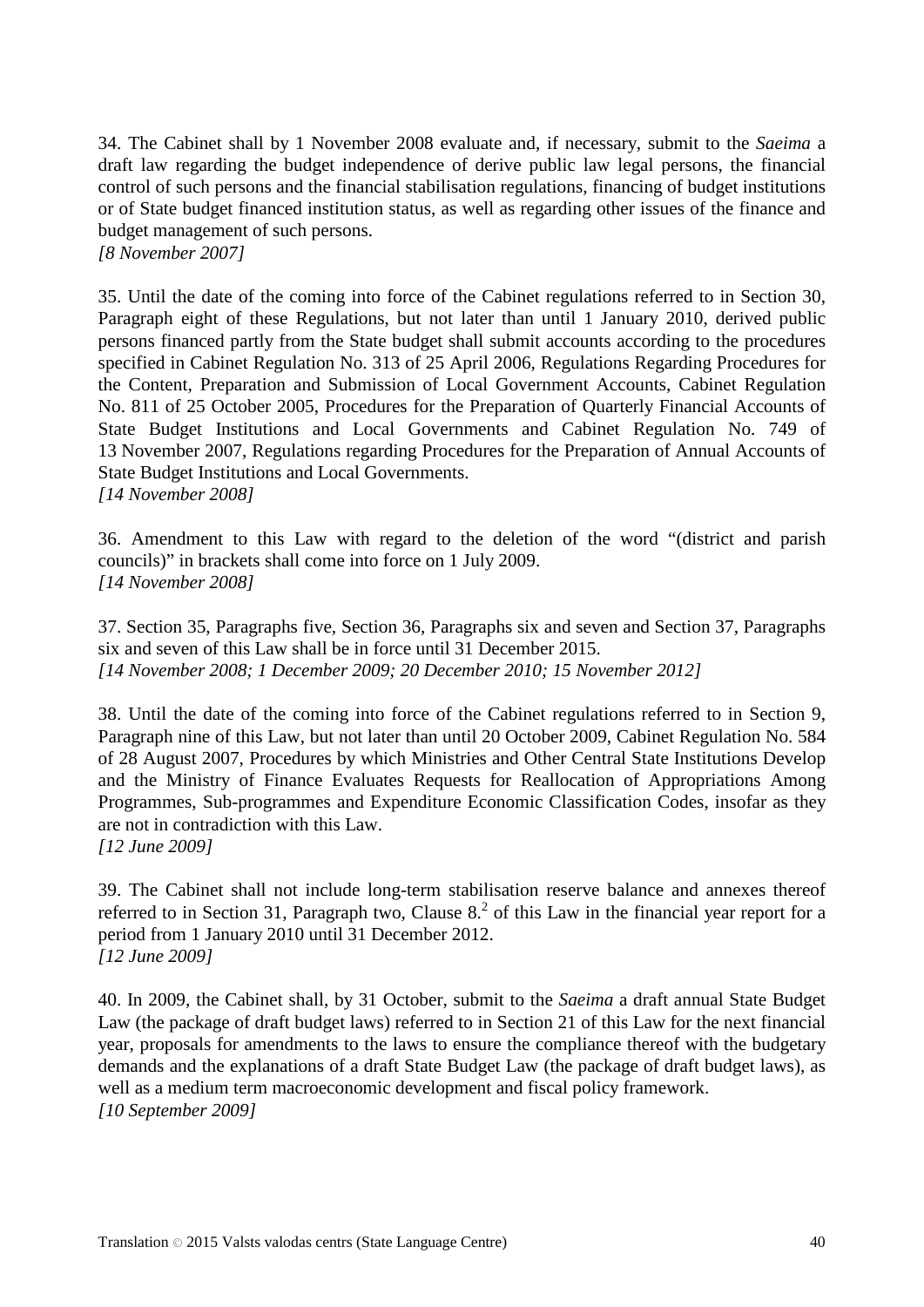41. Amendments to Section 1 of this Law in relation to the replacement of words "State or local government agency" with the words "local government agency" in the explanation of the term "budget institutions" shall come into force on 1 January 2013. *[1 December 2009]*

42. Until the date of the coming into force of the Cabinet regulations referred to in Section 9, Paragraph thirteen, Clause 1 of this Law, but not later than until 1 June 2010, the Cabinet Regulation No. 584 of 28 August 2007, Procedures by which Ministries and Other Central State Institutions Develop and the Ministry of Finance Evaluates Requests for Reallocation of Appropriations Among Programmes, Sub-programmes and Expenditure Economic Classification Codes, shall be applied insofar as they are not in contradiction with this Law. *[1 December 2009]*

43. Until the date of the coming into force of the Cabinet regulations referred to in Section 9, Paragraph thirteen, Clause 2 of this Law, but not later than until 1 June 2010, Cabinet Regulation No. 430 of 10 June 2008, Regulations Regarding Reallocation of Funds of the Ministry of Finance Budget Sub-programme "Financing for the Implementation of Projects and Measures Co-financed from European Union Policy Instruments and Other Foreign Financial Assistance", shall be applied insofar as they are not in contradiction with this Law. *[1 December 2009]*

44. Until the date of the coming into force of the Cabinet regulations referred to in Section 12, Paragraph two of this Law, but not later than until 1 June 2010, Cabinet Regulation No. 62 of 20 January 2009, Procedures by which the Funds Approved in Budget Sub-programme "Funds for Unforeseen Events are Requested and Utilised, shall be applied insofar as they are not in contradiction with this Law.

*[1 December 2009]*

45. Until the date of the coming into force of the Cabinet regulations referred to in Section 14, Paragraph three of this Law, but not later than until 1 April 2010, Cabinet Regulation No. 69 of 19 February 2002, Regulations Regarding Annual Public Accounts of State Agency and Local Government Agency, and Cabinet Regulation No. 44 of 17 January 2006, Regulations Regarding Content of Annual Public Accounts and Procedures for Preparation Thereof, shall be applied insofar as they are not in contradiction with this Law. *[1 December 2009]*

46. Within the meaning of this Law the State Agency "Civil Aviation Agency", the State Railway Technical Inspectorate, the State Railway Administration, Transport Accident and Incident Investigation Bureau, the budgets of which are not planned within the State budget starting from 2010, shall start operate as the institutions non-financed from the budget from 1 January 2010. *[1 December 2009]*

47. The regulations referred to in Section  $19<sup>1</sup>$  of this Law shall be issued by the Cabinet by 1 June 2010.

*[1 December 2009]*

48. The regulations referred to in Section 21, Paragraph  $1.^1$  of this Law shall be issued by the Cabinet by 1 June 2010. *[1 December 2009]*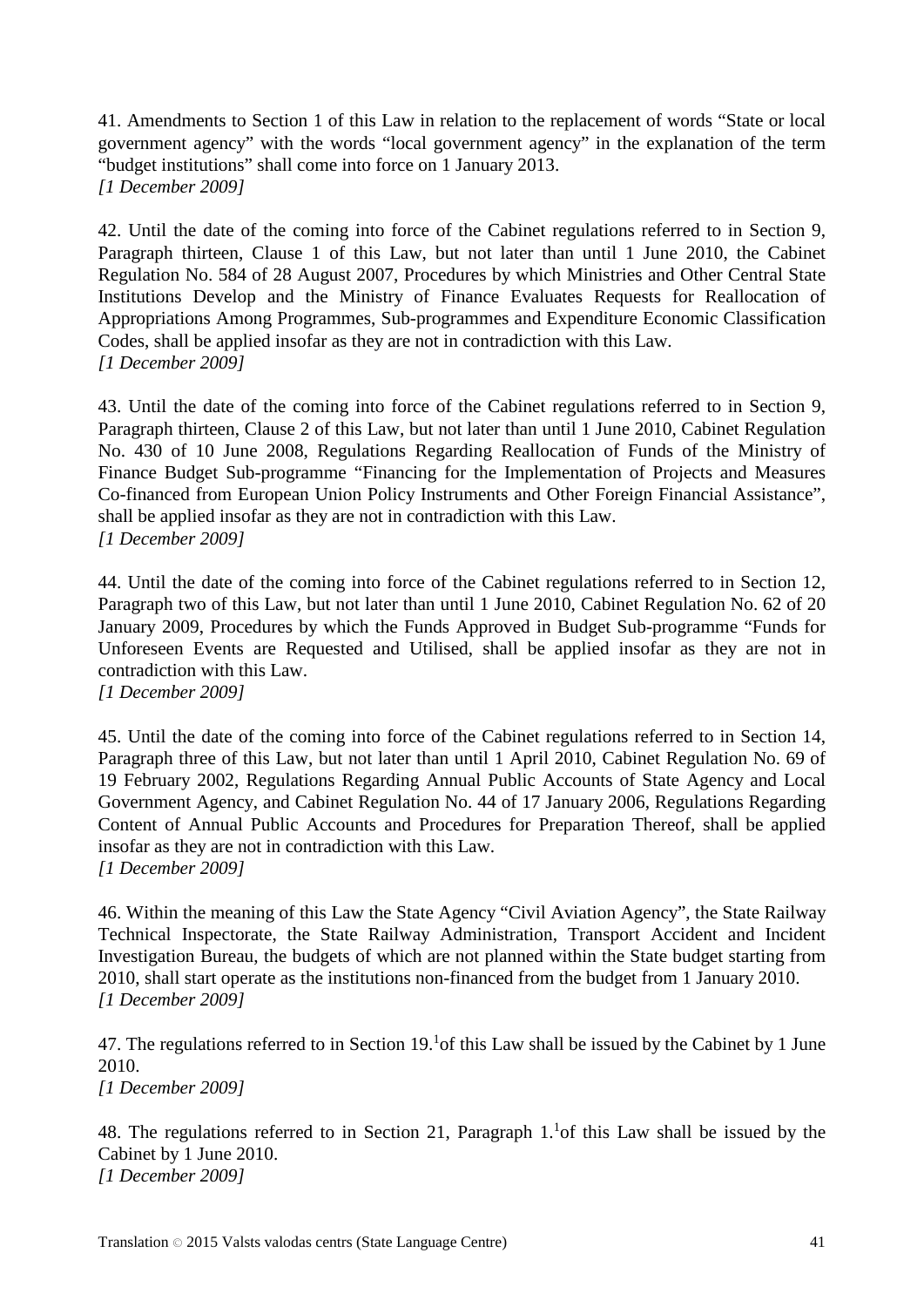49. Section 29, Paragraph four of this Law shall come into force on 1 January 2012. *[1 December 2009; 20 December 2010]*

50. Until the date of the coming into force of the Cabinet regulations referred to in Section 30, Paragraph one of this Law, but not later than until 1 December 2010, Cabinet Regulation No. 1193 of 20 October 2009, Procedures for Preparation of Annual Accounts, shall be applied insofar as they are not in contradiction with this Law. *[1 December 2009]*

51. Until the date of the coming into force of the Cabinet regulations referred to in Section 30, Paragraph seven and eight of this Law, but not later than until 1 January 2011, the institutions non-financed from the budget shall submit reports to the Treasury in accordance with the procedures provided for in Cabinet Regulation No. 1071 of 22 September 2009, Regulations Regarding the Amount of Monthly Reports, the Procedures for the Preparation and Submission Thereof.

*[1 December 2009]*

52. Until the date of the coming into force of the Cabinet regulations referred to in Section 30, Paragraph seven and eight of this Law, but not later than until 1 June 2010, the institutions nonfinanced from the budget shall submit reports to the Treasury in accordance with the procedures provided for in Cabinet Regulation No. 224 of 10 January 2009, Procedures by Which State Budget Institutions, Local Governments and Derived Public Persons Financed Partly From the State Budget Shall Prepare and Submit Quarterly Financial Reports. *[1 December 2009]*

53. Section 36, Paragraph  $5<sup>1</sup>$  of this Law shall be in force by 31 December 2012. *[1 December 2009]*

54. In 2011 the informative report referred to in Section 30. 1 , Paragraph two of this Law shall be provided for preliminary implementation of the first half-year of 2011, including also the information regarding the plan for 2011 in the report. *[20 December 2010]*

55. Amendments to the term "Special budget" of Chapter I, Section 8, Paragraph one, Clause 3, Section 9 and 25 of this Law regarding supplementing thereof with an indication to other special budget, as well as Section 8, Paragraph one, Clause 3.<sup>1</sup> of this Law shall come into force on 1 January 2012.

*[20 December 2010]*

56. Amendment to Chapter 1 in relation to the explanation of the term "Special budget", amendment to Section 8, Paragraph one, Clause 3 in relation to expression thereof in new version, as well as amendment to Section 9 and 25 of this Law regarding exclusion of other special budget and amendment regarding exclusion of Section 8, Paragraph one, Clause 3.<sup>1</sup> of this Law shall come into force on 1 January 2012. *[16 June 2011]*

57. The Cabinet shall ensure the fulfilment of the conditions of Section  $16<sup>2</sup>$ , Paragraph four of this Law, when approving the maximum permissible total amount of State budget expenditures for the institutions referred to in this Paragraph of the Section for 2012. *[14 July 2011]*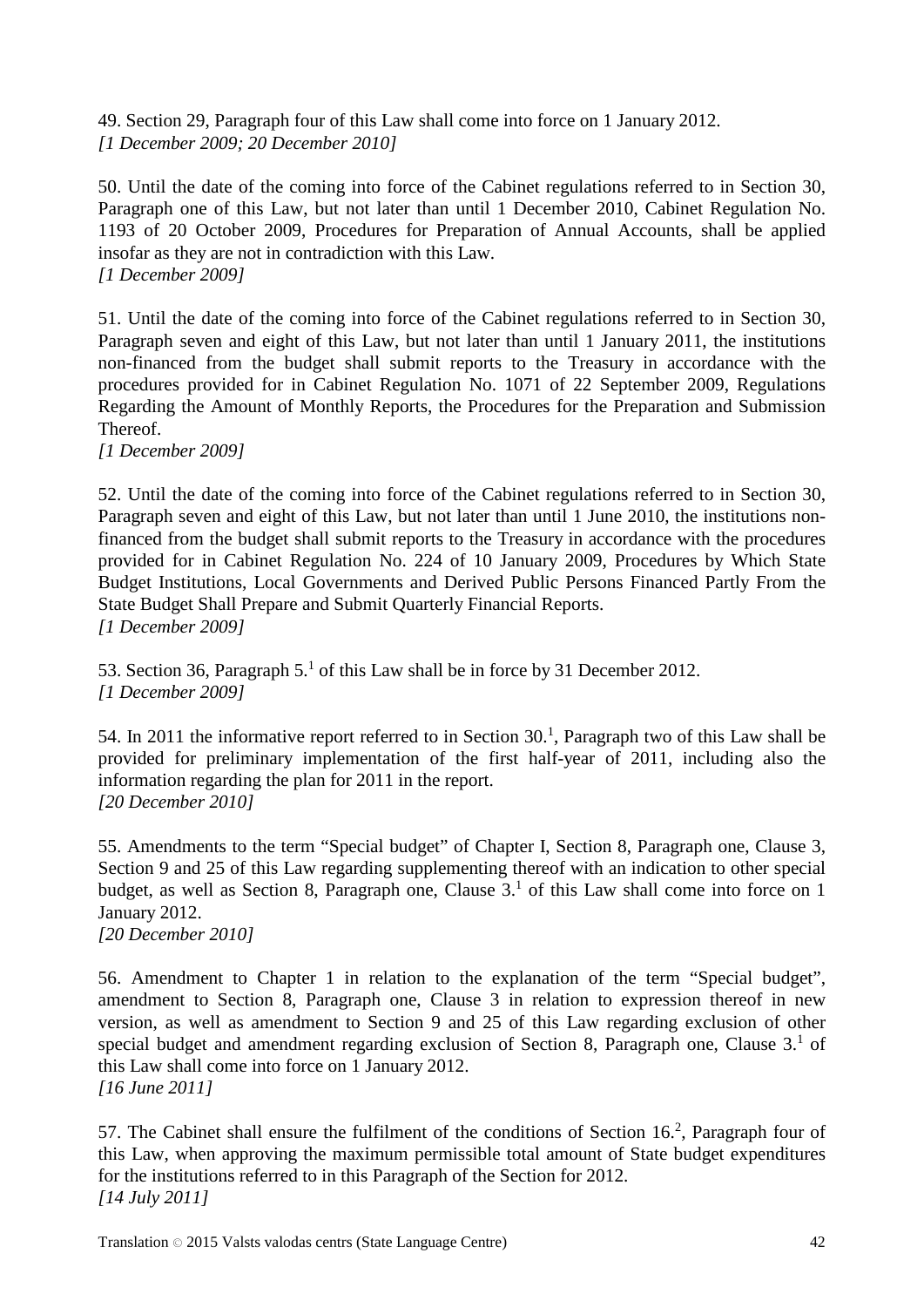58. The Cabinet shall issue the Regulation referred to in Section  $16<sup>2</sup>$ . Paragraph four of this Law until 1 October 2012. Until the date of coming into force of the relevant Regulation, but not later than until 1 October 2012 Cabinet Regulation No. 198 of 20 march 2007, Regulations Regarding Methodology for Determination of Maximum Permissible Total Amount of State Budget Expenditures and the Maximum Permissible Total Amount of State Budget Expenditures for Each Ministry and Other Central State Institutions in the Medium Term, shall be applied, insofar as it is not in contradiction with this Law. *[15 December 2011]*

59. The Cabinet shall issue the Regulation referred to in Section 30, Paragraph four of this Law until 1 October 2012. Until the day of coming into force of the relevant Regulation, but not later than until 1 October 2012 Cabinet Regulation No. 111 of 21 March 2000, Regulations Regarding Financial Accounts and Financial Information of Undertakings (Companies) Supervised by Ministries and Central State Institutions, insofar as it is not in contradiction with this Law. *[15 December 2011]*

60. The ministries shall, until 1 February 2012, ensure the implementation of Section  $30<sup>1</sup>$ , Paragraph three of this Law also in respect of informative reports submitted to the Cabinet until 1 September 2011 and 30 December 2011. *[15 December 2011]*

61. The Cabinet shall issue the Regulation referred to in Section 19.<sup>2</sup>, Section 27, Paragraph five and six and Section 31, Paragraph two of this Law until 1 June 2012. *[15 December 2011]*

62. The Cabinet shall submit a draft medium term budget framework law for 2013-2015 to the *Saeima* together with the draft State Budget Law for 2013 (in package of budget bills). The explanations referred to in Section  $16<sup>2</sup>$ , Paragraph three of this Law for the draft medium term budget framework law for 2013-2015 shall not be submitted. *[15 December 2011]*

63. Amendments to Section  $16<sup>2</sup>$ , 17, 18 and 19 of this Law, insofar as they concern relation of the maximum permissible amount of expenditures and budgetary requests with the relevant medium term budget framework law, shall be applicable from 1 January 2013. *[15 December 2011]*

64. [4 April 2013]

65. Amendments to this Law regarding supplementation of Chapter I with the term "the package of draft budget laws" and its explanation, amendments to the title of Chapter III, amendments to Section 16 regarding the rewording thereof, as well as amendments to Section  $16<sup>2</sup>$  in relation to the package of draft budget laws shall come into force concurrently with the relevant amendments to the Rule of Order of the *Saeima*. *[15 November 2012]*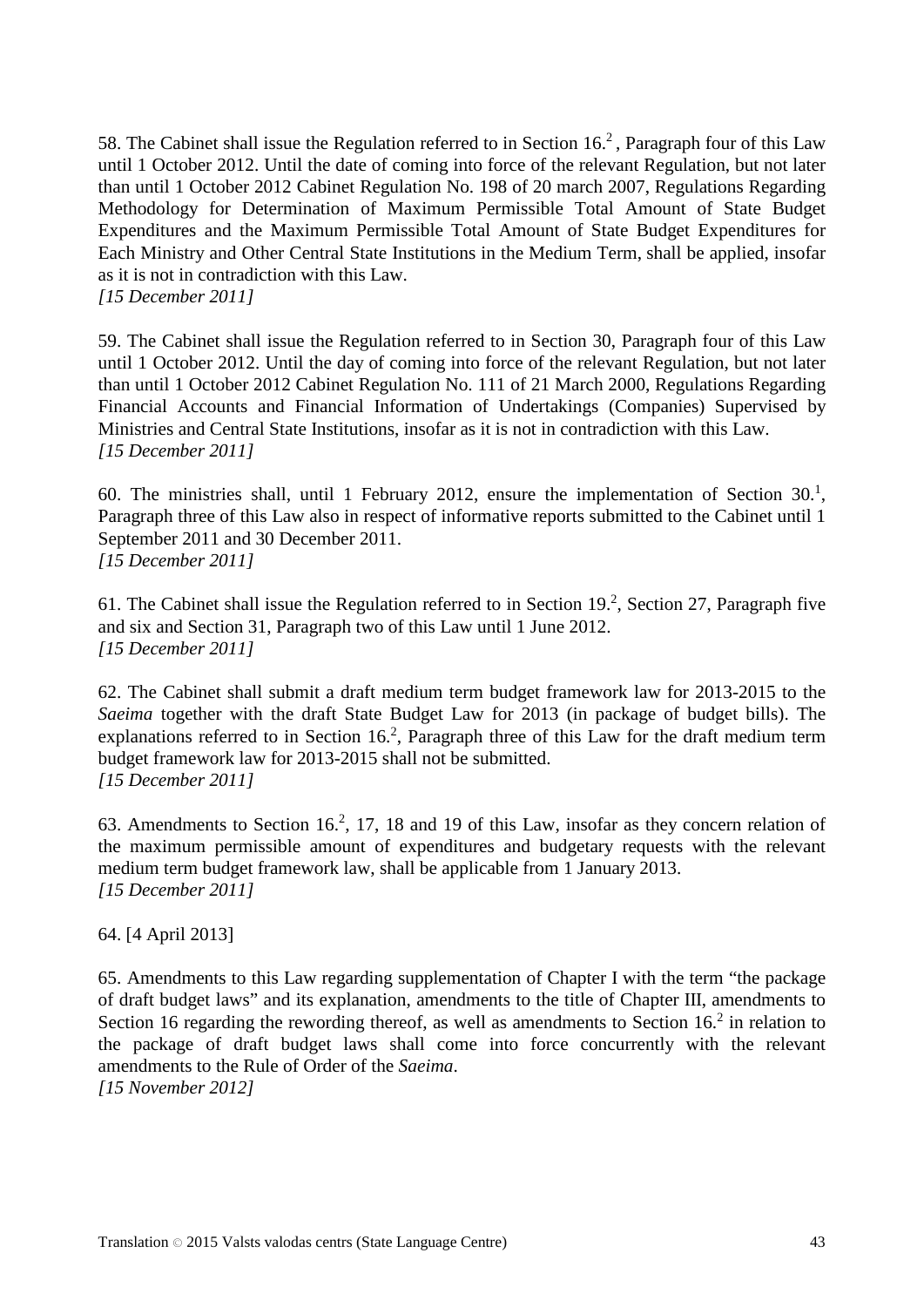66. The Minister for Finance shall submit the Draft Schedule for the Development and Submission of the Draft Medium Term Budget Framework Law and the draft annual State Budget Law referred to in Section 16.<sup>1</sup>, Paragraph one of this Law for 2014 to the Cabinet by 1 March 2014, for 2015 – by 1 March 2015. *[4 April 2013]*

67. In 2013, 2014 and 2015 the Cabinet shall submit the Draft Medium Term Budget Framework Law to the *Saeima* together with the draft annual State Budget Law (in the package of draft budget laws). Ministries and other central State institutions in the relevant years shall develop State budget requests specified for them within the scope of the maximum permissible total amount of the State budget expenditure stipulated by the Cabinet, which has been calculated in accordance with the procedures laid down in Section  $16<sup>2</sup>$ , Paragraph four of this Law. In determining the maximum permissible total amount of the State budget expenditure, the Cabinet shall ensure the conformity with the conditions included in Section  $16<sup>2</sup>$ , Paragraph eight and Section 19, Paragraphs five and six of this Law. *[4 April 2013]*

68. In 2013, 2014 and 2015 the negotiations referred to in Section 16.<sup>2</sup>, Paragraph seven of this Law are organised concurrently with the negotiations referred to in Section 13 of the Law On Local Governments Budgets. The results of such negotiations are drawn up in the form of a protocol and appended to the draft annual State Budget Law (the package of draft budget laws). *[4 April 2013]*

69. Section 36, Paragraph 5.3 of this Law shall be in force until 31 December 2015. *[4 April 2013]*

70. The Cabinet shall issue the regulations referred to in Section 5, Paragraph fourteen of this Law by 1 July 2014. *[4 April 2013]*

71. Amendments to the second sentence of Section 35, Paragraph four and to Section 37, Paragraph one of this Law in relation to transition to euro shall come into force on 1 January 2014.

*[19 September 2013]*

72. The Cabinet shall issue the regulations referred to in Section 37, Paragraph six of this Law by 30 June 2014. Until the day of coming into force of this Regulation Cabinet Regulation No. 501 of 1 June 2010, Procedure by which the Requests for the Guarantees to be Issued on Behalf of the State shall be Included in the Draft annual State Budget Law, and the Procedure for the Issuance and Supervision of the Guarantees, shall be applied, insofar as they are not in contradiction with this Law.

*[6 November 2013]*

Note.

The remaining Sections of the Law On the Rights of the Republic of Latvia Budget are repealed when the Law On Local Government Budgets comes into force.

Note $<sup>1</sup>$ </sup>

This Law shall come in force on the day following the proclamation thereof. *[10 September 2009]*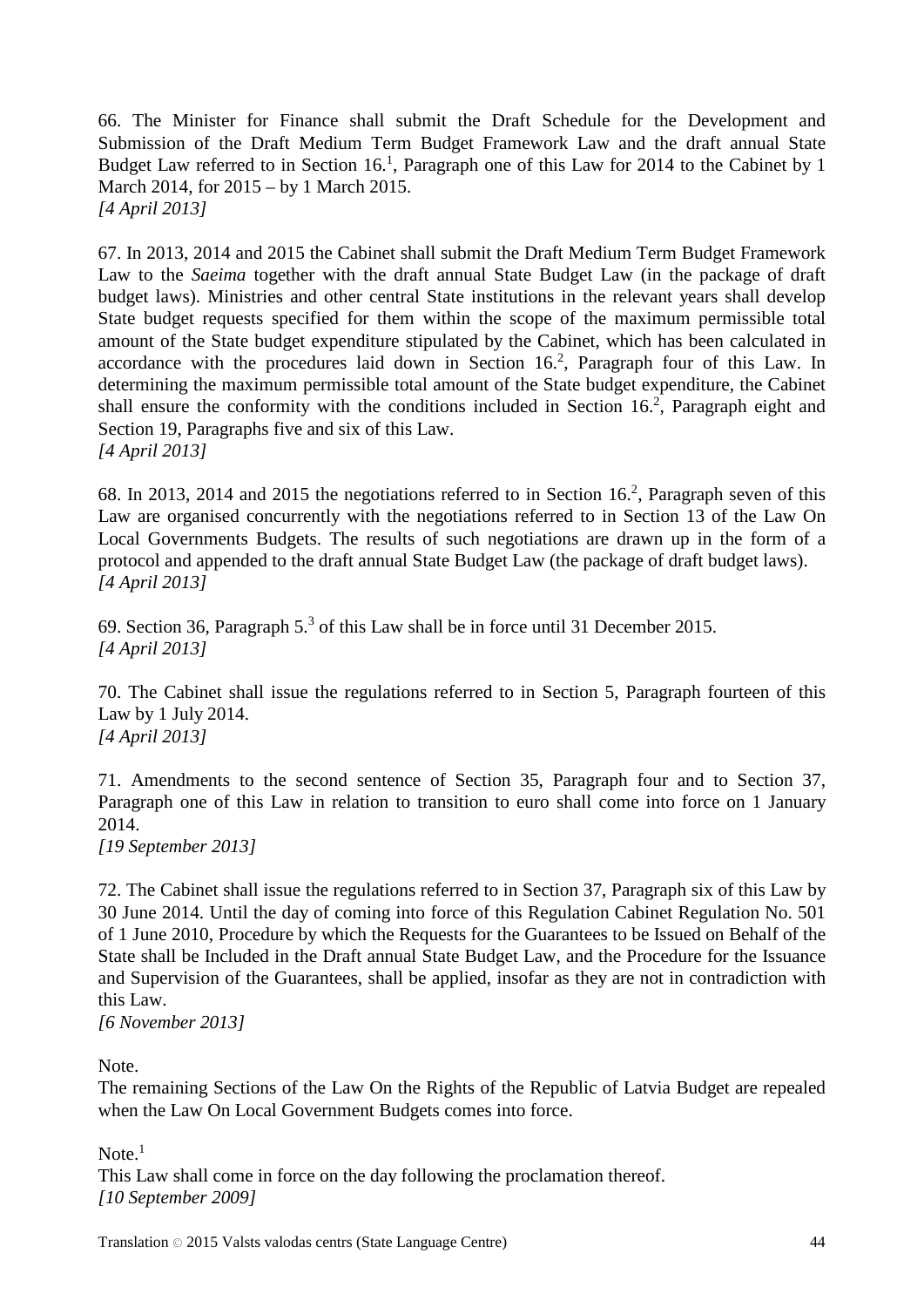Note.<sup>2</sup> This Law shall come in force on 1 January 2010. *[1 December 2009]*

This Law has been adopted by the *Saeima* on 24 March 1994

President G. Ulmanis

Rīga, 6 April 1994